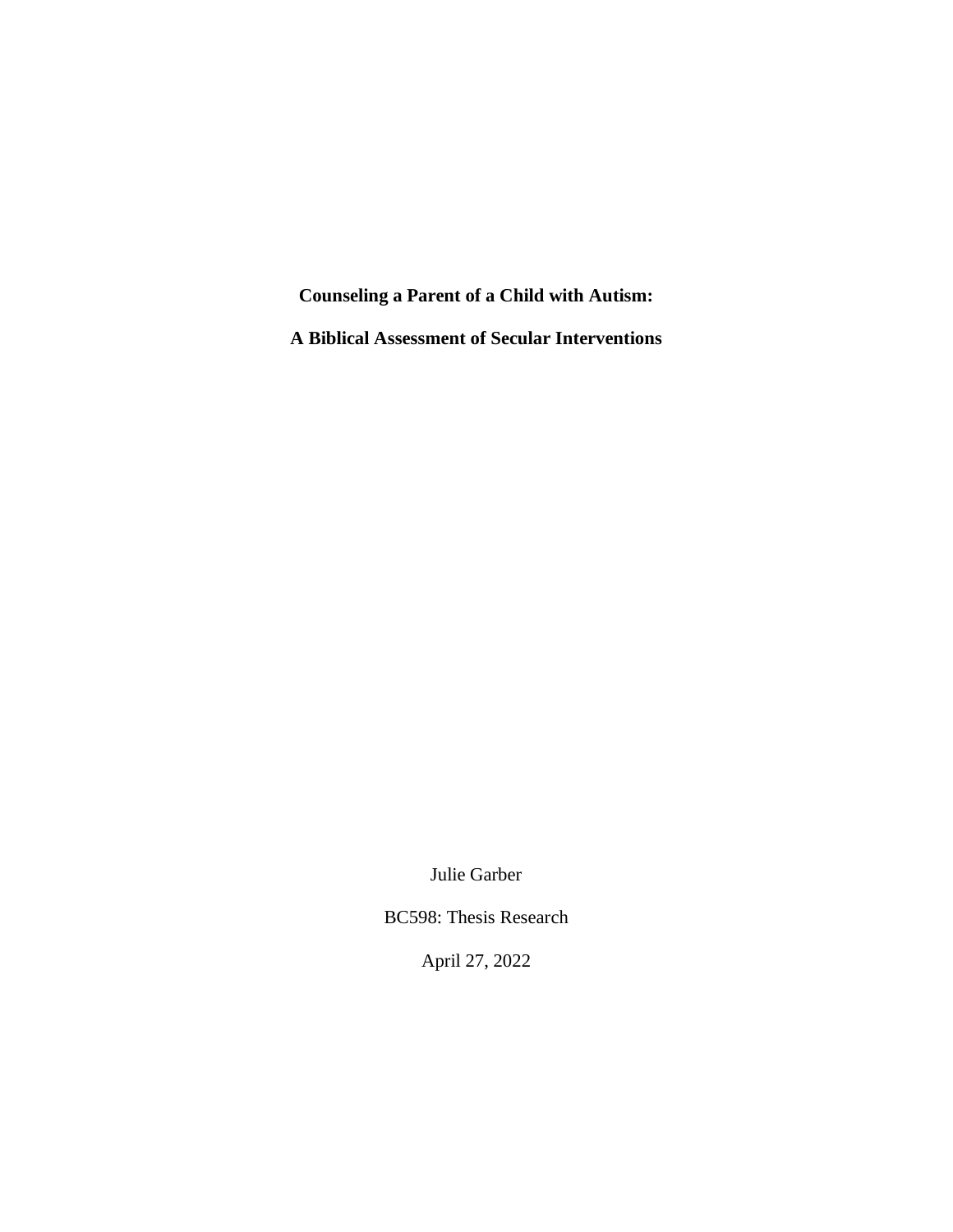## **Contents**

|                | <b>ABSTRACT</b>                                               | iv             |
|----------------|---------------------------------------------------------------|----------------|
| $\mathbf{I}$ . | <b>INTRODUCTION</b>                                           | $\mathbf{1}$   |
|                | A. Relevance and Significance of the Study                    | $\mathbf{1}$   |
|                | B. Goals and Purpose Statement                                | 2              |
|                | C. Limitations and Scope                                      | $\overline{4}$ |
|                | D. Assumptions                                                | $\overline{4}$ |
| II.            | DEFINING THE PROBLEM                                          | 5              |
|                | A. What Does an Autism Diagnosis Entail?                      | 5              |
|                | B. For What Areas of Difficulty Might Intervention be Sought? | $\tau$         |
|                | C. Common Interventions Used to Treat Each Area               | 9              |
| III.           | A BIBLICAL ANALYSIS OF COMMON INTERVENTIONS                   | 10             |
|                | A. Applied Behavioral Analysis (ABA)                          | 11             |
|                | <b>B.</b> DIR/Floortime®                                      | 12             |
|                | C. Physiological Treatments with Focus on Sensory Integration | 13             |
|                | D. Emotional Regulation Methods                               | 15             |
| IV.            | COUNSELING PARENTS IN SHEPHERDING THE HEART OF A CHILD        |                |
|                | WITH ASD                                                      | 16             |
|                | A. Character Training                                         | 16             |
|                | <b>B.</b> Developing Relationships                            | 18             |
|                | C. Cultivating Diligence and Attention                        | 19             |
|                | D. Biblical Guidance                                          | 20             |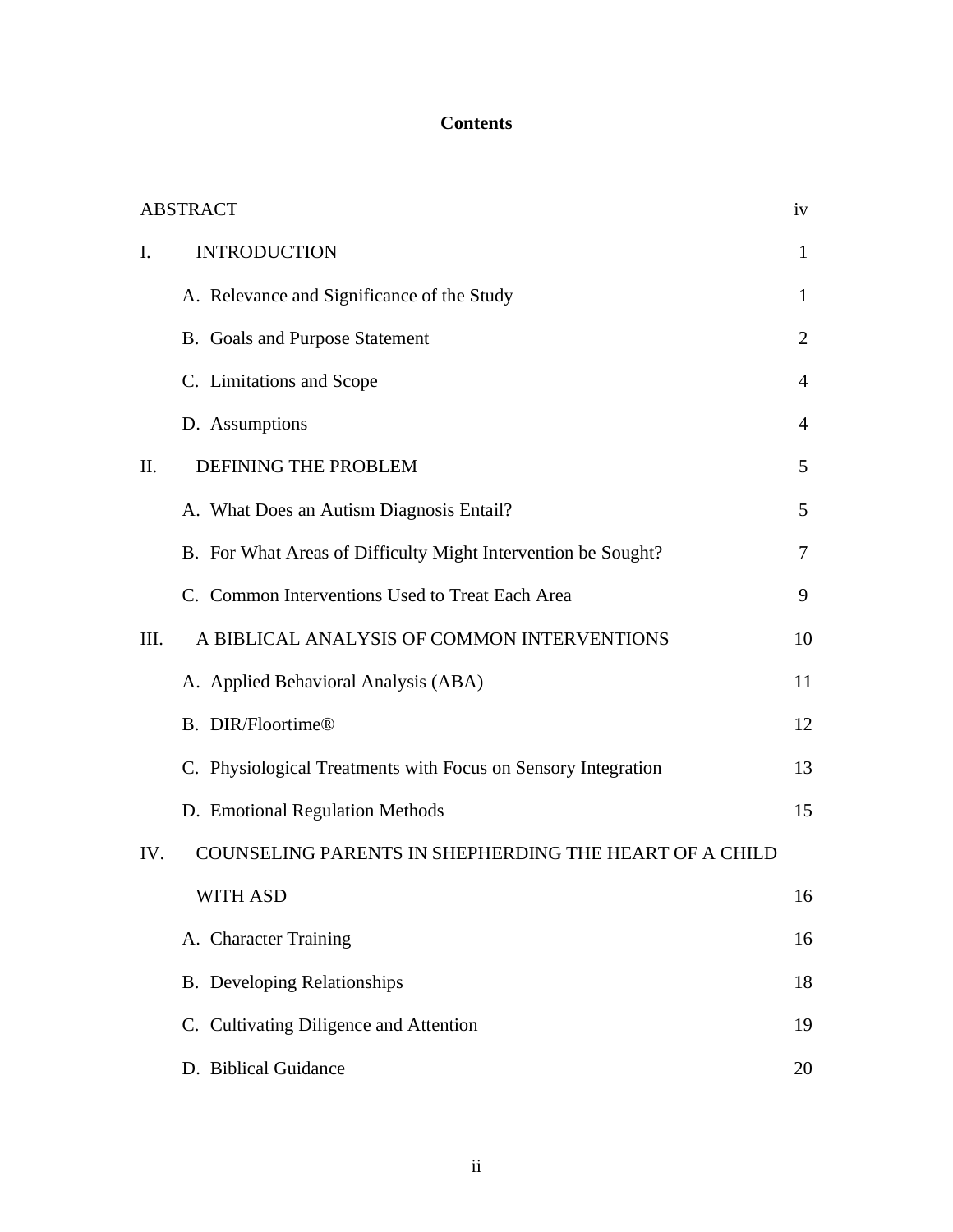|                                                                     | E. Presenting the Gospel and Biblical truths           | 20 |  |
|---------------------------------------------------------------------|--------------------------------------------------------|----|--|
| V.                                                                  | A BIBLICAL PERSPECTIVE ON THE RELENTLESS PURSUIT OF    |    |  |
|                                                                     | <b>INTERVENTIONS</b>                                   | 21 |  |
|                                                                     | A. How Much is Too Much?                               | 22 |  |
|                                                                     | B. Getting to the Root of the Pursuit                  | 23 |  |
|                                                                     | C. A Parental Heart Diagnosis                          | 25 |  |
| VI.                                                                 | A PLAN FOR COUNSELING THE PARENTS OF AN AUTISTIC CHILD | 26 |  |
|                                                                     | A. Foundation                                          | 26 |  |
|                                                                     | B. Biblical Hope in Suffering                          | 27 |  |
|                                                                     | C. Addressing the Heart                                | 28 |  |
| VII.                                                                | <b>CONCLUSION</b>                                      | 30 |  |
| <b>APPENDIX A – Sensory Processing Disorder</b>                     |                                                        |    |  |
| APPENDIX $B - Pyramid$ of Learning                                  |                                                        |    |  |
| <b>APPENDIX C - Visual Schedules</b><br>38                          |                                                        |    |  |
| APPENDIX D – Limitations on Engaging in a Child's Special Interests |                                                        |    |  |
| APPENDIX E – Proper Sitting Posture and Impact on Attention         |                                                        |    |  |
| APPENDIX $F -$ Autistic Identity                                    |                                                        |    |  |
|                                                                     | <b>BIBLIOGRAPHY</b>                                    |    |  |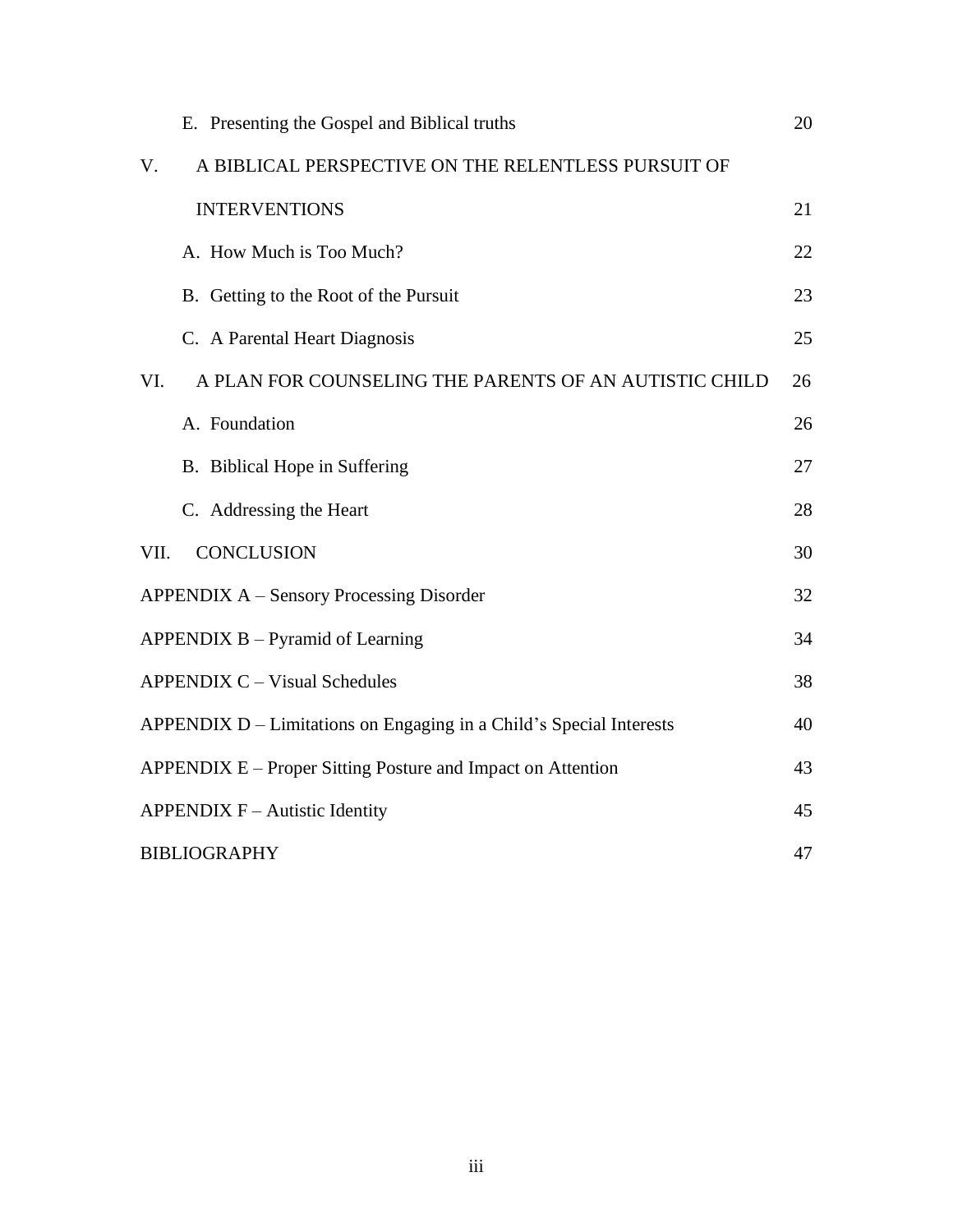## **Abstract**

| Title:   | Counseling a Parent of a Child with Autism: A Biblical |
|----------|--------------------------------------------------------|
|          | Assessment of Secular Interventions                    |
| Author:  | Julie Garber                                           |
| Degree:  | Master of Arts in Biblical Counseling                  |
| Date:    | May 2022                                               |
| Advisor: | Dr. Stuart W. Scott                                    |

Autism Spectrum Disorder (ASD) is rapidly increasing in diagnostic prevalence with an even greater populace impact considering the implications upon whole families. Parents are dually overwhelmed with both the challenges of parenting their autistic child and with the decisions before them regarding the help they should seek for their child. For Christian parents, this decision is compounded by the lack of material available to guide them in discerning interventions for ASD biblically. Further, parents are apt to overlook the diagnosis of their own hearts as they determinably pursue interventions promising to cure their child and thus restore the dreams they had for their family.

This project will help both parents and biblical counselors to first view interventions through the lens of Scripture so biblical discernment can be used in determining the best helps for their child's needs that they cannot meet alone. When given a clearer picture of the potential challenges of the autistic child, the contributing factors of these challenges, both physical and spiritual, and a better understanding of an autistic child's unique learning style, counsel can be given to the parents on how to Biblically train their child by shepherding their heart without exasperation. Biblical counselors will be assisted in how to guide the parents in caring for their children but also in ministering to the parents who are suffering, helping them to remove any heart idols that are blinding them in their parenting and decision-making.

As a pediatric occupational therapist, I have worked with autistic children for decades and have seen their unique struggles and learning styles. The interventions that I have to use address only the outer man, ignoring the gospel, its work, and all spiritual aspects of training a child. I see parents who are suffering not only with balancing the intense demands of caring for their autistic child, but also who are struggling with how to develop good character in their child. They relentlessly seek interventions and the latest treatment fads that promise success. These parents are suffering and need help but without Scripture, I cannot fully help their child or them. This project seeks to provide the key missing elements to help autistic children to better interact with others, the responsibilities before them, and to have the skills to better understand Biblical truth.

## © Julie Garber, 2022, permission is granted for non-profit educational use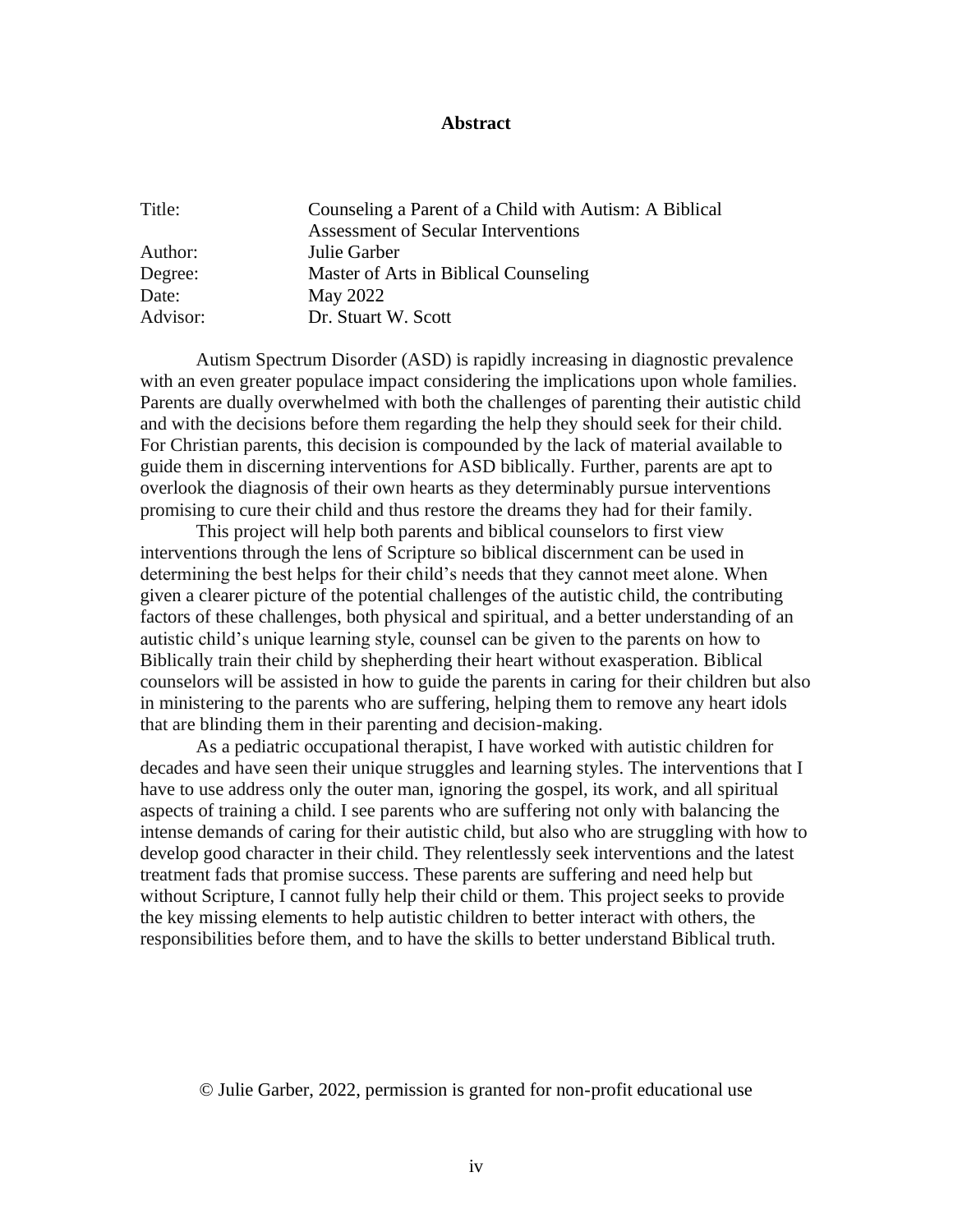## **Introduction**

One of the greatest joys in life is God's good gift of children. From early childhood many children will pretend to be a parent. As the years progress, and as a child is brought into the home, parents formulate dreams and aspirations for their child ranging from visions of intimate family interactions and celebrations to hopes of academic success, extracurricular achievements, and professional leadership. For believing families, these wishes also include a yearning expectation that their child will believe the gospel of Christ and grow into a mature believer.

## **Relevance and Significance of the Study**

When parents notice that their child is either digressing in or not achieving their developmental milestones, speaking, socially interactions, or seems consumed by certain behaviors or interests as compared with peers, they can become anxious and depressed. Further, if they receive a diagnosis of autism spectrum disorder  $(ASD)$ , parents may struggle with guilt over their grief in this diagnosis doubting God's sovereignty and love in giving them a child with autism; their dreams have been crushed. They may question if their child is sinning in their challenges with interactions and emotional regulation and have difficulty discerning whether their autistic child's behavior needs to be disciplined or if it is a physiological weakness or a mixture of both. It is stressful for the parents to humbly seek help and to know what secular help to seek. They are overwhelmed with how to share the gospel and teach Scripture to their child, how to train others to relate to their child, and how and when to biblically discipline their child.

<sup>1</sup> Diagnostic information can be found in the American Psychiatric Association, *Diagnostic and Statistical Manual of Mental Disorders*, 5th ed. (Washington, DC: American Psychiatric Association, 2013), 50-59.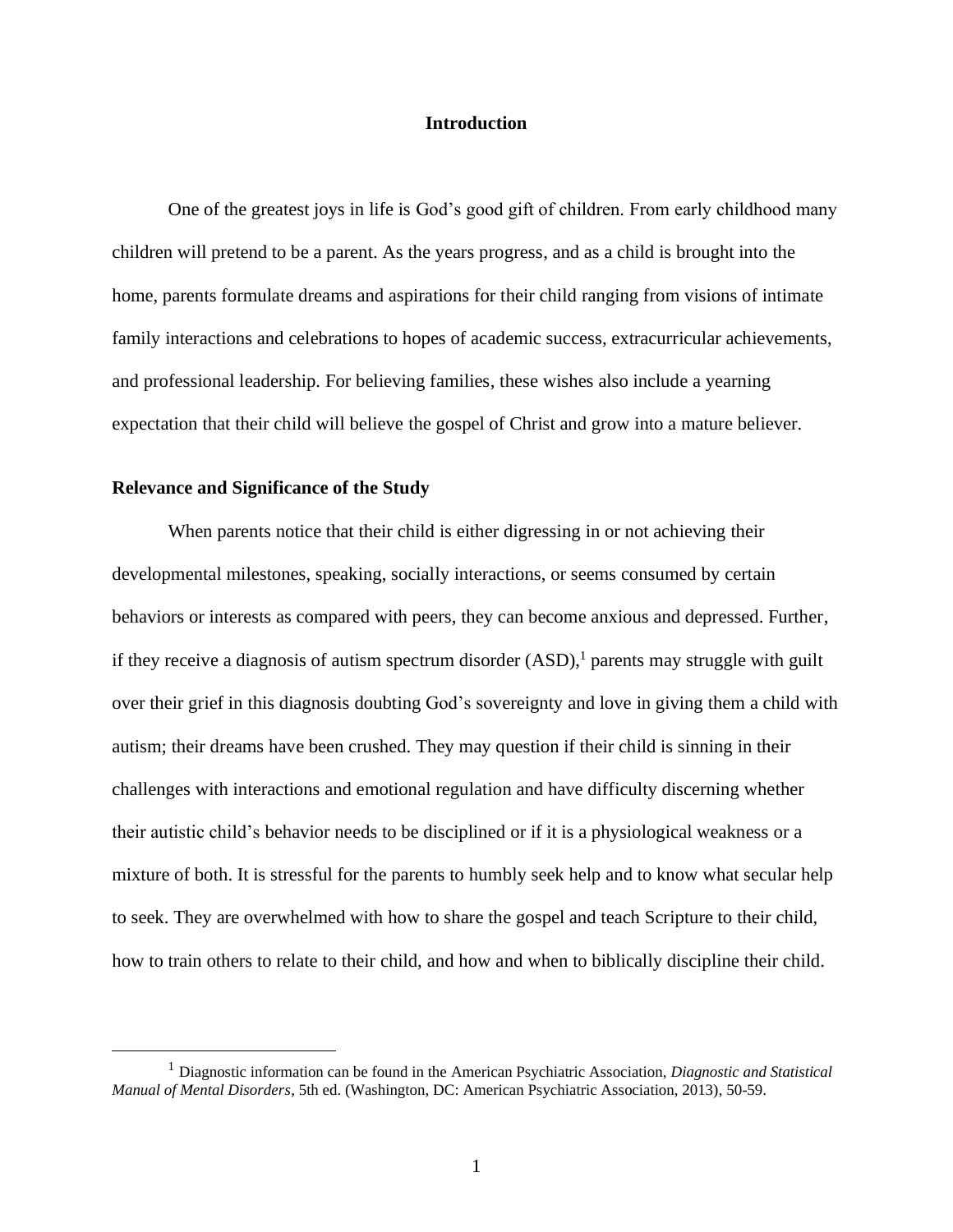In desperation to keep those long-cultivated dreams for their family, parents are apt to voraciously chase after any secular intervention that promises hope and change. Their anguish breeds a lack of biblical discernment of these interventions which is fueled by the current lack of information on how such interventions conflict with Scripture, hindering their ability to truly shepherd the heart of their child.

With the prevalence of ASD rapidly increasing, having a current rate of one in 44 eightyear-old children being diagnosed, the number of families within the church grappling with decisions related to ASD is likewise escalating. 2 It is critical that counsel is provided to assist parents to biblically discern how to best help their child grow physically, spiritually, and in their emotional responses while also counseling parents regarding their own lusts that may be driving a compromising pursuit of interventions.

#### **Goals and Purpose Statement**

Thus, there are three goals to this thesis. First, a biblical analysis of frequently sought secular interventions for autism will provide a reference for discernment to counselors as they assist families in making wise decisions that help to shepherd the heart of their child. Second, through this biblical analysis, it will provide guidance on how to counsel parents in biblically parenting with navigation of the unique needs of a child with autism, including needs of emotional regulation, sensory modulation, executive functioning, and behavioral concerns with consideration of their idiosyncratic learning style. Finally, direction will be presented for counseling such parents in looking at their own hearts and any idolistic lusts that are blinding

<sup>&</sup>lt;sup>2</sup> Matthew J. Maenner et al., "Prevalence and Characteristics of Autism Spectrum Disorder Among Children Aged 8 Years — Autism and Developmental Disabilities Monitoring Network, 11 Sites, United States, 2012," *MMWR. Morbidity and Mortality Weekly Report* 67, no. 45 (November 16, 2018): 1, https://doi.org/10.15585/mmwr.mm6745a7.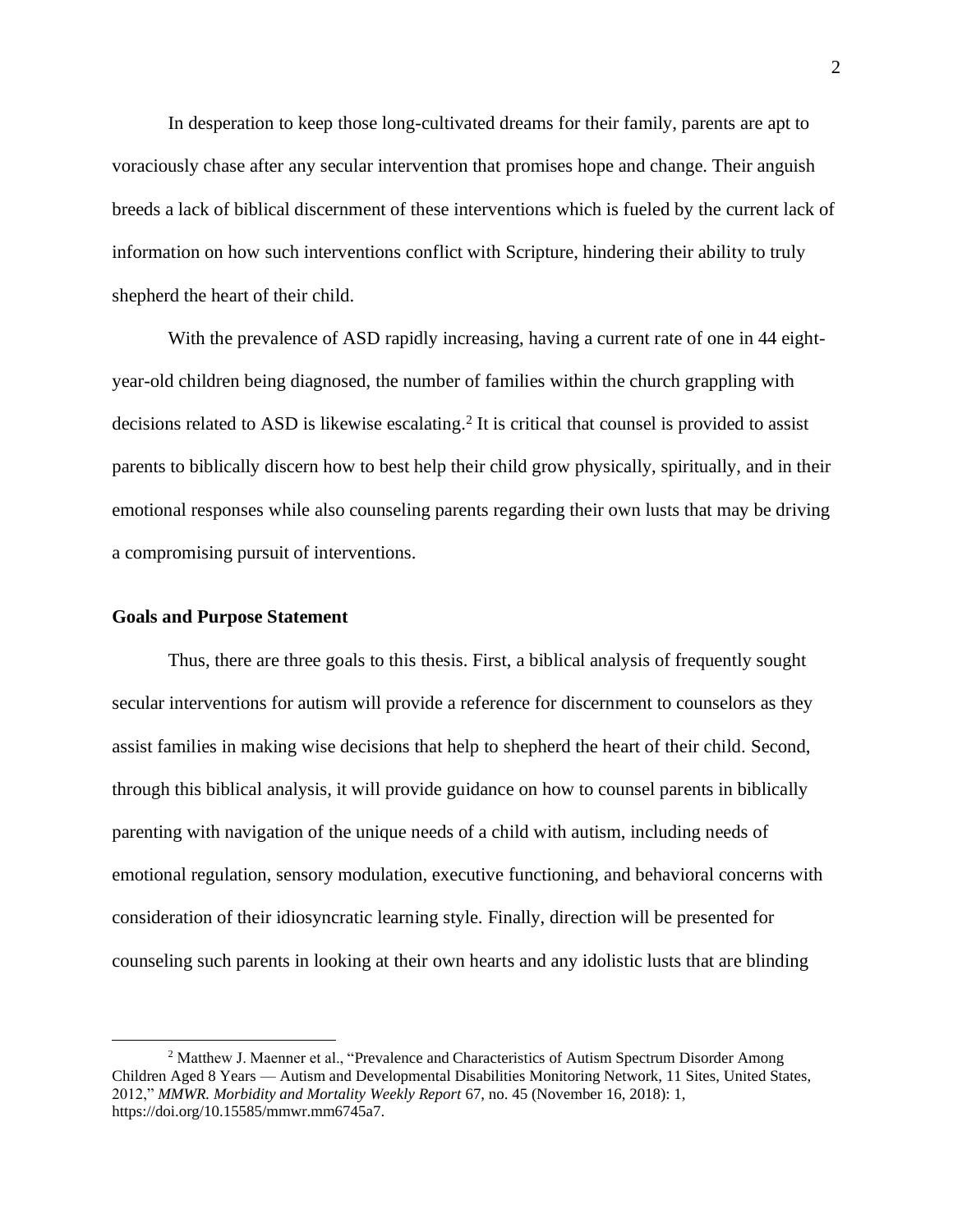them in decisions regarding parenting and choice of interventions for their child; here both a focus on the gospel of Christ in their suffering and a pursuit of heart and thought transformation so to be pleasing to God in their parenting and care for their child will be outlined. Therefore, this thesis will demonstrate that secular interventions for autism need to be carefully discerned biblically and are insufficient to address the heart of an autistic child, and the voracious pursuit of them by parents reveals a deeper more serious concern of an idolistic heart that must be biblically addressed first so that they can shepherd the heart of their child.

## **Research Methodology**

For assessment of the components, governing presuppositions and philosophies, and methodology of application of the presented interventions, primarily previously published works will be reviewed and synthesized. For further assessment of these interventions, personal experiences will be accorded through parental and professional report, including that of the author.<sup>3</sup> Included interventions to be examined are Sensory Integration (SI) with a focus on any Middle Eastern religious practices including Qigong Sensory Treatment (QST), Applied Behavioral Analysis (ABA), Developmental Individual Difference, Relationship-Based Model (DIR/Floortime®), and emotional regulation programs. For the biblical analyzation of these areas along with the development of a biblical counseling framework, the hermeneutical model to be utilized in all biblical interpretation of Scripture will be the literal-historical-grammatical model.

 $3$  I have worked as a pediatric occupational therapist for over 25 years with a caseload of increasing numbers of children with autism; the majority of my caseload in the last fifteen years have been children with ASD. I have experience with many of the interventions, having used many personally or collaborated directly with those using them and am certified in others including Therapeutic Listening®.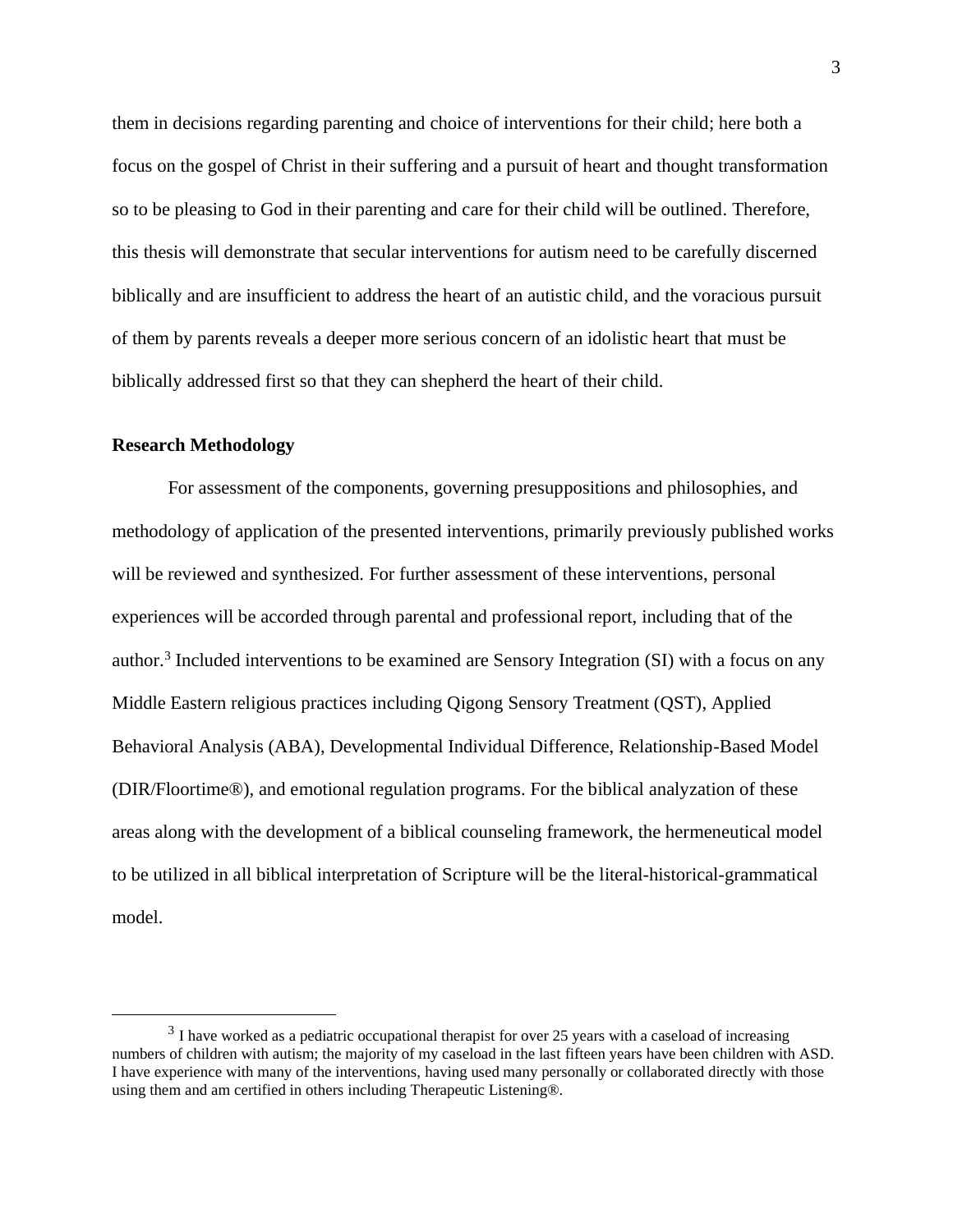#### **Limitations and Scope**

Due to the vastness of interventions in the treatment of various components of autism, this analysis will be limited to categories of interventions with a focus on a few of the more commonly used. The secular interventions evaluated can be categorized as interventions addressing physiological difficulties from a physiological methodology, interventions addressing physiological difficulties from a psychological methodology, interventions addressing physiological or psychological difficulties with Middle Eastern religious methodology, and interventions addressing psychological difficulties from a psychological methodology. Most notably, ABA, emotional regulation techniques, and interventions using Middle Eastern religious strategies will be probed. Since ASD presents in a wide range of abilities, not all areas of difficulty will be explored. An overview will be given regarding areas of treatment including coordination, functional skill development in Activities of Daily Living (ADLs) and leisure skill development (iADLs), motor planning, attention to task, executive functioning, emotional regulation, sensory integration or modulation, visual perception, behavior, speech development, and anxiety. Focus for this thesis, however, will primarily be on attention to task, executive function, emotional regulation, skill development, sensory modulation, and behavior.

#### **Assumptions**

For this thesis, the delineated assumptions below are presumed true. It is unwaveringly assumed that Scripture is the holy inspired Word of God and as such, is the final authority in all matters which it addresses (2 Ti 3:16-17). True behavioral change must ultimately address the heart from which all thoughts and actions flow (Mt 15:18-19). Secular interventions for autism can been beneficial to relieve suffering and to help the child to interact with others and his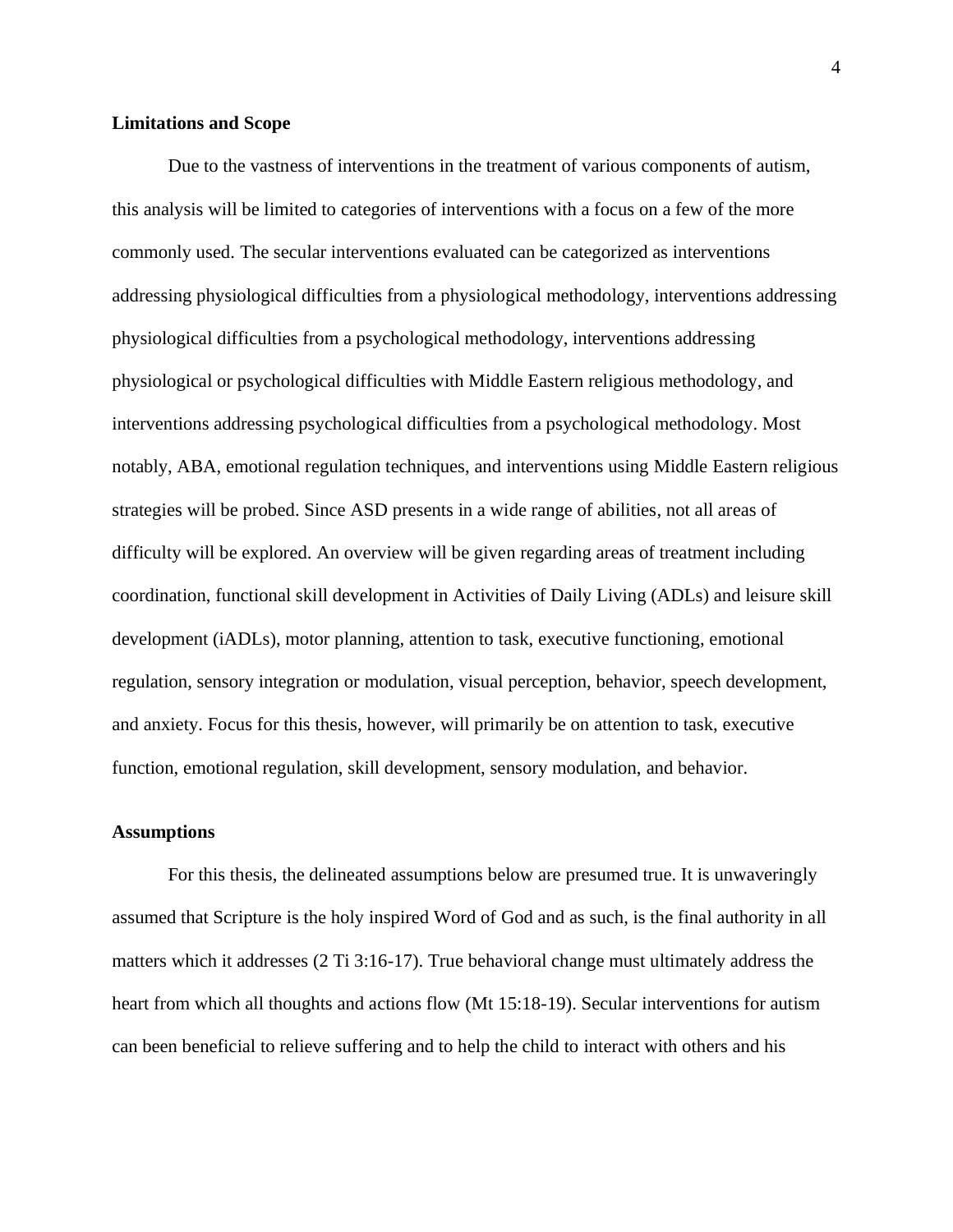environment more effectively and is recommended for parents to pursue so long as it is not in opposition to Scripture.

#### II. Defining the Problem

This section will consider the suffering that is present for both the autistic child and his parents. It will define ASD and lay out the process the parents go through to get this diagnosis as well as its prevalence. Further, it will explain typical challenges that a child with ASD has along with the common interventions that parents will encounter and be encouraged to utilize for their child. The goal of this area is that the church and biblical counselors will see the need for a biblical perspective on how to care for an autistic child along with the precipitators of potential heart idols of the parents.

- A. What Does an Autism Diagnosis Entail?
	- 1. Autism demographics are continually changing. As per the Centers for Disease Control and Prevention report in December 2021, the current prevalence is one in 44 eight-year-olds. It is 4.2 times more likely in boys than girls and only seen more prevalent in Indian/Alaska Native children with Hispanic showing lower prevalence. The age of diagnosis spanned 36 months (California) to 63 months (Minnesota); 35.2% were had an intellectual disability while 41.7% had an average or high Intellectual Quotient (IQ).<sup>4</sup>
	- 2. Signs and symptoms indicating ASD include difficulties in social interactions, relationships, and emotional awareness, socially adapting responses and behaviors to social situations, sensory processing difficulties, difficulties in transitions,

<sup>4</sup> Matthew J. Maenner et al., "Prevalence and Characteristics of Autism Spectrum Disorder Among Children Aged 8 Years — Autism and Developmental Disabilities Monitoring Network, 11 Sites, United States, 2012," *MMWR. Morbidity and Mortality Weekly Report* 67, no. 45 (November 16, 2018): 1-5, https://doi.org/10.15585/mmwr.mm6745a7.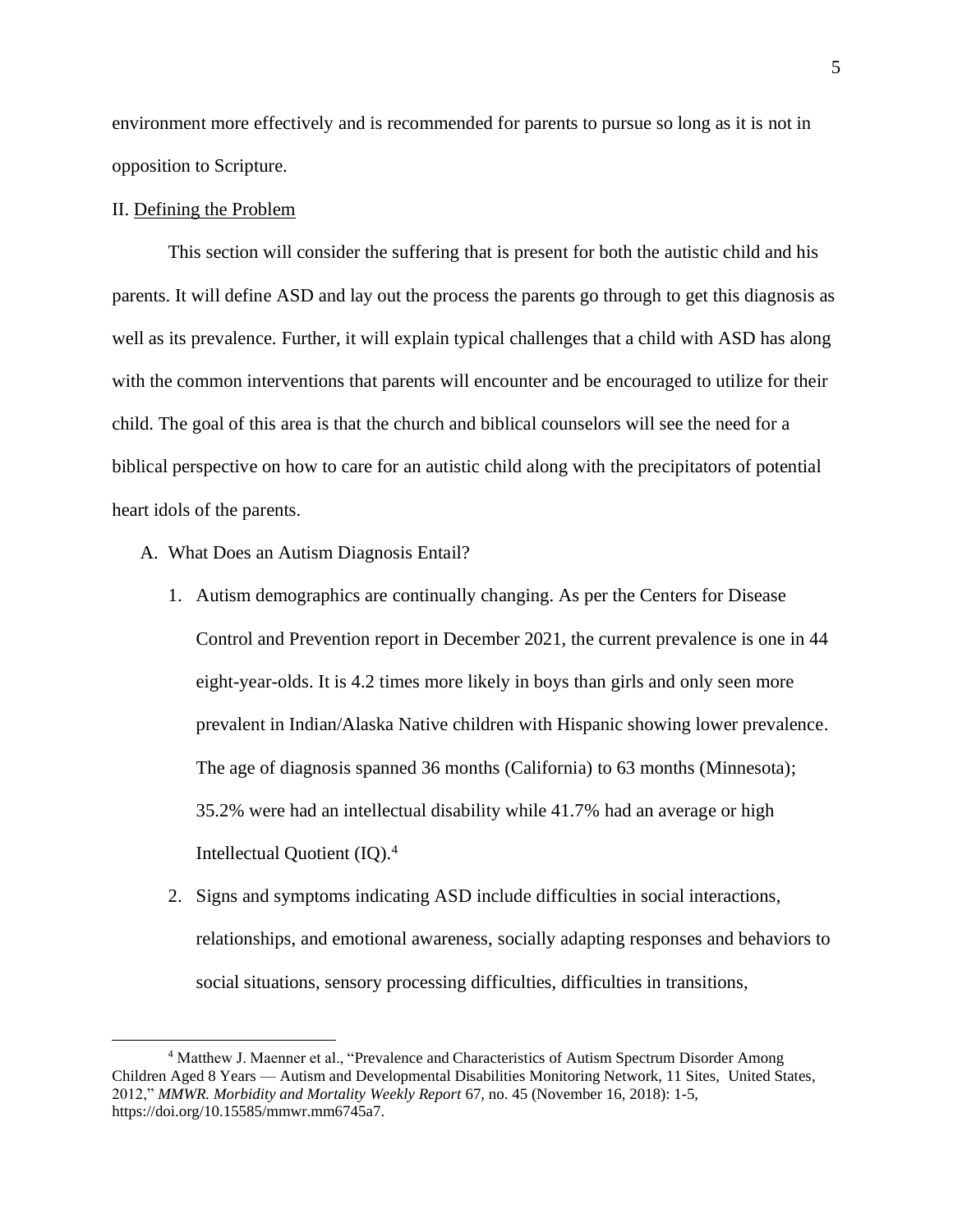inflexibility, repetitive motor movements, verbalizations, or actions, abnormally fixated interests or attachment to objects or subjects with little awareness of others' lack of interest in this or of their own interests, speech development delay, and dyspraxia. 5

- 3. The Diagnosis of ASD
	- a. A developmental pediatrician, pediatric neurologist, child and adolescent psychiatrist, or psychologist, especially neuropsychologists make this diagnosis. 6
	- b. Testing occurs after a referral by a parent, teacher, or healthcare professional and may involve a screening evaluation.<sup>7</sup>
	- c. A formal evaluation will entail a barrage of evaluations which may include hearing, speech, motor development, cognition, sensory processing, executive functioning skills, genetic testing, neurological testing, parental interviews, and child observation. Key evaluations for an ASD diagnosis are the Autism Diagnostic Interview – Revised (ADI-R) and the Autism Diagnostic Observation Scale (ADOS-2).<sup>8</sup>

<sup>5</sup> American Psychiatric Association, *Diagnostic and Statistical Manual of Mental Disorders*, 5th ed. (Washington, DC: American Psychiatric Association, 2013), 50-51.

<sup>6</sup> Children's Hospital of Philadelphia, "Who Is Able to Diagnose Autism Spectrum Disorder? | Center for Autism Research," Car Autism Roadmap, 2016, [https://www.carautismroadmap.org/who-is-able-to-diagnose-an](https://www.carautismroadmap.org/who-is-able-to-diagnose-an-autism-spectrum-disorder/)[autism-spectrum-disorder/.](https://www.carautismroadmap.org/who-is-able-to-diagnose-an-autism-spectrum-disorder/)

<sup>&</sup>lt;sup>7</sup> Children's Hospital of Philadelphia, "Getting an Evaluation for Autism Spectrum Disorder | Center for Autism Research," Car Autism Roadmap, 2016, [https://prvdr-meta-carautismroadmap.pantheonsite.io/getting-an](https://prvdr-meta-carautismroadmap.pantheonsite.io/getting-an-evaluation-for-an-autism-spectrum-disorder/)[evaluation-for-an-autism-spectrum-disorder/.](https://prvdr-meta-carautismroadmap.pantheonsite.io/getting-an-evaluation-for-an-autism-spectrum-disorder/)

<sup>8</sup> Children's Hospital of Philadelphia, "Elements of an Evaluation for Autism Spectrum Disorder | Center for Autism Research," Car Autism Roadmap, 2016, [https://prvdr-meta-carautismroadmap.pantheonsite.io/elements](https://prvdr-meta-carautismroadmap.pantheonsite.io/elements-of-an-evaluation-for-an-autism-spectrum-disorder/)[of-an-evaluation-for-an-autism-spectrum-disorder/.](https://prvdr-meta-carautismroadmap.pantheonsite.io/elements-of-an-evaluation-for-an-autism-spectrum-disorder/)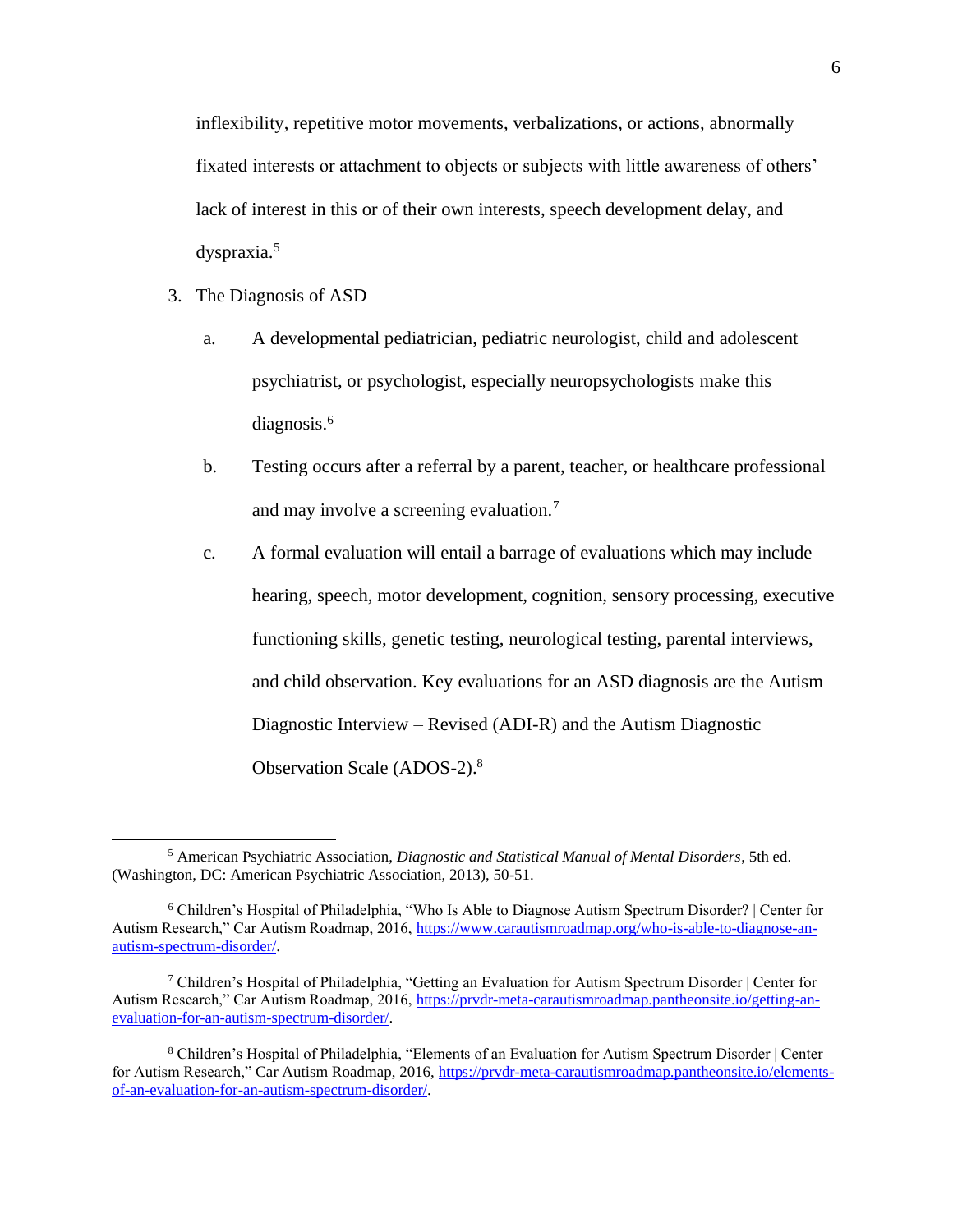- 4. The DSM categorizes ASD into three levels. Level 1 requires the least support; this person demonstrates pragmatic language and social interaction difficulties as well as challenges with sensory processing, rigidity, organization, sequencing, and transitions. One diagnosed with Level 2 ASD needs significant support, having limited verbal communication, interacting primarily within their own interests; they tend to be very inflexible and rigid in movement and behaviors with meltdowns resulting from change or sensory input. A Level 3 diagnoses requires demonstration of severe deficits, often not speaking or interacting with others; their inflexibility, transitional challenges, and sensory processing difficulty impact nearly every area of  $life.9$
- B. For What Areas of Difficulty Might Intervention be Sought?
	- 1. Children with ASD may have difficulty with awareness of their own and other's emotions impacting their ability to interact with others socially, most notably seen in play skills at an early age. Emotional outbursts, aggression, and/or not following instructions may also be present; thus, parents seek interventions for behavioral concerns. Treatment is also sought for anxiety.<sup>10</sup>
	- 2. Intervention may be sought for fine motor and gross motor skills. Children with ASD frequently present with dyspraxia, having difficulty with motor planning and balance. This is often affected by decreased muscle tone which has significant impact posture and on coordination of upper extremities (UE) and lower extremities

<sup>9</sup> American Psychiatric Association, *Diagnostic and Statistical Manual of Mental Disorders*, 5th ed. (Washington, DC: American Psychiatric Association, 2013), 51-52.

<sup>&</sup>lt;sup>10</sup> Renee Watling, Heather Miller Kuhaneck, and Lisa R. Audet, "Emotional Regulation in the Autism" Spectrum Disorders," in *Autism: A Comprehensive Occupational Therapy Approach*, ed. Heather Miller Kuhaneck and Renee Watling (Bethesda, MD: AOTA Press, 2010), 115–34.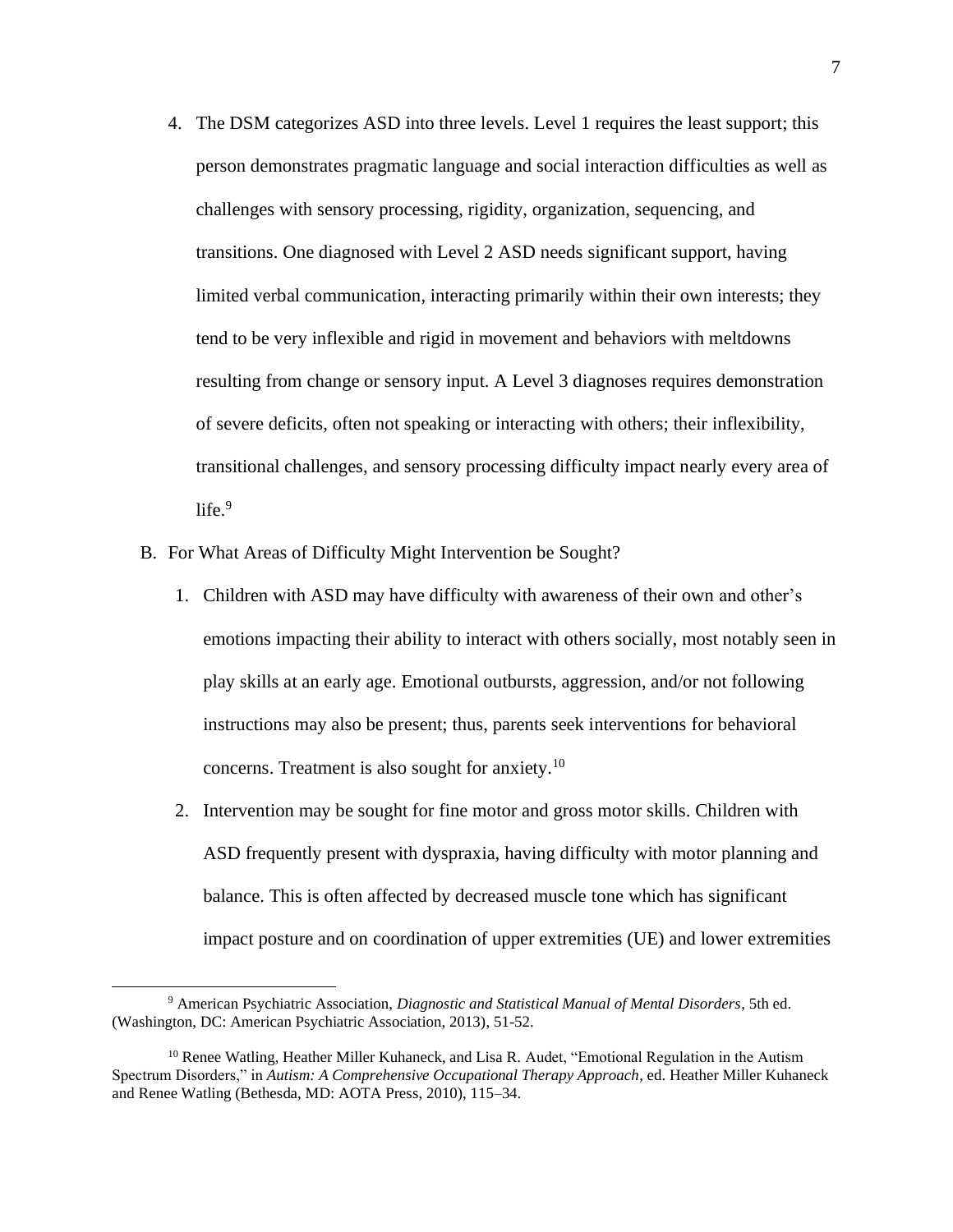(LE) or distal control. This decreases their ability to participate in iADLs and  $ADLs.<sup>11</sup>$ 

- 3. Executive functioning deficits impact the ability to sequence tasks, impacting learning. Further it impacts the ability to inhibit actions, shift attention as needed, and recall from memory during task completion.<sup>12</sup>
- 4. Difficulty in processing environmental input, known as sensory processing, is common. <sup>13</sup> Responses to input received reflect their perception, resulting in interactions with sensations as low registration, sensitivities often resulting in avoidance, or seeking more sensations to regulate their ability to function attentionally. 14
- 5. Difficulties in pragmatics, articulation, fluency, pressured speech, and verbal communication result in intervention for speech and augmentative communication. 15
- 6. Visual Perceptual concerns impacting a child's ability to read, write, and navigate within their environment may be cause for seeking intervention.<sup>16</sup>

<sup>13</sup> Sensory Processing Disorder is addressed in Appendix A.

<sup>14</sup> Scott D. Tomchek, "Sensory Processing in Individuals with an Autism Spectrum Disorder," in *Autism: A Comprehensive Occupational Therapy Approach*, ed. Heather Miller Kuhaneck and Renee Watling (Bethesda, MD: AOTA Press, 2010), 135–62.

<sup>15</sup> Lisa R. Audet, "Core Features of Autism Spectrum Disorder: Impairment in Communication and Socialization, and Restrictive Repetitive Acts," in *Autism: A Comprehensive Occupational Therapy Approach*, ed. Heather Miller Kuhaneck and Renee Watling (Bethesda, MD: AOTA Press, 2010), 87–114.

<sup>11</sup> Tracy Murnan Stackhouse, "Motor Differences in the Autism Spectrum Disorders," in *Autism: A Comprehensive Occupational Therapy Approach*, ed. Heather Miller Kuhaneck and Renee Watling (Bethesda, MD: AOTA Press, 2010), 163–202.

<sup>12</sup> Susan Ellis Weismer et al., "Executive Function Skills in School-Age Children with Autism Spectrum Disorder: Association with Language Abilities," *Journal of Speech, Language, and Hearing Research* 61, no. 11 (November 8, 2018): 2641–58, https://doi.org/<u>10.1044/2018\_jslhr-l-rsaut-18-0026</u>.

<sup>&</sup>lt;sup>16</sup> Jayachandran Vetrayan, Mohd Fadil Mohd Zin, and Smily Jesu Priya Victor Paulraj, "Relationship between Visual Perception and Imitation in School Function among Autism," *Procedia - Social and Behavioral Sciences*, no. 202 (August 2015): 67–75, https://doi.org[/10.1016/j.sbspro.2015.08.209.](https://www.mybib.com/10.1016/j.sbspro.2015.08.209)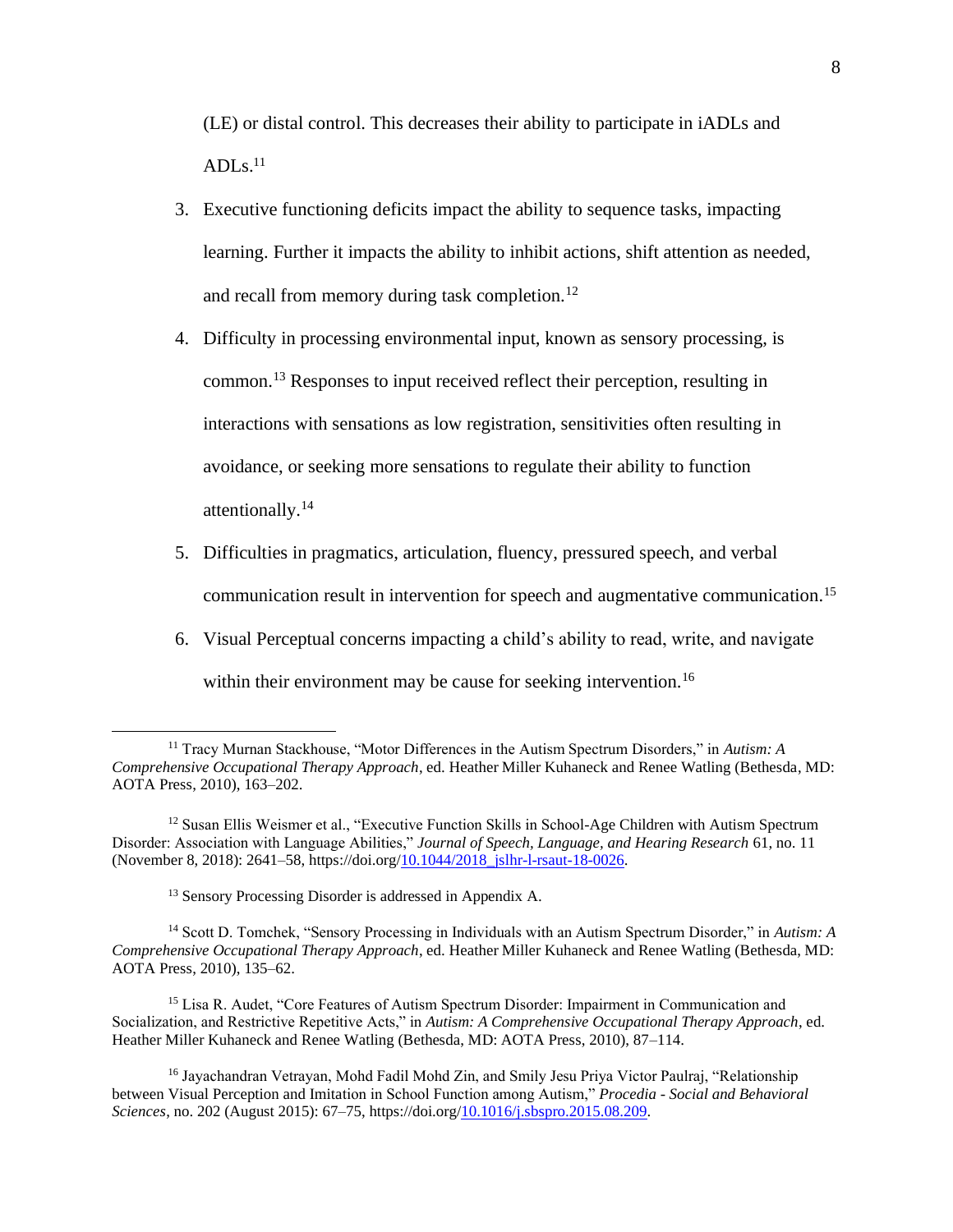- C. Common Interventions Used to Treat Each Area
	- 1. Physiologically Based Treatment Methods
		- a. Sensory Integration addresses sensory processing, dyspraxia, posture, muscle tone, attention, and visual perception.<sup>17</sup>
		- b. Strengthening provides assist for coordination and motor planning.
		- c. Task Analysis helps task sequencing and routine development.
		- d. Oculomotor and visual perceptional development interventions help tracking, attention, and visual perception.
	- 2. Psychologically Based Treatment Methods
		- a. ABA addresses task completion, sequencing, and behavior and is based in behavioral psychology.<sup>18</sup>
		- b. DIR/Floortime® builds relational interactions and communication by development of social, emotional, and intellectual skills.<sup>19</sup>
		- c. The Zones of Regulation® and thought replacement is based in Cognitive Behavioral Therapy (CBT).
	- 3. Middle Eastern Interventions and Intervention Components

<sup>17</sup> Jeannetta D. Burpee, *Sensory Integration Intensive* (Medford, MA: Education Resources Inc, 2020), 44- 50.

<sup>18</sup> Morgan Van Diepen and Boudewijn Van Diepen, *ABA Visualized: A Visual Guidebook for Parents and Teachers* (Los Angeles, CA: Van Diepen Studio, 2019), 17.

<sup>&</sup>lt;sup>19</sup> Heather Miller Kuhaneck, "Appendix 12.B: The Developmental, Individual Difference, Relationship-Based Model," in *Autism: A Comprehensive Occupational Therapy Approach* (Bethesda, MD: AOTA Press, 2010), 330.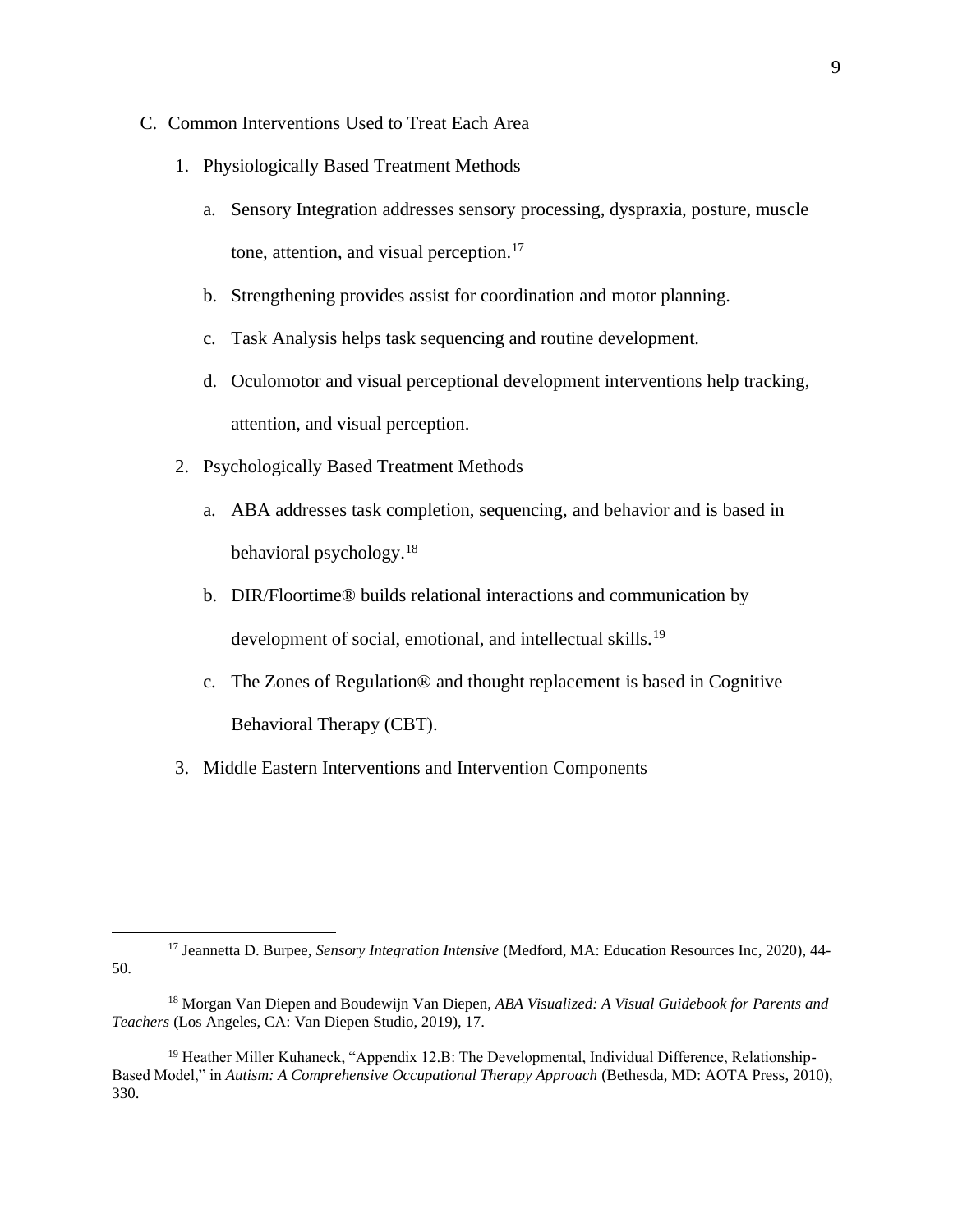- a. QST is based in Chinese medicine and treats sensory processing, behavior, sleep concerns, and digestive problems.<sup>20</sup>
- b. Yoga is used to treat sensory processing, emotional regulation, motor planning, muscle weakness, and balance concerns.
- c. Meditation and reflexology are used to address sensory processing, emotional regulation including anxiety, and behavior.

## III. A Biblical Analysis of Common Interventions

It is important to evaluate all that one does according to Scripture. Thus, this section will take commonly used interventions and evaluate their philosophy and methods according to biblical truth. This lays the biblical foundation for discernment of physiological treatment for suffering and the foundation for changing behavior biblically.

- A. Applied Behavioral Analysis (ABA)
	- 1. The philosophical basis of ABA comes from behavioral psychology, believing that external stimuli condition and reinforce behaviors.<sup>21</sup>
		- a. This is based ultimately on Darwinian views of natural selection, believing that animals that adapted well to the environment survived while those that did not, perished.
		- b. Further influencers include Pavlov and Thorndike who studied conditioning of behavior with stimuli whereas B.F. Skinner looked at how reinforcers of behavior could change a person's function.

<sup>20</sup> Louisa Silva, *Qigong Massage for Your Child with Autism: A Home Program from Chinese Medicine* (London; Philadelphia: Singing Dragon, 2011), 22-27.

<sup>21</sup> Wayne W Fisher, Cathleen C Piazza, and Henry S Roane, eds., *Handbook of Applied Behavior Analysis*, 2nd ed. (New York: Guilford Press, 2021), 3-25.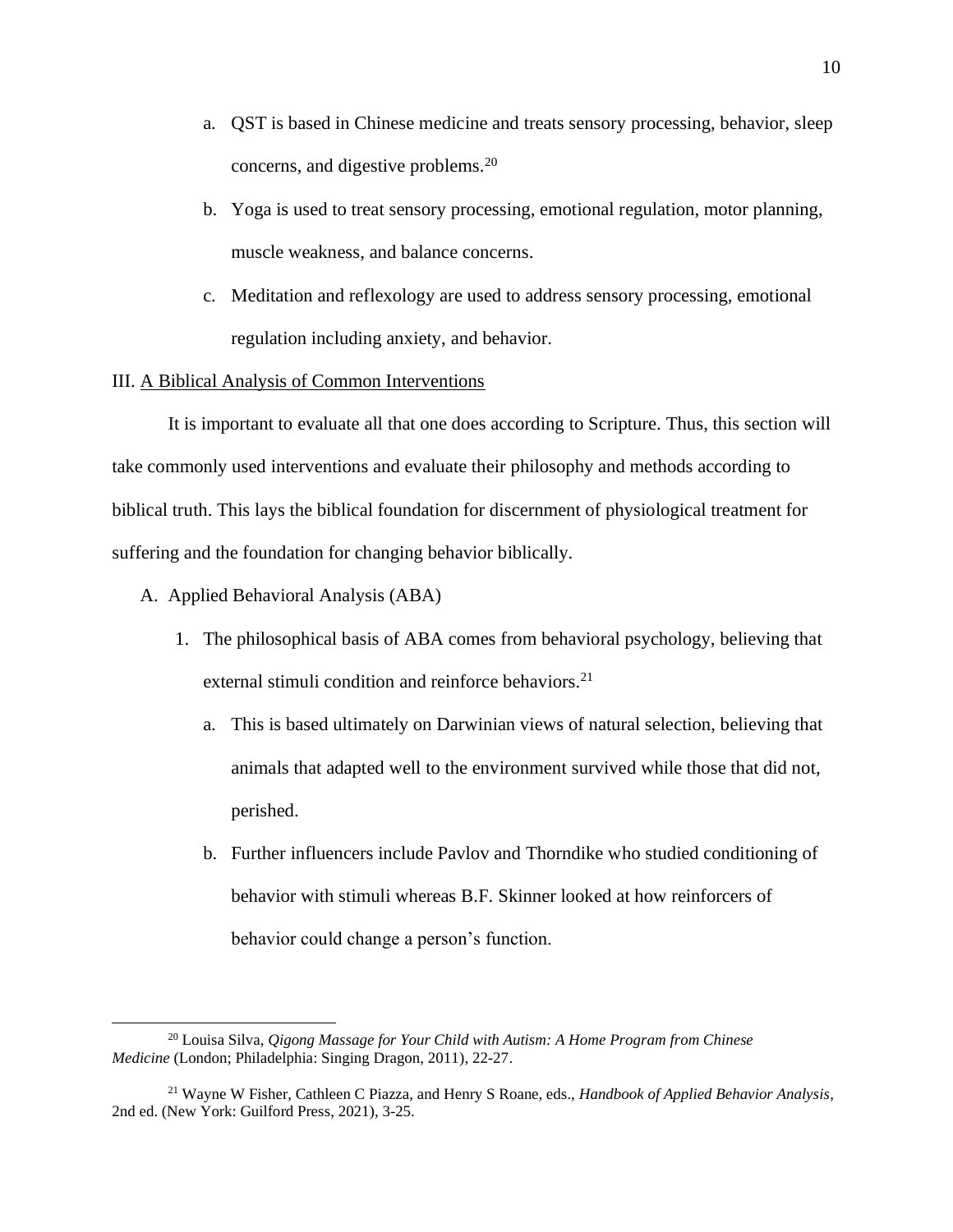- 2. ABA intervention has three general goals in intervention and include strategies to inhibit negative behaviors and to increase compliance to desired behaviors prior to occurrence, strategies to control undesirable behaviors and reinforce desirable behaviors during or after occurrence, and strategies to assist in learning new skills.<sup>22</sup>
	- a. Proactive strategies include altering the environment, advance preparation, rewards as a motivator, moving from easier tasks to harder, and giving choices when appropriate for task completion.
	- b. Reactive strategies include earning of tokens, developing a behavioral contract, extinction of behaviors/replacement, prompting with stages, and management of repetitive behaviors.
	- c. Strategies to learn new skills include task analysis, modeling, naturalistic teaching, problem solving, shaping, generalization, and joint attention.
- 3. A biblical assessment notes that while some components, particularly in learning new tasks, are helpful, the premise is based on external behavior rather than the heart. The inner and outer man influences are also ignored.
	- a. Outer man influences ignored include physiological inabilities, lack of sleep, sensory influences, and executive function skills. The outer man is decaying as Paul explains (2 Cor 4:16).
	- b. Reinforcements and punishments are to mold behavior without seeking heart influences or change (Mt 12:34). Rewards are for self, not seeking to please God or love others (Mt 22:37-39).

<sup>22</sup> Morgan Van Diepen and Boudewijn Van Diepen, *ABA Visualized: A Visual Guidebook for Parents and Teachers* (Los Angeles, CA: Van Diepen Studio, 2019), 27-107.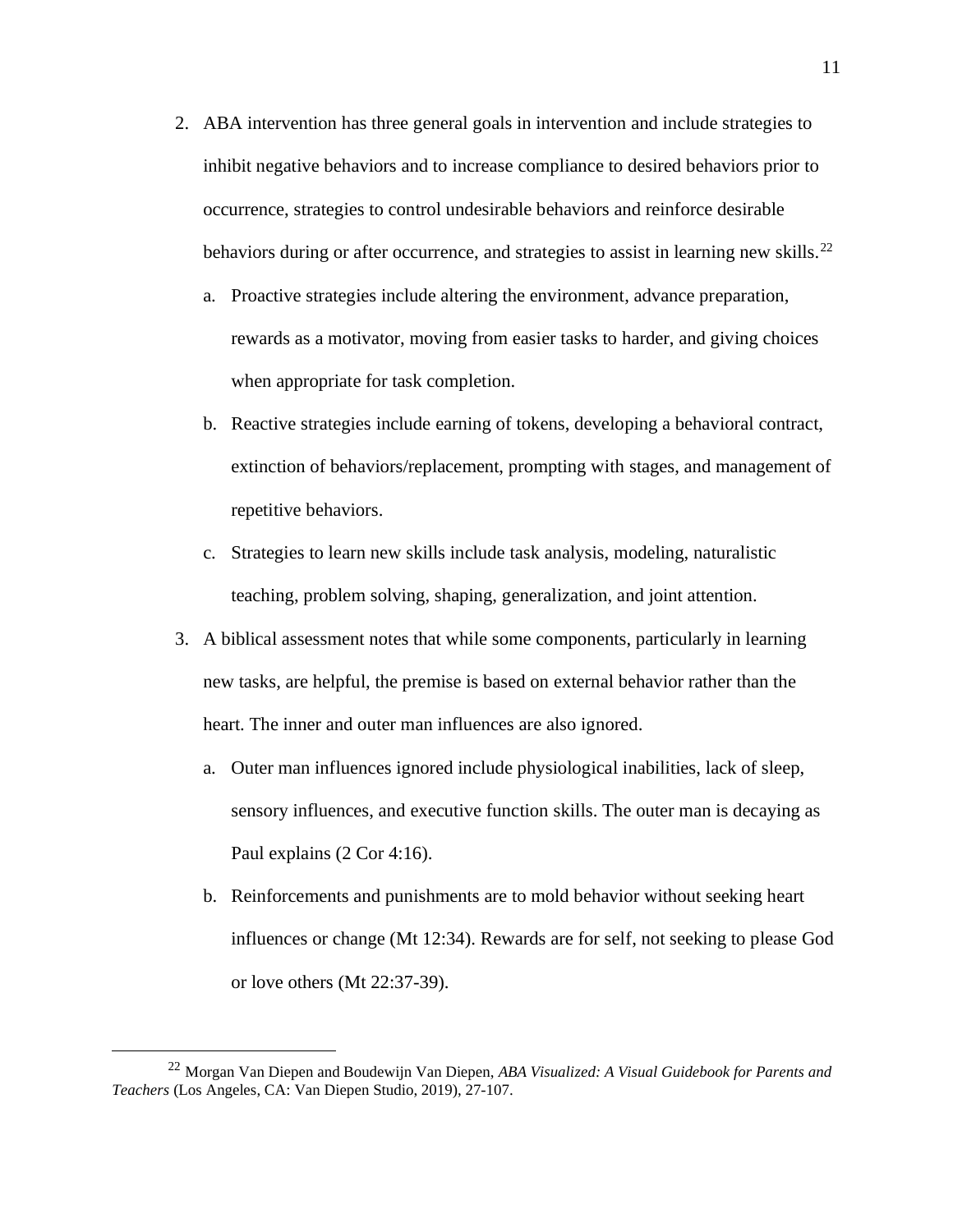- c. Biblical love is shown with task analysis, progressing easy to hard, and use of concrete and visual instructions (Eph 4:2; Rom 12:10).
- 4. Recommendations would be for parents to be very cautious with the use of ABA. ABA strategies can be effective for breaking down skills for learning and for assistance in presenting concepts concretely; however, ABA is based on adherence to a law rather than demonstrating grace when there are outside influencers. Further, it does not help the child to seek to please God and love others but to behave for personal rewards.

## B. DIR/Floortime®

- 1. DIR/Floortime® assumes that developmental skills, physical, emotional, and relational, are the influencers of behavior. This method seeks to build relationships with a child, being driven by the child's interests and engaging with the child where they are. $23$
- 2. Intervention components include improving a child's interest in environmental sensations, emotional regulation, interacting with others in relationship and in communication, ideation, planning skills, and actions to solve problems. It is childled without forcing engagement or teaching of specific skills.<sup>24</sup>
- 3. A biblical assessment of DIR/Floortime® notes that while this intervention does well to consider the outer man's influence on the inner man, it does not address the inner

<sup>&</sup>lt;sup>23</sup> "Home of DIRFloortime® (Floortime) - ABA or DIR?," www.icdl.com, accessed February 26, 2022, [https://www.icdl.com/parents/abaordir.](https://www.icdl.com/parents/abaordir)

<sup>24</sup> Teresa A. May-Benson, "Play and Praxis in Children with an Autism Spectrum Disorder," in *Autism: A Comprehensive Occupational Therapy Approach*, ed. Heather Miller Kuhaneck and Renee Watling (Bethesda, MD: AOTA Press, 2010), 412.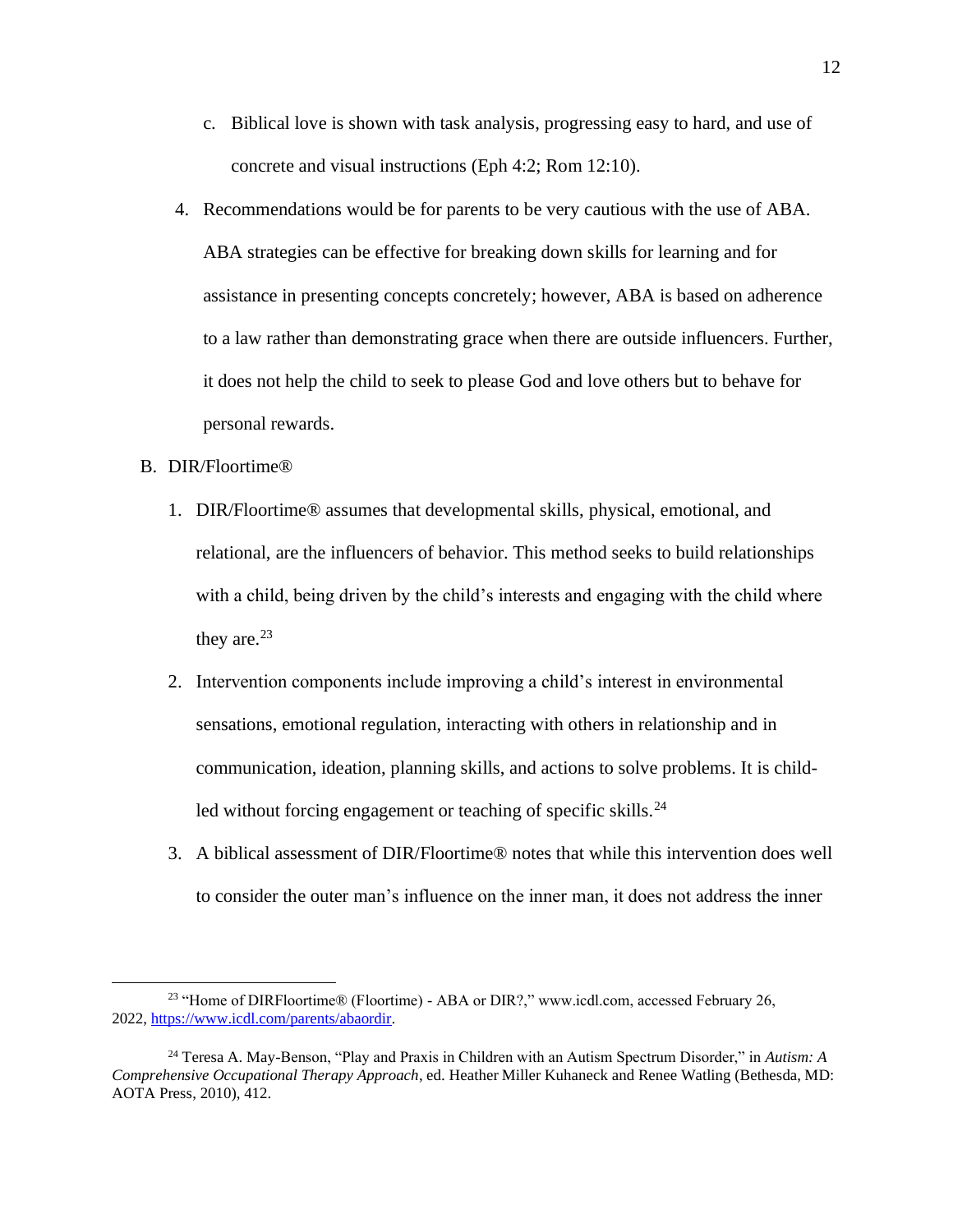man (Mt 12:34). Further, it views the child as the person to direct all interactions, ignoring God-given authority (Eph 6:1-2). It demonstrates love towards the child, but love without instruction can exasperate (Eph 6:4).

- 4. This would be a good program for building on strengths, play skills, and relationships. However, care needs to be taken to teach biblical authority in the home as well as addressing heart influences on actions and thoughts. It is not a program to help with learning new skills.
- C. Physiological Treatments with a Focus on Sensory Integration (SI)
	- 1. Sensory integration itself has a foundation in neurosciences, being developed by Jean Ayres in the 1960s, seeing the neuroplasticity of the brain, and using interventions to develop neuropathways. It sees the development of sensory processing as primary for higher level skills of motor planning, postural security, body awareness, eye-hand coordination, attention to task, visual spatial perception, and ocular motor control, which ultimately impact the ability to participate in ADLs, learning, and regulation of behavior.<sup>25</sup>
	- 2. Intervention components of SI include use of sensory-based play for strengthening, praxis, and sensory processing. Interactions between child and therapist achieve a 'just right challenge' to engage the child in vestibular and proprioceptive input to encourage development.<sup>26</sup> Beyond use of swings, balls, scooters, and other motor equipment, therapists may use such methods as Therapeutic Listening®, Deep

<sup>25</sup> Cara Koscinski, *Sensorimotor Interventions: Using Movement to Improve Overall Body Function* (Arlington, Texas: Sensory World, 2017), 1-33.

 $26$  An explanation of the Pyramid of Learning used in SI is found in Appendix B.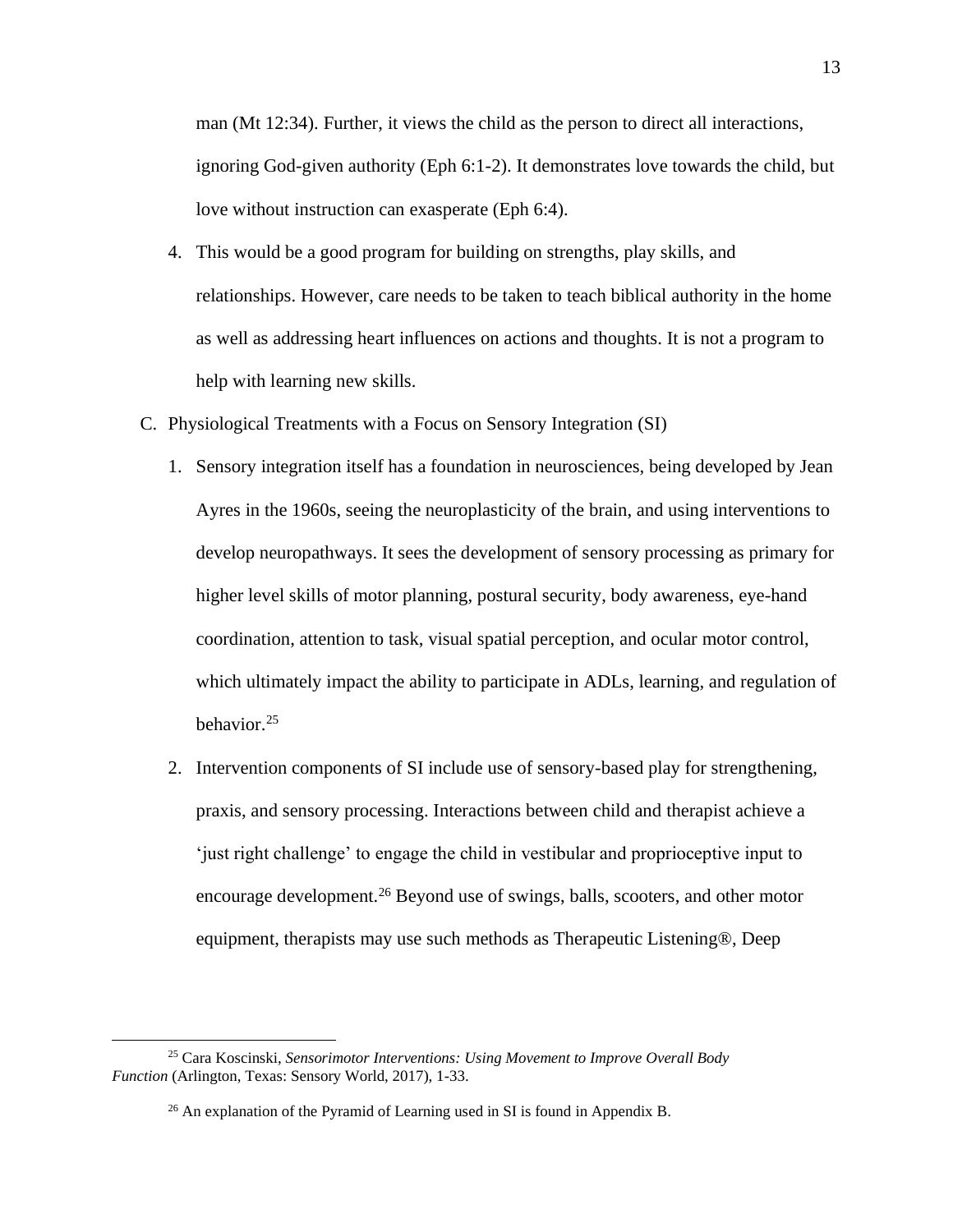Pressure Proprioceptive Technique (DPPT), yoga, Qigong Sensory Treatment (QST), and reflex integration.

- 3. A biblical assessment of SI notes that while the basis is rooted in science, some Middle Eastern practices may be used. While the intervention addresses developmental concerns, it omits trust in God.
	- a. Sin brought both physical and spiritual death (1 Cor 15:20-22) but He provides the means of medicine to help in suffering as a means of common grace (Ps 145:7). Thus, addressing challenges neurologically is a means of His grace.
	- b. Practices such as yoga and QST are rooted in pantheistic religions contrary to Scripture (1 Tm 2:5) involving emptying the mind, self-focus, and meditating on things other than God.
	- c. While SI addresses physiological needs, it omits the heart and the need to trust God for His protection from sensitivities and danger from inabilities, strength to complete tasks and for self-control, and wisdom for what input to seek to help develop and regulate sensory input (2 Cor 9:8; 2 Cor 12:9-10; Jas 1:5-8).
- 4. This means of treatment is provided for under God's common grace and addresses physiological deficits physiologically. Warning is given for components that involve pantheistic religious practices such as yoga and QST. If the yoga is only in name, having the child assume positions for motor development, this may be cautiously pursued though it would be best to not call it yoga so not to cause confusion over worship of God as He desires.
- D. Emotional Regulation Methods<sup>27</sup>

 $27$  Further explanation of these methods will be expounded in the full thesis.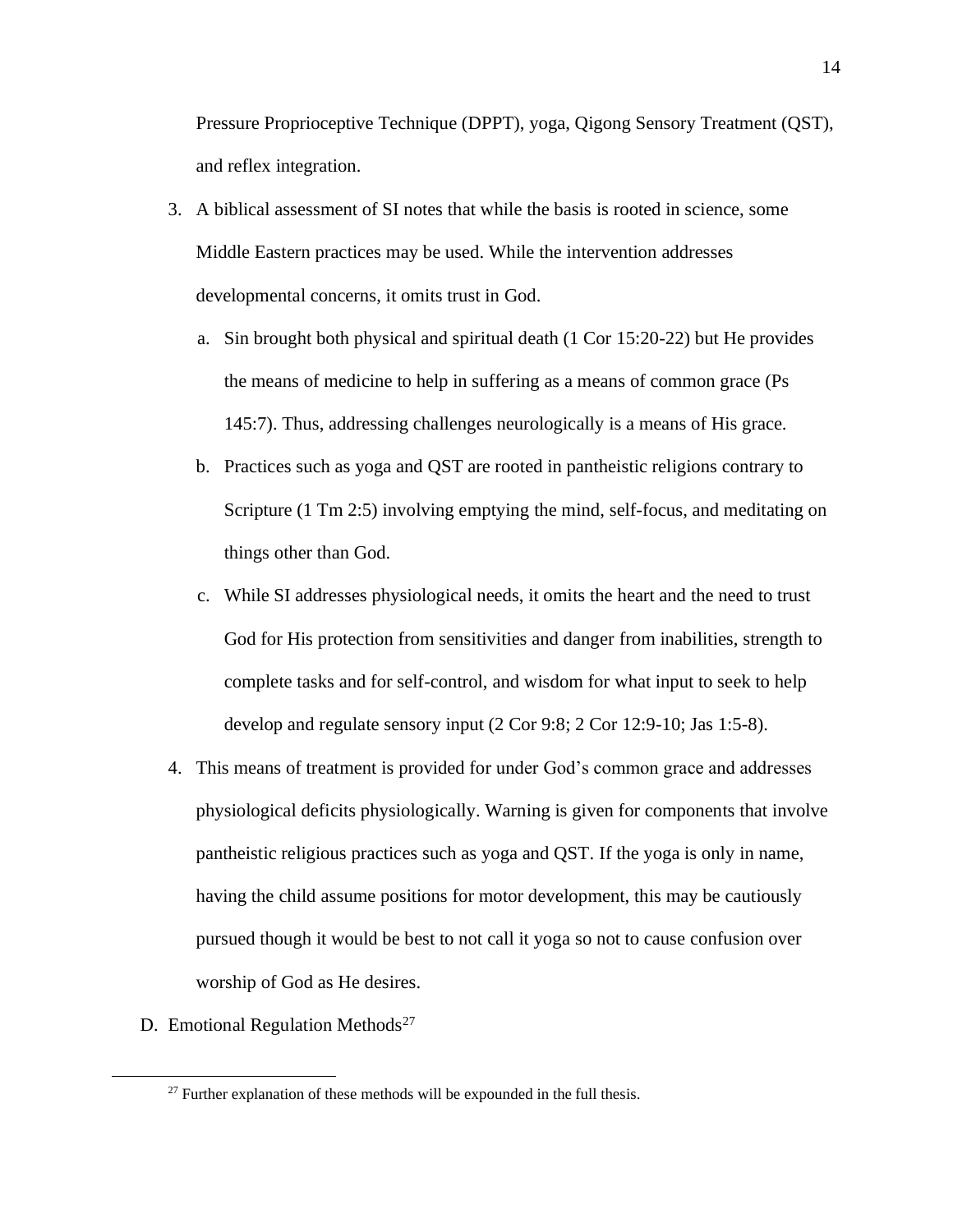- 1. These methods are based in cognitive behavioral therapy (CBT) to teach selfregulation of emotion; this emotional regulation is seen as originating from an external source which the person experiencing the emotion must reflexively cope with the emotion thrust upon them.<sup>28</sup> CBT views man as basically good rather than depraved.
- 2. Intervention components include understanding and recognizing emotions in definition and in self and then using strategies to change to an emotional state more appropriate for the situation. Strategies may include breathing techniques, proprioceptive and vestibular input, visualization, guided imagery, and meditation.<sup>29</sup>
- 3. Believers are to be aware of their emotions which are not to control them, proceeding from man's heart rather than environmental influences (Mt 15:11, 18). Emotions must be described biblically as either godly or sinful and if sinful, repented of, and put off (Gal 5:19-21; Eph 4:22) with godly emotions put on (Gal 5:22-23; Eph 4:23-24). When emotions are out of control, self-control with the goal of pleasing God must be addressed (2 Tm 1:7). As described with SI interventions, the religious practices used as strategies are contrary to Scripture, not providing the peace only found in Christ (Jn 14:27; Phil 4:7), worshiping self and man-made gods, emptying the mind rather than filling it with Scripture as God commands (Josh 1:8; Ps 119:97).
- 4. Recommendation is to avoid these programs as presented. It is helpful to provide understanding of the emotions; however, the emotions must be defined and addressed biblically with repenting, putting off, renewing the mind, and putting on of godly

<sup>28</sup> Leah M Kuypers and Michelle Garcia Winner, *The Zones of Regulation: A Curriculum Designed to Foster Self-Regulation and Emotional Control* (Santa Clara, Ca: Think Social Publishing, Inc, 2017), 3-10.

 $29$  Ibid, 135-160.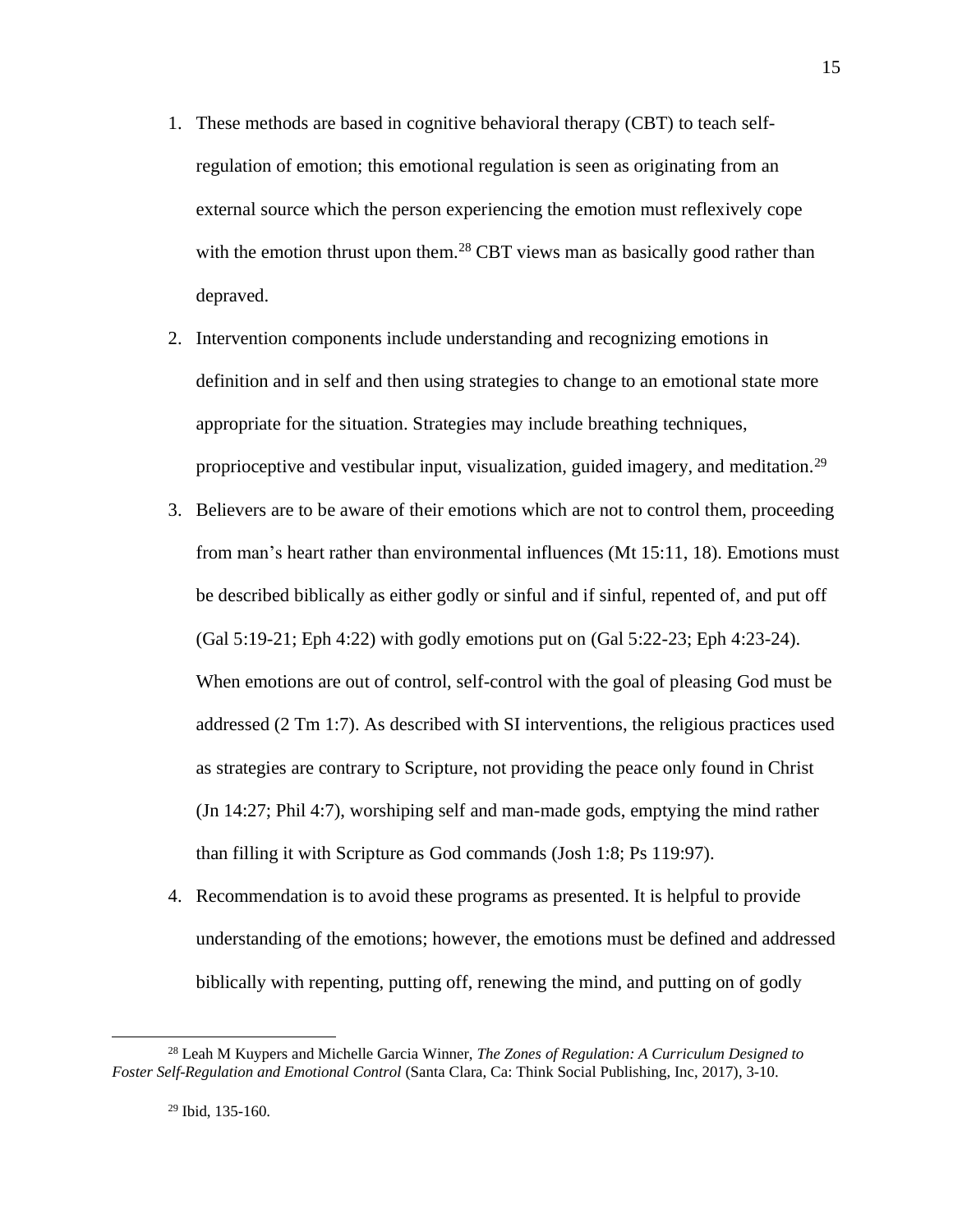emotions. Many of the recommended strategies are contrary to Scripture are simply a bandage for the heart issue.

#### IV. Counseling Parents in Shepherding the Heart of a Child with ASD

The more one understands the way an autistic child thinks and interacts, the better that one can apprehend how to shepherd his heart. This section will present practical means effective with autistic children under the framework of biblical parenting. The goal is to provide biblical solutions in which counselors can train parents for development of their child in character, relationships, diligence and attention, and a means to present the gospel and biblical truths to their child for understanding.<sup>30</sup>

A. Character Training

- 1. Parents must balance discipline and compassion.<sup>31</sup>
	- a. All children are born with sin, and parents are to train them in righteousness (Ps 51:5; Dt 6:6-9; Eph 6:4).
	- b. In order not to provoke their child to anger, parents need to demonstrate compassion by using methods that are effective for their child to understand, using wise methods to assist their child in his weaknesses (Ps 103:13-14; 1 Th 5:14). This includes addressing only one rule and area at a time.
	- c. Weaknesses, such as SPD, motor deficits, or learning disabilities, need to be considered as suffering. When expecting a child to obey, the parent needs to pay attention to the influence of their suffering on their ability to complete the task

<sup>&</sup>lt;sup>30</sup> The concepts presented in this section will be further expanded in the full thesis.

<sup>31</sup> Laura Hendrickson, *Finding Your Child's Way on the Autism Spectrum: Discovering Unique Strengths, Mastering Behavior Challenges* (Chicago: Moody, 2009), 32-44.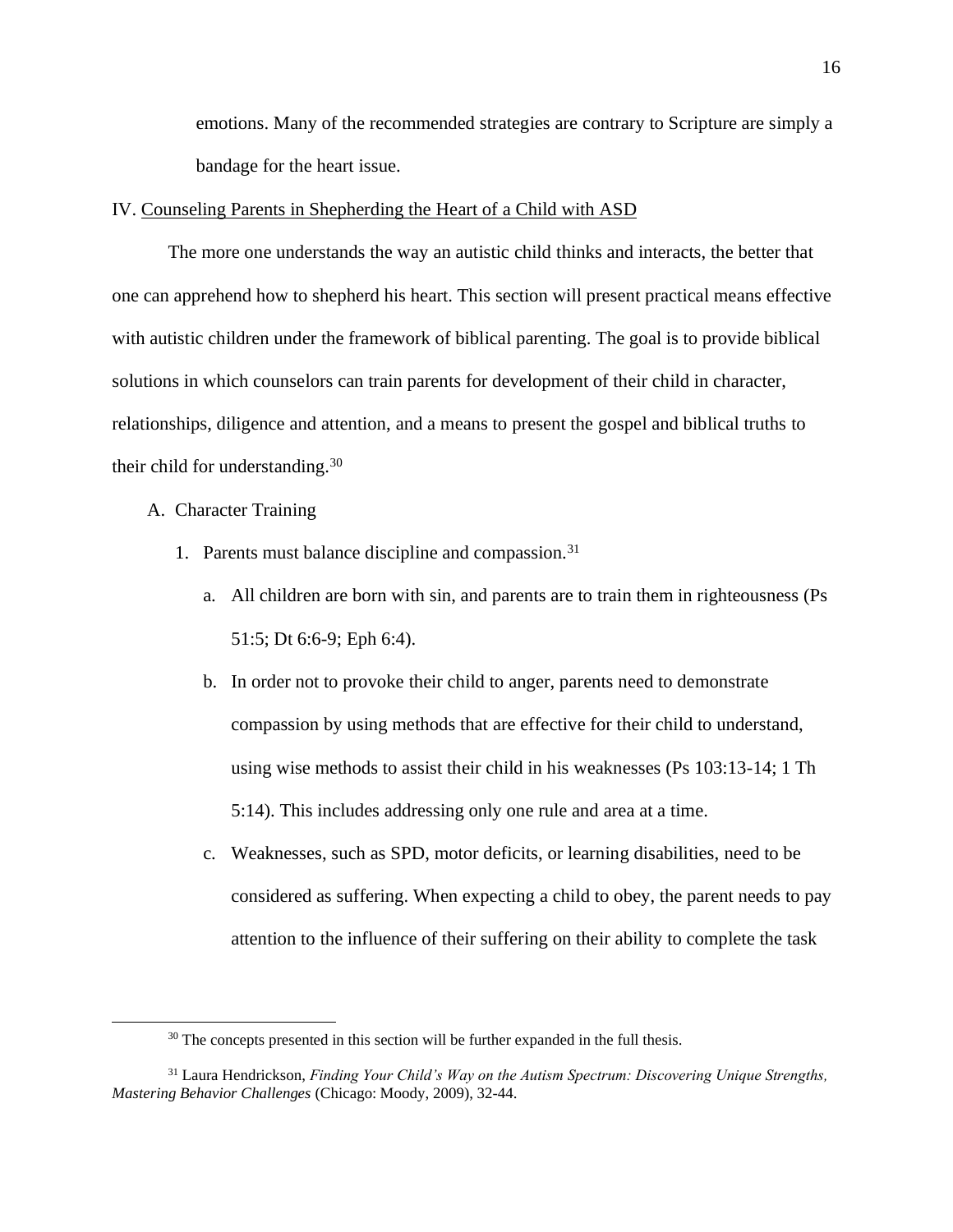and adjust or support them as needed so that the suffering does not keep them from completing when their heart is seeking to obey or cause them to sin when frustrated because of them.

- 2. Such training involves communication that is clear.  $32$ 
	- a. Those with ASD think very concretely. This means using concrete terms without extra wording and using terms that can be visualized if it is an abstract concept.
	- b. Visuals are helpful to train in expectations as well in training in understanding what is sinful and various emotions. These also help with task completion when used as a visual schedule. $33$
- 3. Character training areas include training about sin, God, how to treat others, and in obedience towards parents.
- 4. Discipline for disobedience needs to be understandable for the child.
	- a. This requires knowing the child well and what he understands; it may mean consequences that seem simple for an older child.
	- b. Consequences need to be immediate, so the child understands the connection. Teaching should coincide, using stories that illustrate concretely; both Scripture and solid children's books can assist. Use concrete examples for discipline that help illustrate abstract concepts.<sup>34</sup>
- B. Developing Relationships

<sup>32</sup> Temple Grandin, *Thinking in Pictures: And Other Reports from My Life with Autism.* (New York: New York Vintage, 2006), 13-32.

<sup>&</sup>lt;sup>33</sup> Examples of visuals to be given in Appendix C.

<sup>&</sup>lt;sup>34</sup> One such example that we used in our family to illustrate the truth that lying lips are an abomination to God (Prv 12:22) was to have our children take a small sip of vinegar and talk about how it makes you want to vomit it out; this was then likened to God's view of lies.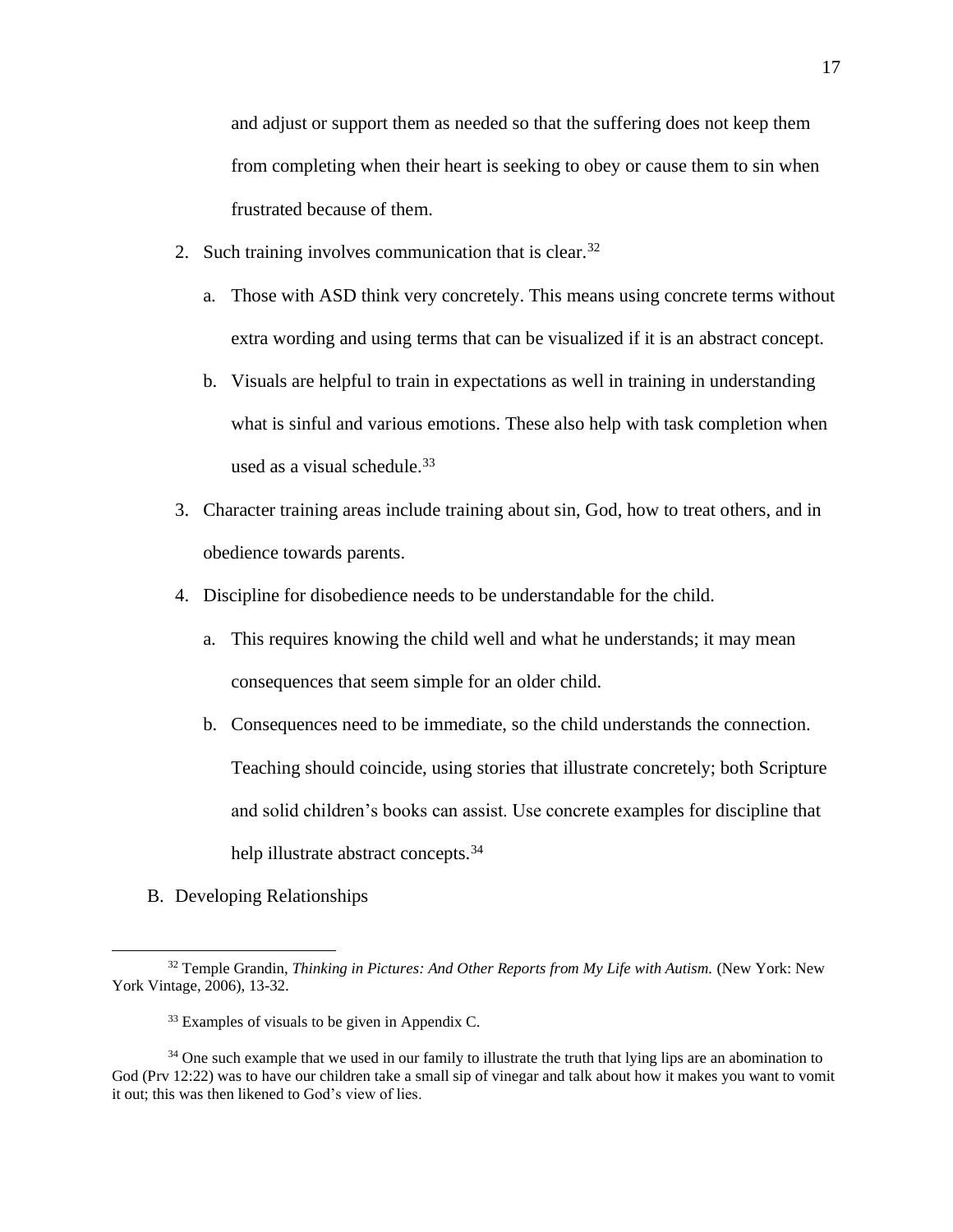- 1. Teaching a child to care for others begins with his parents' example towards him; the parents should take interest in what is important to him. ASD children often have special interests; engage with them in these! This is demonstrating loving others (Mt 7:12; Lk 10:27).<sup>35</sup>
- 2. Teaching trust in God for when others cannot be controlled is important as this unpredictability causes anxiety in ASD children.
- 3. Teaching emotions of self and others and understanding non-verbal communication is important. A mirror and videoing are helpful in watching his own non-verbals. Nuances of social communication need to be broken down including taking turns, listening to others, loving others in actions, words, and participating in other's choices.<sup>36</sup>
- 4. Breaking down social tasks are critical for understanding including steps needed in social situations, using visual cues, and role playing.
- 5. Teaching a child means to calm down when over-stimulated or anxious is important for social navigation and should be addressed both as a sufferer and as a sinner (1 Th  $5:14$ ).<sup>37</sup>
- C. Cultivating Diligence and Attention
	- 1. Practical helps for attention need to be utilized to address suffering.

<sup>35</sup> Appendix D addresses limitations on engaging in a child's special interests.

<sup>36</sup> Laura Hendrickson, *Finding Your Child's Way on the Autism Spectrum: Discovering Unique Strengths, Mastering Behavior Challenges* (Chicago: Moody, 2009), 79-90.

<sup>&</sup>lt;sup>37</sup> Physical strategies can be used such as removal from the situation, deep breathing, isometrics, and keeping their hands busy such as is done with coloring. However, this must also be addressed in seeing anxiety as sin, repenting, requesting God's help in the difficult situation, knowing God, and then trusting God.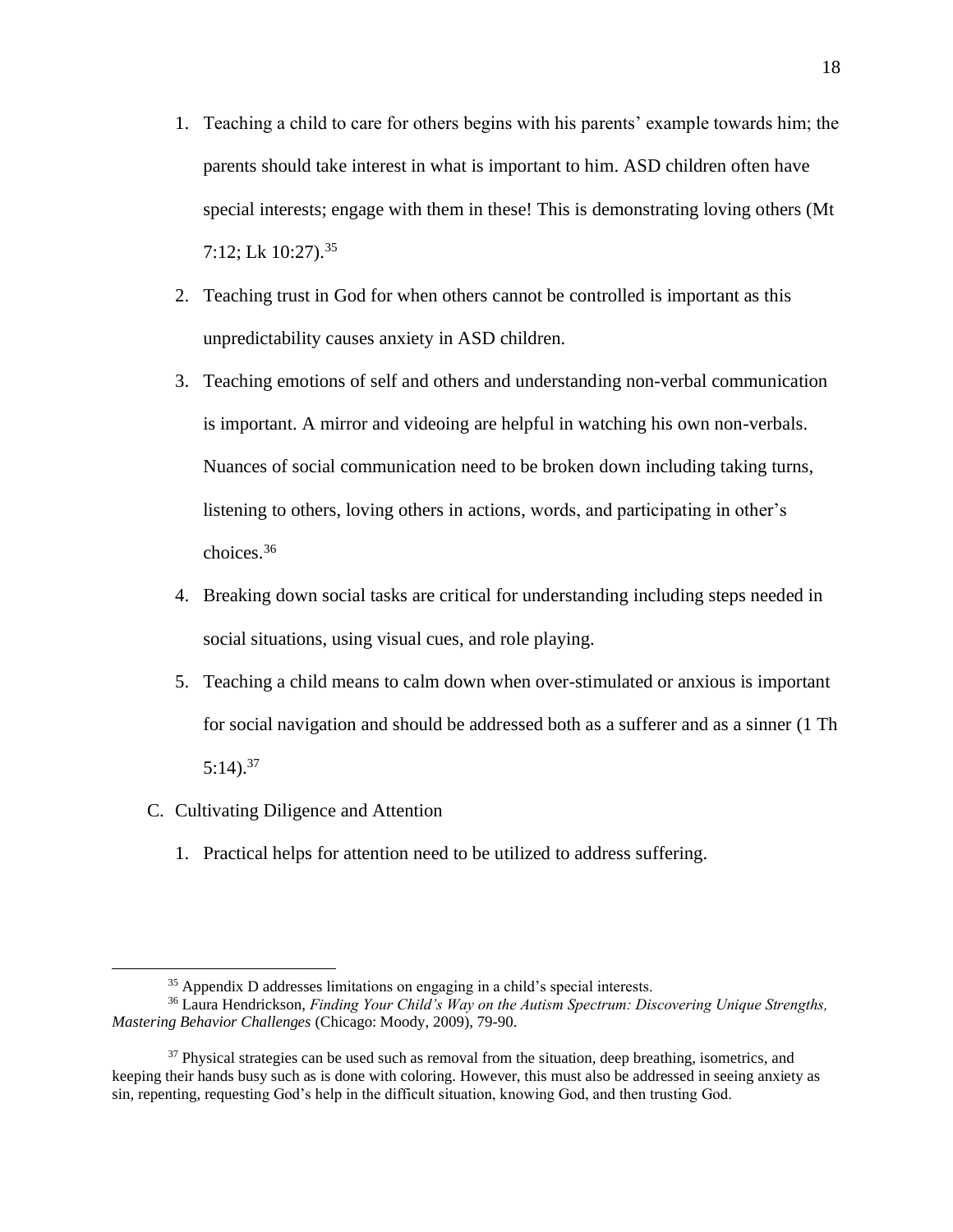- a. Tasks should be broken down into individual steps and practiced first with simple tasks. It is helpful to utilize backwards chaining having the child first complete the last step while the parent completes the preceding steps; independence grows progressively backwards.
- b. Visual schedules and checklists help with focus on tasks.
- c. Proper sitting posture provides increased ability to attend due to less instability of the core and extremities to distract.<sup>38</sup>
- d. Heavy work completed prior to seated work helps a child to focus as this integrates sensations that distract or cause sensitivities, or clumsiness.<sup>39</sup>
- D. Biblical guidance must be provided to the child.
	- 1. A child needs to care for others rather than be self-focused (Gal 5:14).
	- 2. The value of work and the consequences of not working are best taught through concrete examples of enjoying the fruit of labor (2 Tim 2:6; Prv 27:18) or of not laboring (Lk 13:6-9; Prv 15:19).
	- 3. Stories demonstrating diligence or negligence can provide concrete and relatable illustrations (Mt 25:14-30; Gen 39:3-6, 21-23, 41:42-44).
- E. Presenting the Gospel and Biblical Truths
	- 1. The child must understand who God is, what He is like, and how He relates to man. Specifically, God must be explained as loving (1 Jn 4:8; Ps 103:8), holy (1 Jn 1:5), righteous (Ps 9:7-8; Jer 17:10), and just (Is 61:8). These should be explained with

<sup>&</sup>lt;sup>38</sup> Appendix E explains proper sitting posture and its impact.

<sup>&</sup>lt;sup>39</sup> Teh Ying Ying and Madhya Zhagan, "View of Implementation of Sensory Integration Activities to Improve On-Task Behaviour for Pupils with Autism Spectrum Disorder," Mohe.gov.my, 2022, [https://myjms.mohe.gov.my/index.php/ajbs/article/view/14530/7507.](https://myjms.mohe.gov.my/index.php/ajbs/article/view/14530/7507)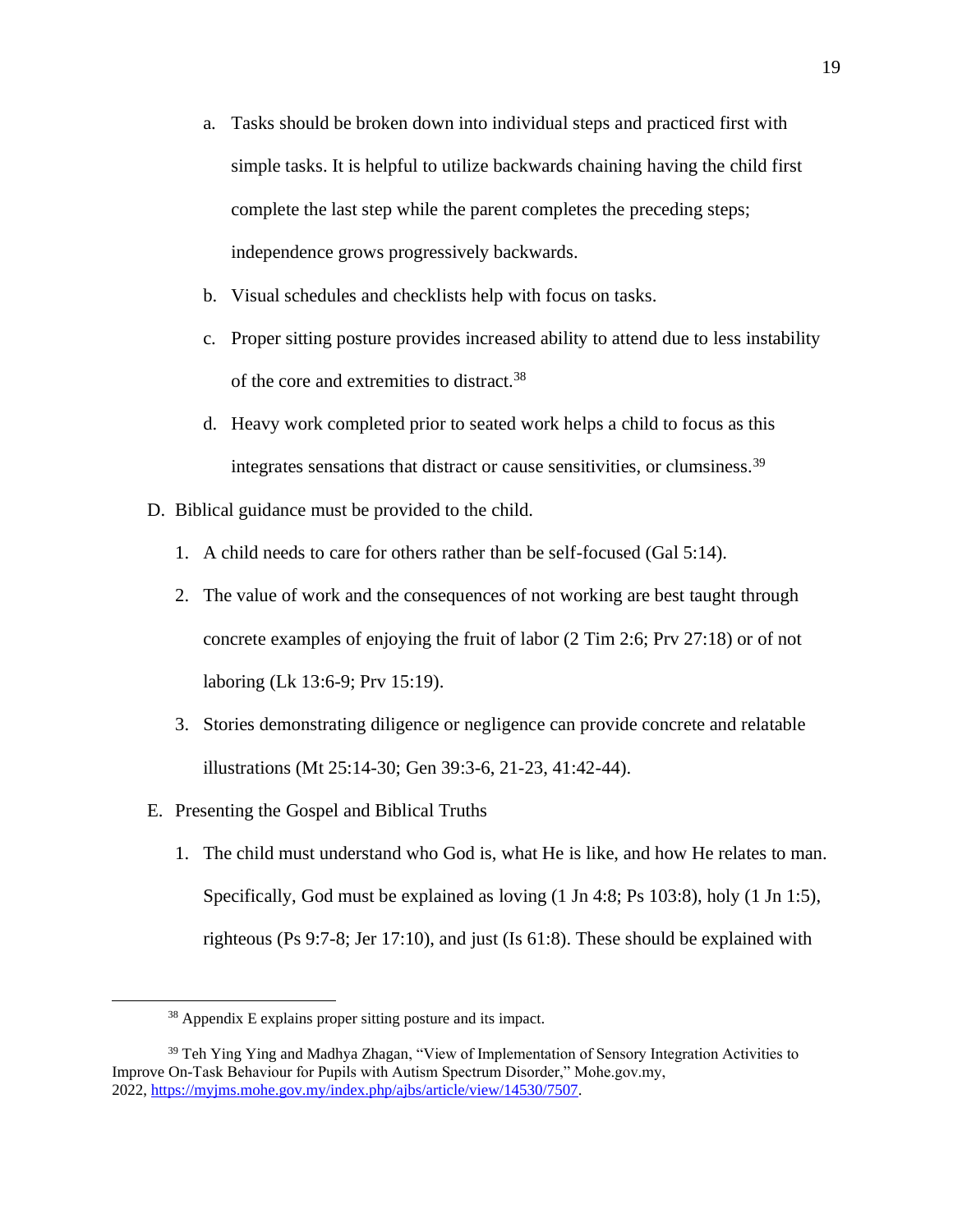concrete illustrations such as light versus dark for holiness and owing a payment for 'just.'40

- 2. The child must understand what sin is, when he sins and its consequences, and his need for a savior. He must be guided through the steps of naming sin, confessing sin, turning from sin, and putting on godly actions; this must be a very sequential, verbal, and possibly visual activity regularly. It is seeing sin in his life as evil (Mt 15:19; Jer 17:9) and understanding consequences from God as he understands consequences from parents (Rom 3:10-12; Ps 130:3).
- 3. The child should be taught God's love and justice, providing a solution for sin through Christ (2 Cor 5:21; Lk 23:46; Mt 28:6). For the child to know (Jn 17:3), agree (1 Cor 15:3-4), and trust (Rom 10:9-10), parents should teach the Bible using pictures and acting to help to make the teaching concrete.
- 4. Biblical truths should be presented in daily living, seeing God's work in creation and His provisions, and calling sin 'sin' in the life of the child and of the parent, and relating to Scripture narratives (Dt 6:7). Truths should be shared simply, one concept at a time, and concretely with physical illustration with acting out, pictures, or creative consequences for sin to help in understanding biblical consequences for their sin as stated in Scripture. $41$

<sup>&</sup>lt;sup>40</sup> The abstract concepts of God's attributes can be difficult for a child to grasp. I communicated directly with Temple Grandin following a workshop she conducted for occupational therapists on September 15, 2006, where she explained to me that she could not understand the concepts of standing in awe of God's power until she was able to picture God's power as lightning striking a powerline.

<sup>&</sup>lt;sup>41</sup> A great resource for giving creative consequences and illustrations of what happens to those who obey or who disobey Scripture with specific sin areas is the following: Pam Forster, *For Instruction in Righteousness: A Topical Reference Guide for Biblical Child-Training* (Gaston, OR: Doorposts, 1995).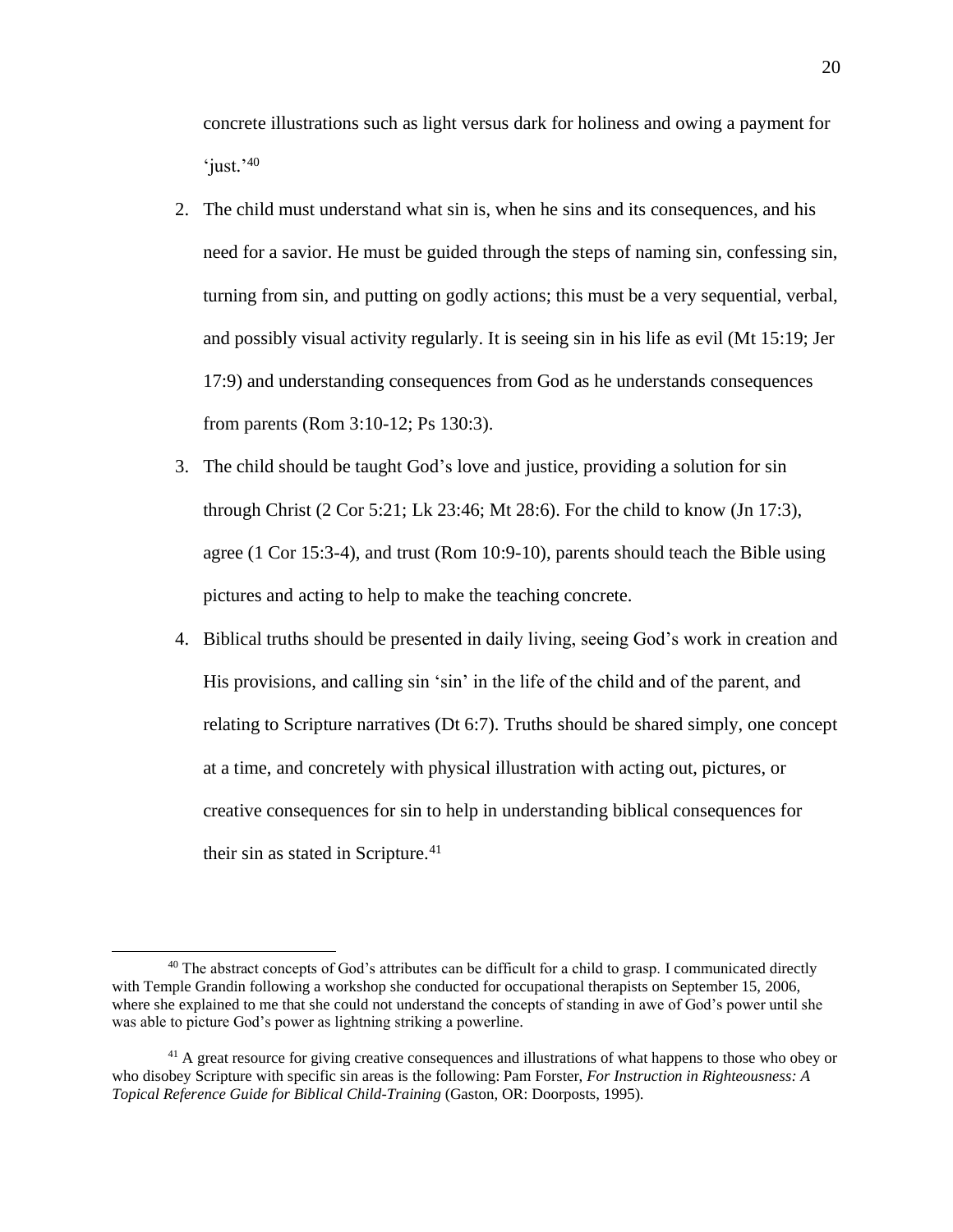5. If the child is non-verbal, he likely understands more than seen. Parents are still to be faithful in sharing the truths in God's Word.

#### V. A Biblical Perceptive on the Relentless Pursuit of Intervention

The counselor must also understand the motivations and sacrifices that the parents are making in pursuit of these interventions. Even if the interventions that are pursued are biblical, the hearts of the parents might themselves be driven by idols. The goal of this section is to present what these heart idols might be and how to recognize them.<sup>42</sup>

- A. How Much is Too Much?
	- 1. Demands on the Family
		- a. Interventions can take significant time. For example, ABA views more hours as more effective with children receiving anywhere from four to forty or more hours of intervention per week.<sup>43</sup> Speech and occupational therapy services will typically schedule forty-five minutes to one and a half hours per week. While these may occur in the home, they frequently occur outside the home requiring travel time. These also require home programs whereby the parents help the child practice and apply skills.
		- b. Intense therapy may be exhausting and exasperate the child (Col 3:21). Significant hours are like full time job in addition to school and play.
		- c. Intense therapy will require that one or both parents devote hours in addition to their other responsibilities: work, home care, and shepherding.

 $42$  Further expansion of this section through the exegesis of the listed references will occur in the written thesis.

<sup>&</sup>lt;sup>43</sup> E Linstead et al., "An Evaluation of the Effects of Intensity and Duration on Outcomes across Treatment Domains for Children with Autism Spectrum Disorder," *Translational Psychiatry* 7, no. 9 (September 2017): e1234–34, https://doi.org[/10.1038/tp.2017.207.](https://www.mybib.com/10.1038/tp.2017.207)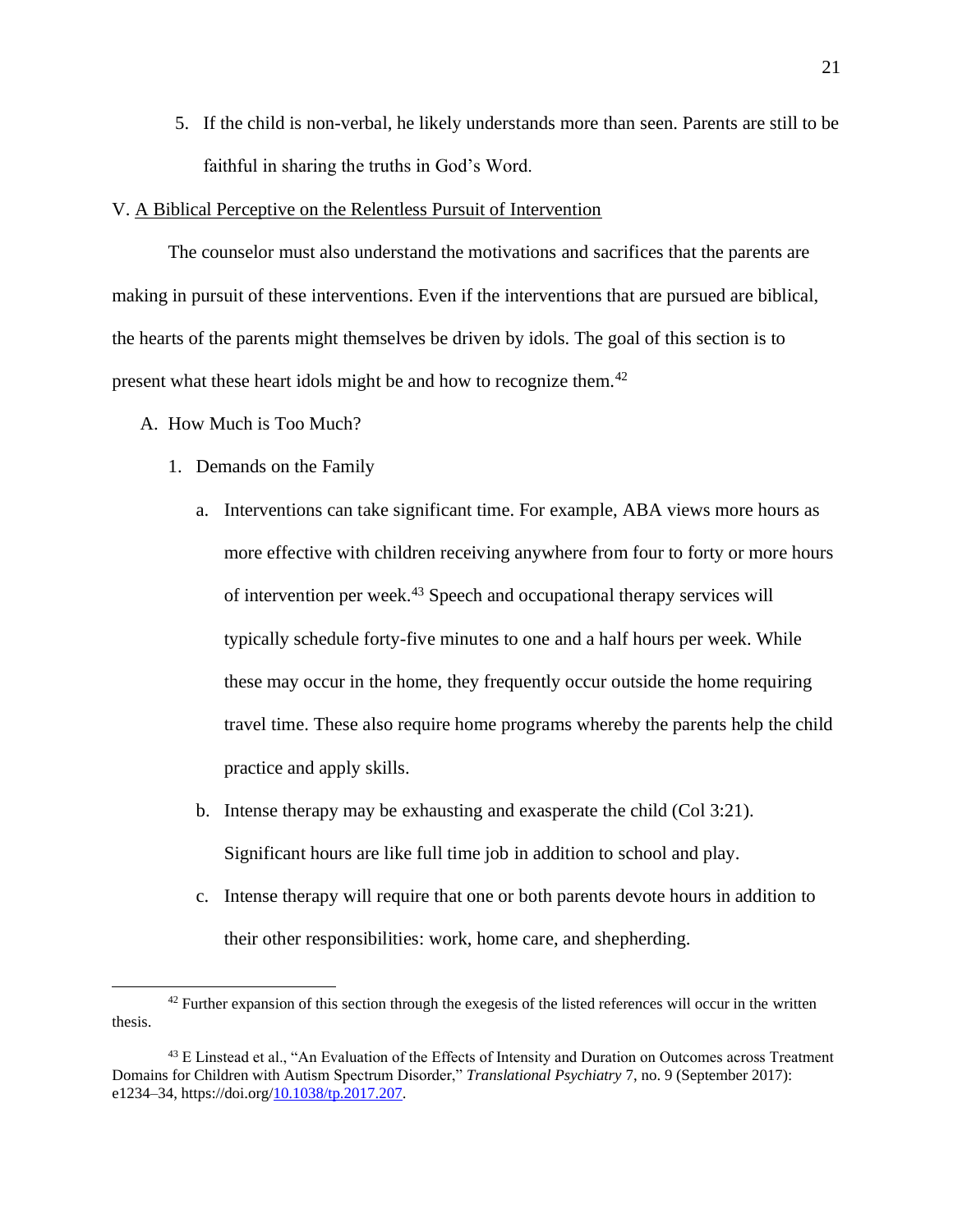- 2. Prioritizing Shepherding
	- a. The priority of parenting is training a child in righteousness (Dt 6:6-7). The danger of neglecting this priority is serious, resulting in a child who seeks after ungodliness (Jgs 2:7, 10, 11-13, 21:25). This priority must be foremost over any interventions sought.
	- b. The determination must be made whether the intervention assists in shepherding or in relieving suffering by helping the child to attend, interact, follow directions, understand others, and physically complete daily tasks, or if it hinders shepherding due to not enough time or energy left for the parent to provide and the child to receive biblical shepherding.
- 3. Exclusion from Time with Other Believers
	- a. Caring for a child with ASD is exhausting. Biblically, such suffering is not to be born alone (1 Cor 12:26); they need to make their needs known to others. The suffering parents face helps them also to uniquely minister to other believers (1 Cor 1:3-4). Neither of these can occur if the family is so busy with interventions that they are not a part of the local church body.
	- b. All believers are vital in the church body (1 Cor 12:12-1-27; Rom 12:4-8).
	- c. Exclusion from the church creates isolation whereby sin increases with less accountability from believers (Heb 3:12-15; Gal 6:1-2).<sup>44</sup>
- B. Getting to the Root of the Pursuit

<sup>44</sup> The two sources that follow further address this concern of isolation from the church: Josh Buice, "Isolation from the Church Is Dangerous," G3 Ministries, April 19, 2016, [https://g3min.org/isolation-from-the](https://g3min.org/isolation-from-the-church-is-dangerous/)[church-is-dangerous/,](https://g3min.org/isolation-from-the-church-is-dangerous/) and Adam Ch'ng, "Beware, Sin Thrives in Isolation," The Gospel Coalition | Australia, July 28, 2020, [https://au.thegospelcoalition.org/article/beware-sin-thrives-in-isolation/.](https://au.thegospelcoalition.org/article/beware-sin-thrives-in-isolation/)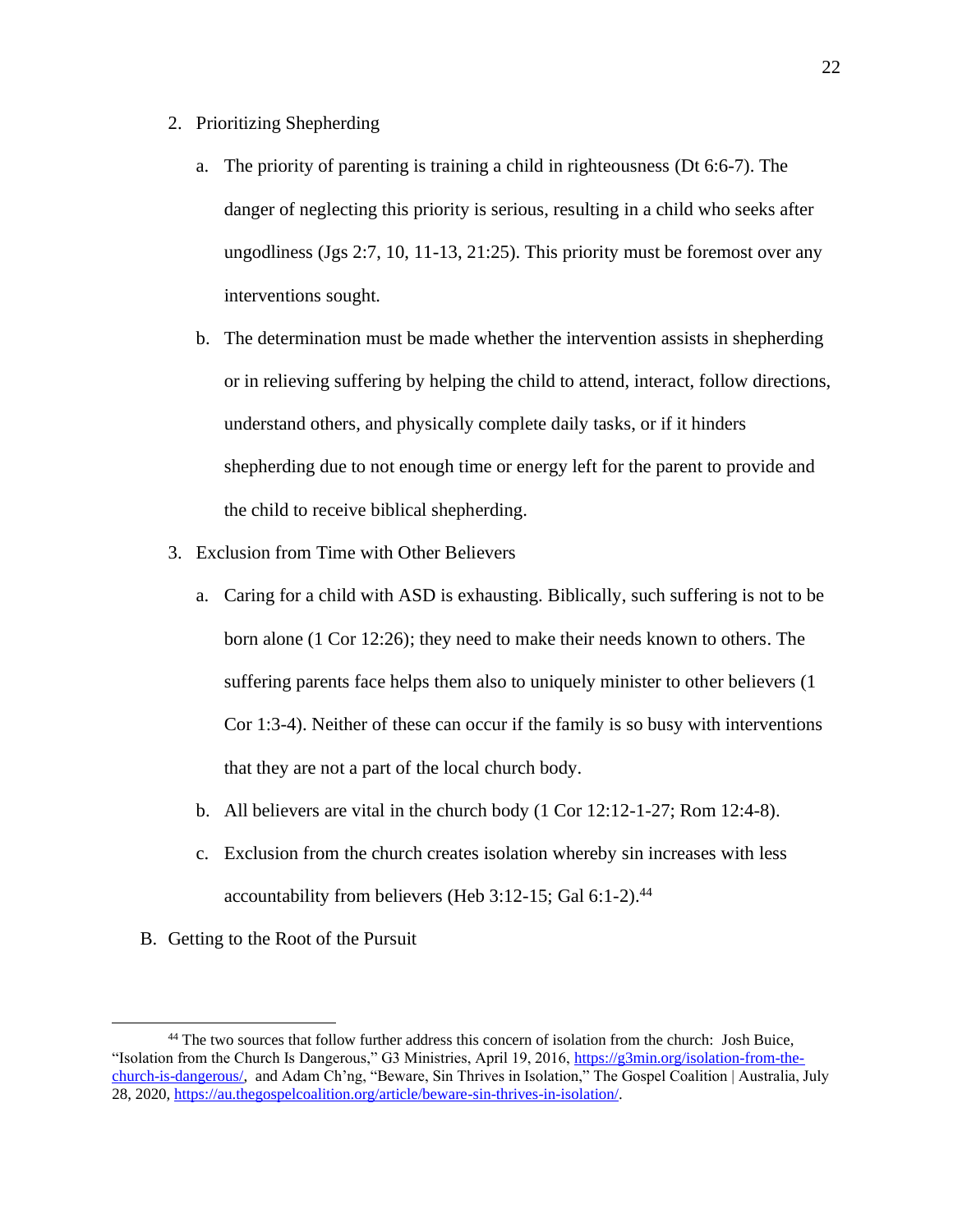- 1. A child's ASD can often expose parental heart lusts, providing opportunity for their further sanctification.
- 2. A relentless pursuit of interventions often occurs out of a desire to make their child like other children without ASD.<sup>45</sup>
	- a. This stems from jealousy of others, not being content with the life that God has provided for them (Gal 5:19-21; Prv 27:4).
	- b. Such believe that they are wiser than God who gave them a child with ASD (Rom 11:33; Jer 10:12; Ps 104:24; Prv 3:19-20).
- 3. A relentless pursuit frequently lacks thankfulness to God in their suffering. It is sinful discontentment in what God has provided.
	- a. Believers are to give thanks always, not only when there is no suffering (1 Thes 5:18; Eph 5:20; Phil 4:6).
	- b. Unthankfulness must be renewed (2 Tm 3:2; Rom 1:21; 2 Cor 10:5).
	- c. Believers are to be content in joys and suffering (Phil 4:11; 2 Cor 12:10; Heb 13:5). God supplies the grace to be content (2 Cor 9:8; Phil 4:19).
- 4. A relentless pursuit does not fully trust God in His sovereignty and goodness to care for them or their child as they seek to control all they can to change the outcome themselves, trusting the treatment more than God.
	- a. God is both sovereign and good in His care (Pt 10:29-31; Col 1:16-17; Job 42:2; Ps 89:9; 34:5-8; 119:68; 136:1-3; Lam 3:22-26; Gn 50:20).

<sup>&</sup>lt;sup>45</sup> Such relentless pursuits by parents have fueled the current emerging outrage against 'ableist' mentalities. This has further resulted in a movement among those diagnosed with ASD to identify as autistic, creating a community that is very pride driven and defensive against anyone who views them not as 'autistic' but as having autism or 'on the spectrum.' This is further expounded in Appendix F.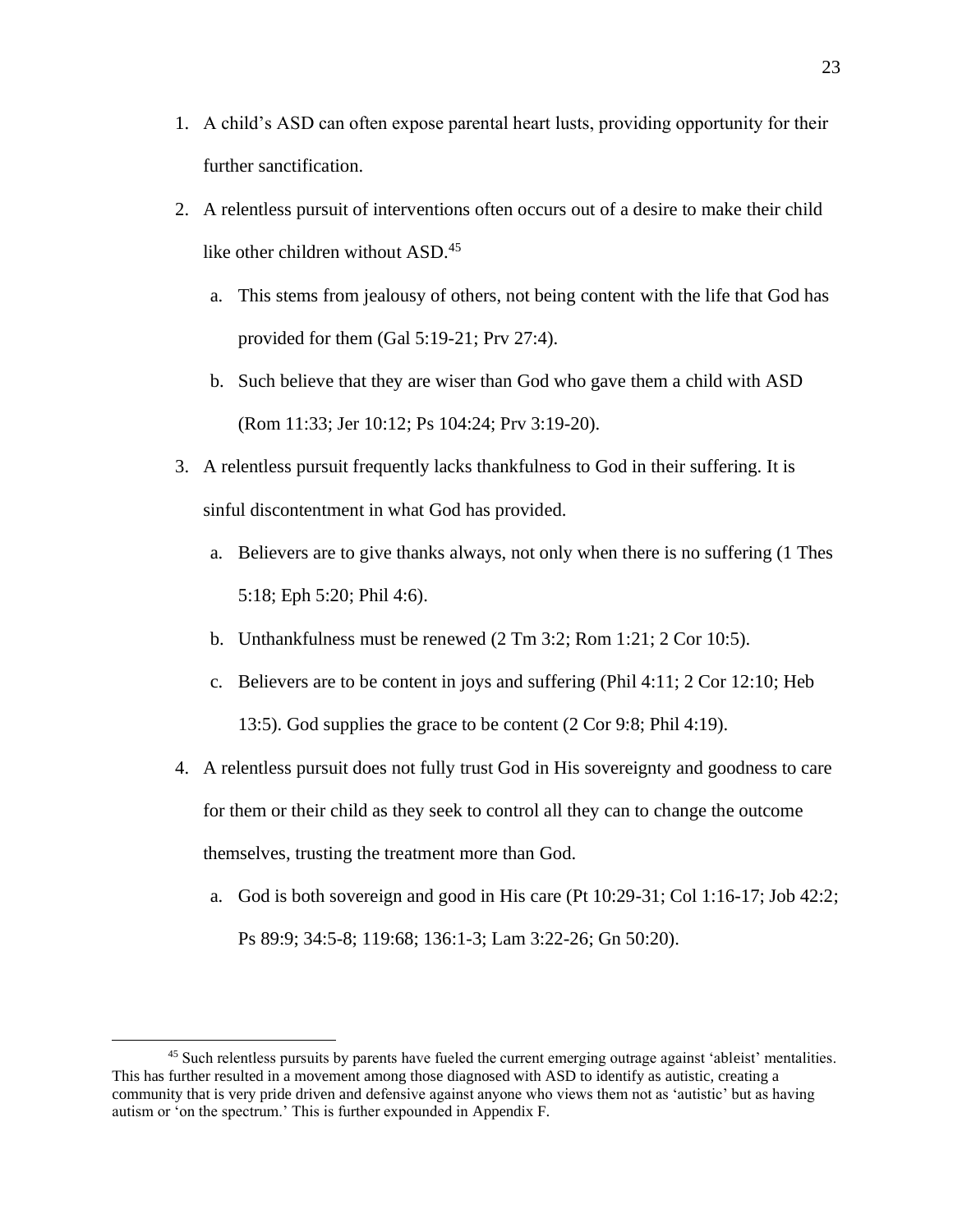- b. Seeking to control the outcome evidences unbelief in God and His care for the believer (Ps 23; Ps 91; Ps 57:1-3). It comes from a heart that is anxious and/or angry about what God is doing (Phil 4:6; Eph 4:26-27).
- c. Trusting a treatment more than God's care indicates a worship disorder, worshiping the work of the treatment rather than the God who works all for our good and His glory (Ez 14:1-7; Rom 8:28; Phil 1:6).
- 5. A relentless pursuit often focuses on the relief of suffering rather than bringing glory to God during suffering.
	- a. Glory belongs only to God (Jer 9:23-24; Is 48:9-11; Jn 7:18; Mt 5:16).
	- b. Suffering shows God's glory and ministers to others (2 Cor 12:9-10; 1 Cor 1:3- 4).
- C. A Parental Heart Diagnosis
	- 1. A parent who relentlessly pursues intervention, as indicated above, has a worship disorder by worshipping desires other than God alone, carefully crafting them for their own use (Ez 14:1-7; Jer 2; Is 44:1-20; 2 Kgs 17:15).
		- a. The idol of acceptance stems from the fear of man (Prv 29:25; Jn 12:42-43; 19:38), being focused on self (Jon 4; 1 Kgs 19). It desires to 'fix' their child to avoid rejection by others and to have acceptance and love.
		- b. The idol of control stems from fear (Job 15:17-24; Prv 1:33; Rom 8:15) and pride (Prv 8:12-13; 21:4; Ob 1:3; Gal 6:3). They want to protect their child from how others view and interact with him. Therefore, they seek to control his behavior and skills by pursuing as many interventions as promise this outcome to ensure that this might be achieved.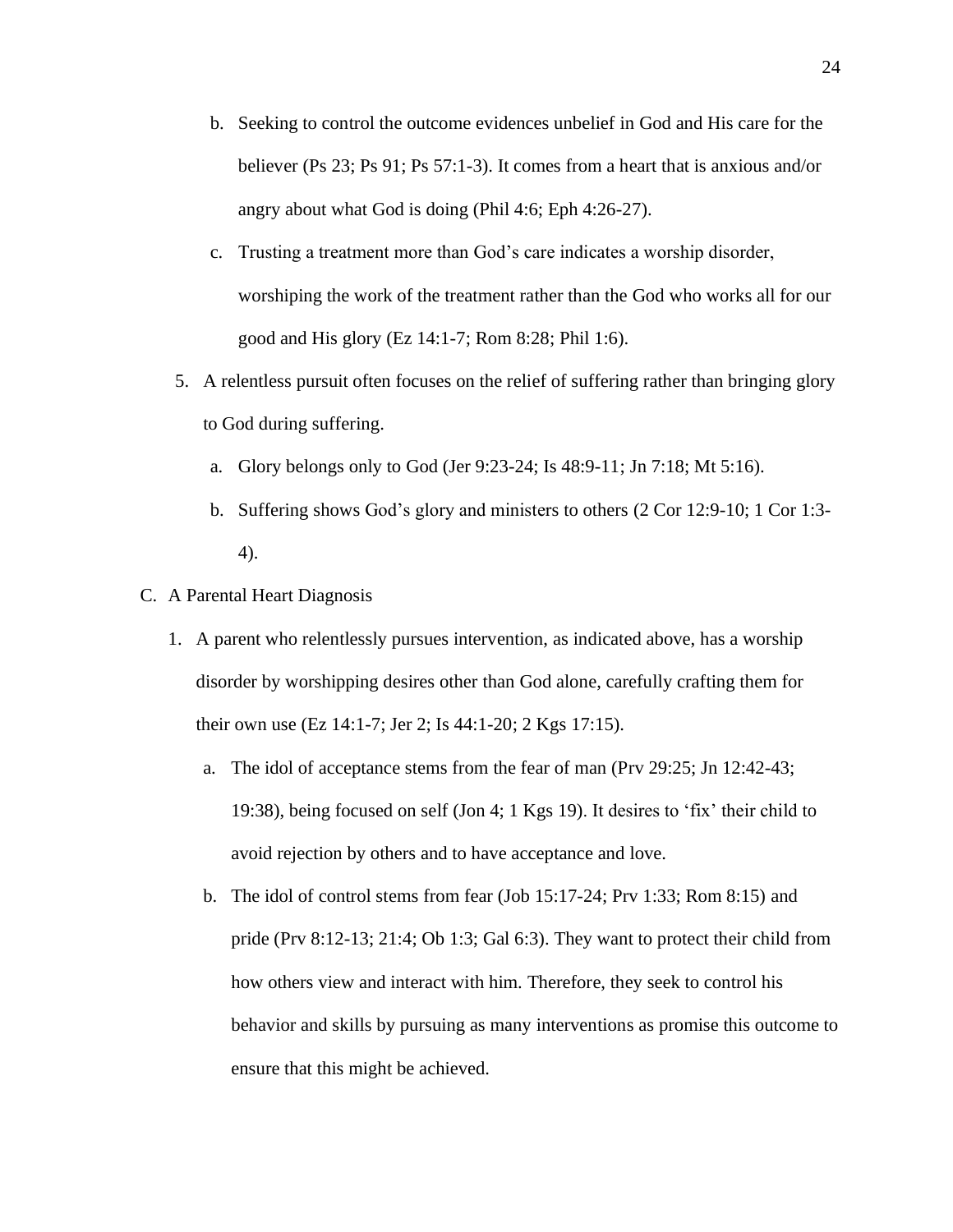- c. The idol of comfort stems from despair (Dt 28:65-66; Ps 42:5-6, 11) and viewing self as a victim (Prv 16:9; Phil 2:3-4; Ps 73) rather than seeing God as good. They are exhausted from the intense suffering of caring for a child with ASD, wishing for the suffering to end. When present, they have given up hope in God and are clinging to replacement hope.
- d. The idol of having an idyllic family stims from not being thankful (Rom 1:21; 1 Thes 5:16-18), jealousy of others (Jas 3:13-18), and bitterness (Lam 3:14-26; 37- 41) towards God for this trial. Their dreams of having a child without ASD and a family without navigating the challenges of ASD have been crushed, and they are seeking to regain that dream.

## VI. A Plan for Counseling the Parents of an Autistic Child

This section will guide in counseling parents with an autistic child, addressing their suffering and any heart idols present. The goal is to present an overview of potential topics to cover with biblical solutions and homework to help them apply those truths.

A. The foundation for counseling must be established which includes both the gospel and the sufficiency of Scripture. This foundation is critical to establish whether the parents have saving faith in Christ; if they do not, all counseling will be pre-counseling as the power to change is through the Holy Spirit which resides only in believers (1 Cor 2:12; Rom 8:26-27; Gal 5:16, 22-23). Such pre-counseling presents the gospel and the hope found in Christ and can give tips to assist in practical matters but will not change the heart of the parent who is endlessly pursuing as the seeking of counsel becomes another means of pursuit.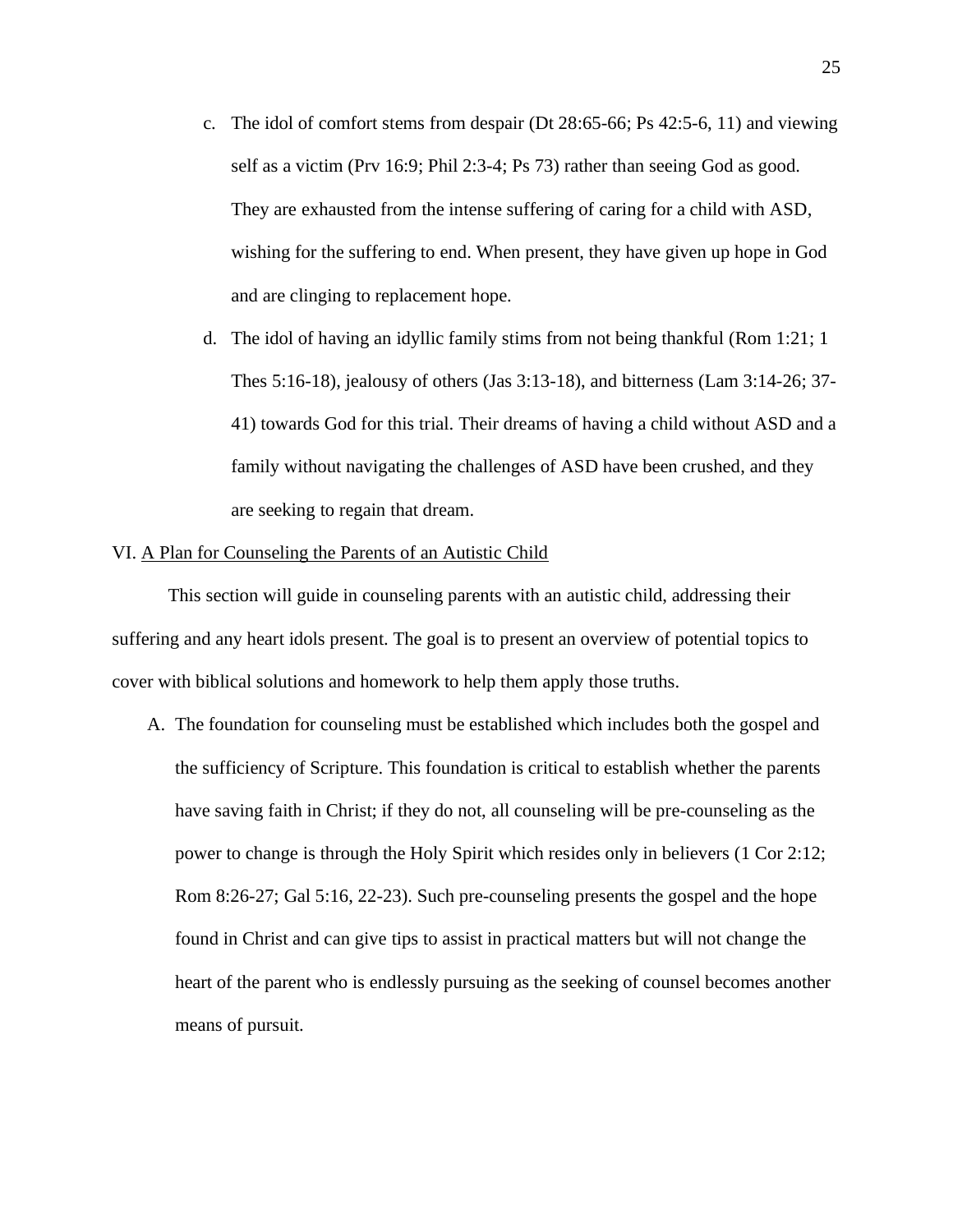- 1. The foundation of the gospel helps to clarify knowledge of the believing parents so that they can clearly articulate to their child and helps them to understand its application to their daily life, knowing God and His character.
	- a. God's character of being loving, holy, merciful, wise, and just should be reviewed (1 Jn 4:8; Rev 15:4; Ps 103:8; Rom 11:33-34; Dt 32:4). Knowing God as He is helps the counselee understand how God cannot tolerate sin and His graciousness in salvation; this helps them understand God's love and wisdom in their suffering, how they are to trust Him, and how they are to image Him in their care for their child.
	- b. The counselor needs to walk through man's standing before God, being sinful and unable to meet God's standard of perfection (Rom 3:10-18). The believer who reflects upon this is grateful to God for all His gifts and cultivates humility before Him. Parents can apply this truth by confession of their sins in their trial and in relating to their child as well as viewing the child as a sinner rather than a victim.
	- c. Pointing the parents to the perfect sacrifice that Christ offered for His elect to take the penalty of death and eternal punishment that they owed produces a heart of thanksgiving to God, revealing the wisdom, power, and mercy of God; this same God who cares for them in suffering understands the pain of watching His Son suffer.
	- d. God's provision of salvation requires complete trust in Him and what He has done (Rom 10:9-10); if the parent is trusting God for salvation, he can and must trust God for His care for his autistic child.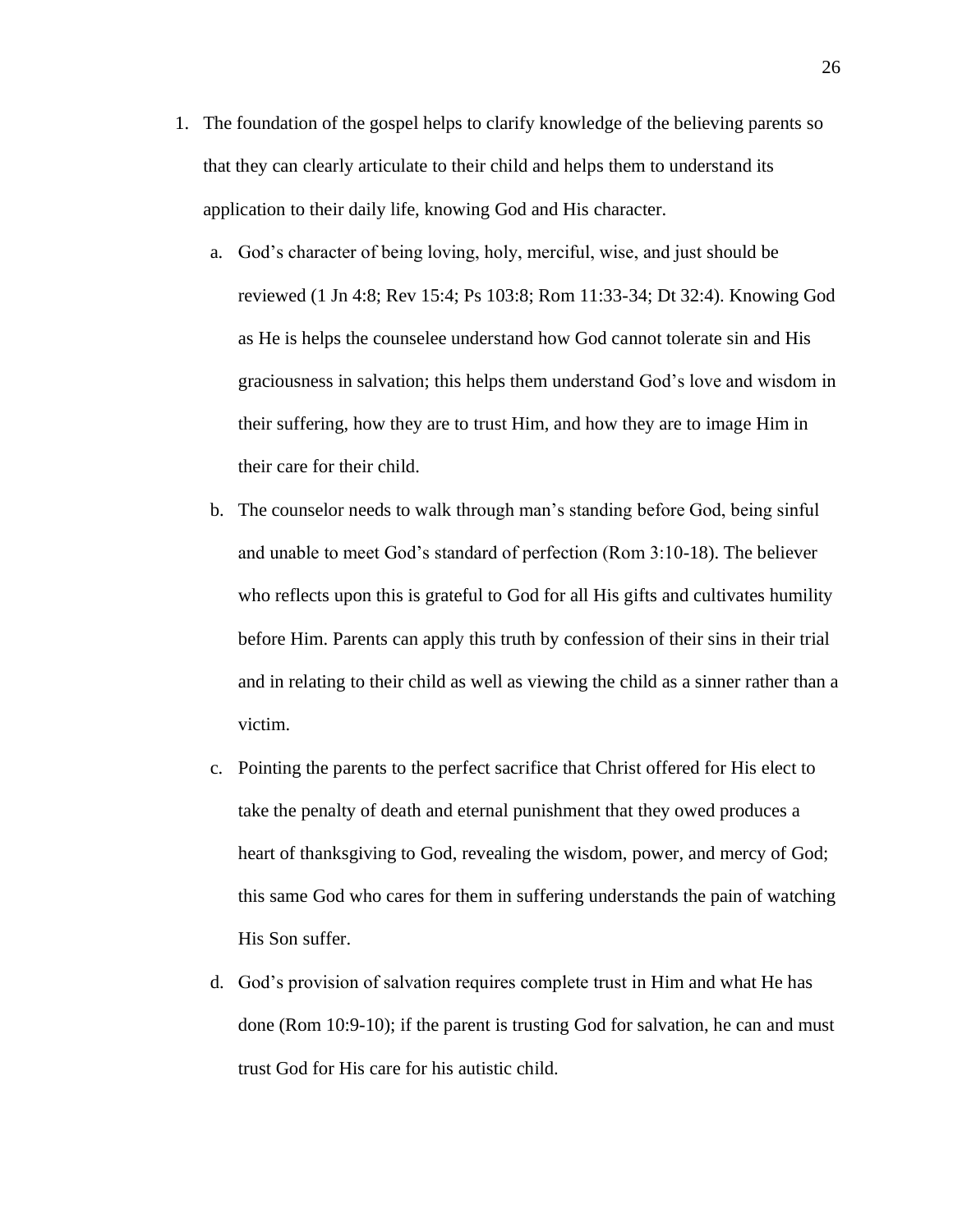- 2. The foundation of the sufficiency of Scripture establishes where absolute truth and authority is found; this is what guides parenting, decisions, and how we relate to God and others (Jn 17:17; 2 Pt 1:3-4; 2 Tim 3:16-17).
- B. Biblical hope needs to be given for the suffering that comes with autism.
	- 1. Physiological suffering such as demands of medical appointments, SPD challenges, challenges with communication, helping their child navigate learning challenges, and the additional assistance needed for completion of ADLs are exhausting and seem insurmountable for the parents.
		- a. God sees their suffering and cares; He understands what it is like to have a child who hurts and struggles, seeing their pain as He sees them! He will strengthen and grow them in Christlikeness through it (Ps 56:8; Rom 8:35-39; 2 Cor 4:17; 12:9-12; Jas 1:2-4).
		- b. God will provide wisdom for how to care for them (Jas 1:5-8); one way is for the counselor to provide some practical helps as afore explained and for the church to provide physical assist with care, time away with other adults, and meals (Rom 12:10-13, 15).<sup>46</sup>
	- 2. Relational suffering including friendlessness, difficulty with sitting in church or participation socially, others not knowing how to relate, and discipline and shepherding challenges, can make the parents feel isolated or misunderstood.
		- a. God does not abandon them and is always present in their loneliness, loving them perfectly (Rom 8:38-39; 1 Pt 5:7; Ps 68:6; Ps 91).

<sup>&</sup>lt;sup>46</sup> Training church members in how to care for a child with autism in the family's home, how to relate to him at church and in the community, and how to help him learn during children's Sunday School and programs provides for additional support for the family.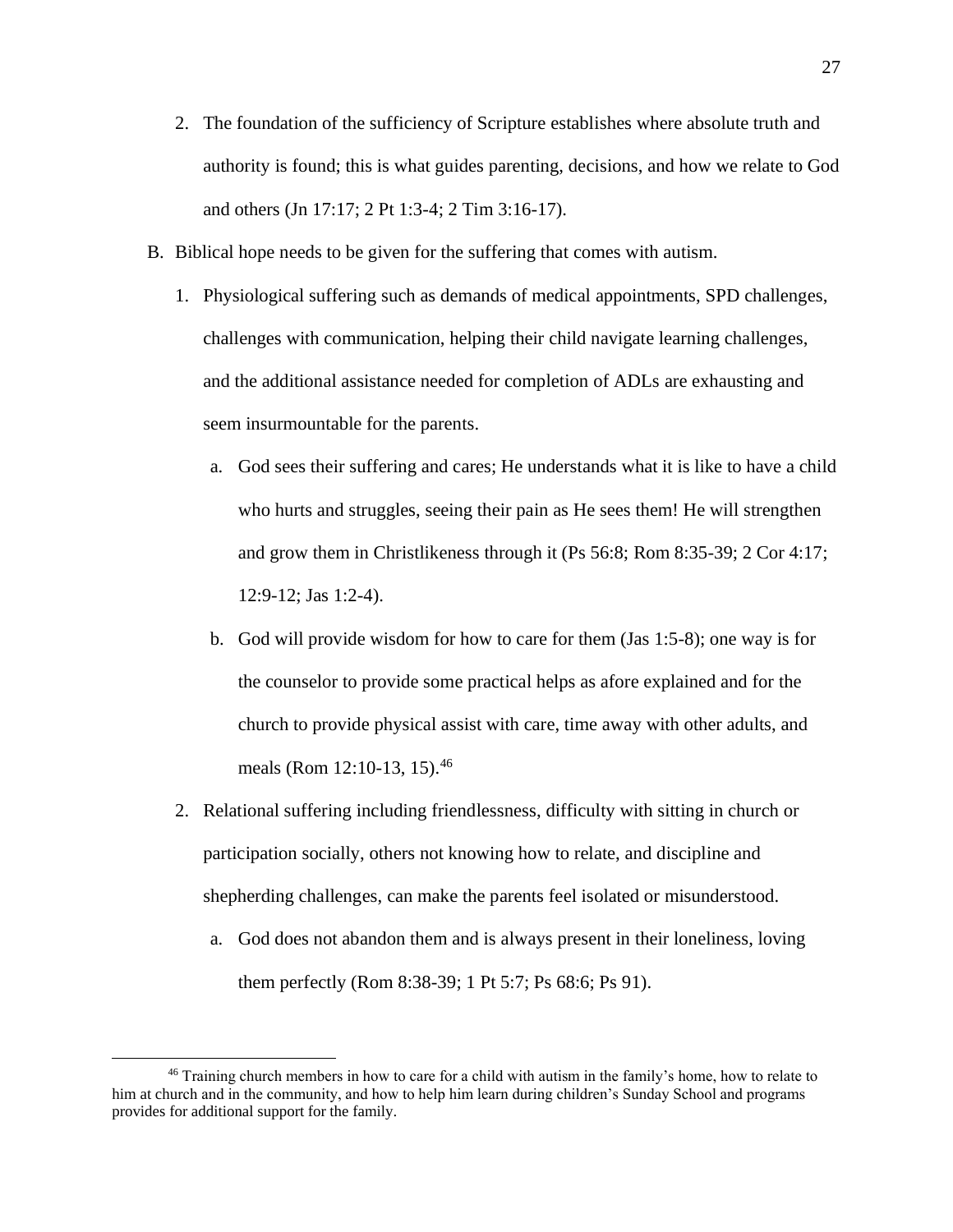- b. God knows and understands their struggles and is good in His sovereign plan for them, being sufficient for all their needs (Is 55:9; Ps 103:19; Lam 3:21-24; Ps 63:3-8).
- c. God graciously gives the body of Christ to bear burdens (Gal 6:2).
- C. Addressing the heart of the parents who are relentlessly seeking interventions provides peace in the suffering for both parents and the autistic child.
	- 1. The heart that is seeking acceptance from others, fearing man rather than God, is controlled by thoughts and actions to avoid rejection.
		- a. The prescription is to address the sin of self-sufficiency rather than relying on God; this will require growing in trust of God, knowing His love, and how to fear Him (Mt 28:20; Rom 8:38-39; Jer 17:5-8).
		- b. Homework should focus on how to put off fear of man and put on the fear of God by obeying God, serving Him, and being in awe of who He is (Ps 111- 112). Memorizing Proverbs 29:25 and then writing out at least five ways fear of man has enslaved them and five ways in which trusting God makes them secure would help to reveal the need for repentance and to cultivate the fear of God.
	- 2. The heart seeking control to protect their child is controlled by fear and pride.
		- a. The prescription is to cultivate humility by developing a bigger and more accurate view of God and His care for them and their family.
		- b. Homework should focus on the attributes of God especially His control, power, sovereignty, and love (Job 38-42; Phil 4:4-9). Studying God's works in Ps 104 and then asking if this is the same God who protects their child as is best for him would be beneficial.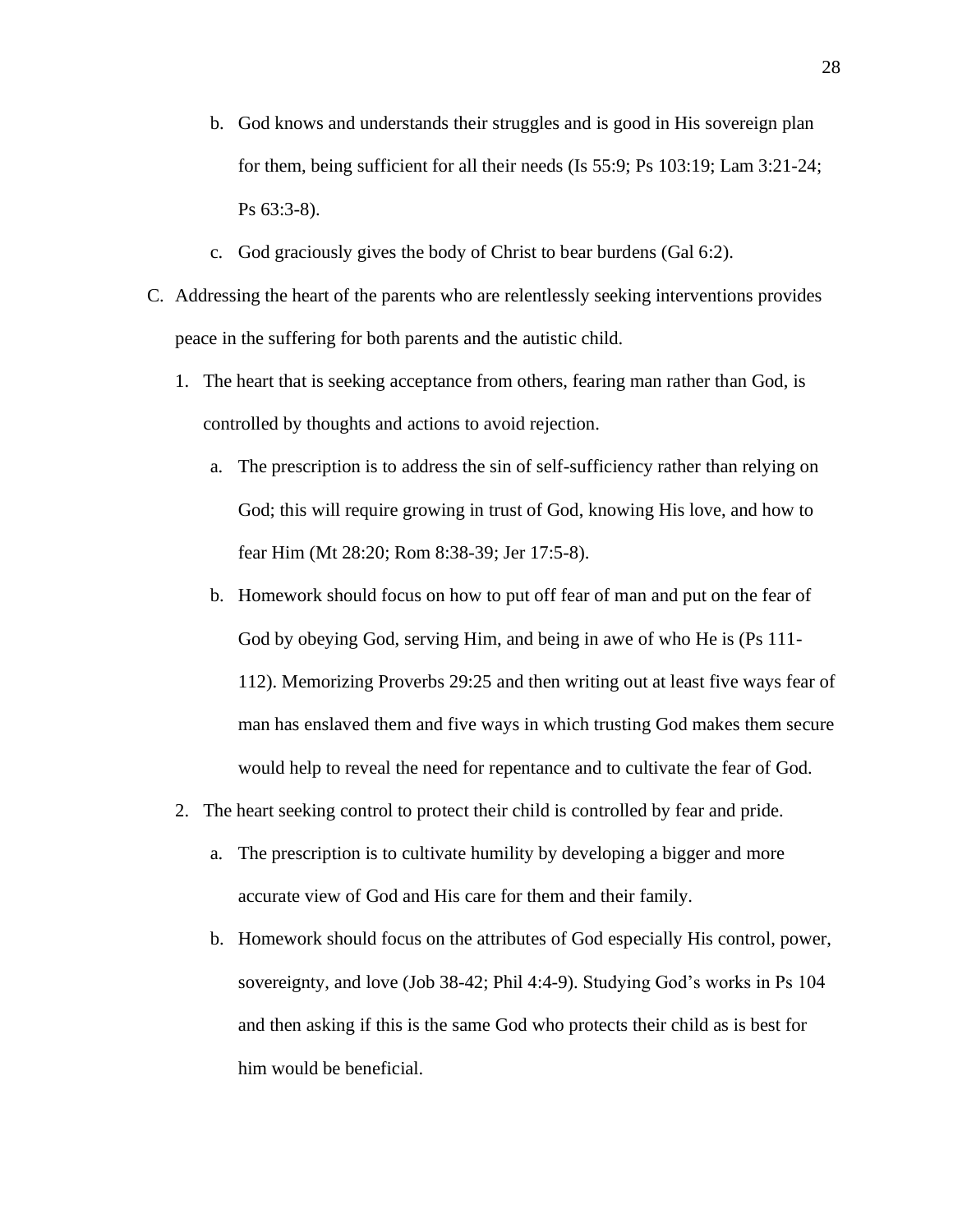- 3. The heart seeking comfort is seeking relief from pain and can have a 'victim' mentality, not truly believing that God is good.
	- a. The prescription is to learn to believe and trust God fully.
	- b. Homework should focus on God's goodness and faithfulness, guiding the parents in repenting of not trusting God in this. Studying Psalm 23 and how God cares for His own and then writing out specific ways in which God has shown the same care in their own lives through trials and in knowing Him would help them to apply these truths.
- 4. The heart seeking an idyllic family is unthankful, jealous, and bitter.
	- a. The prescription is to cultivate gratitude and to find contentment in God's goodness, wisdom, and provision (Prv 16:9; Phil 2:3-4).
	- b. Homework should focus on thankfulness and on God's attributes of goodness, wisdom, and presence. The parents should keep a thankfulness journal and recount how God has demonstrated His goodness and wisdom each day and how His presence provides comfort. This thankfulness should be expressed as joy in how God is providing for others instead of being jealous.

#### VIII. Conclusion

- A. The hearts of the parents must be biblically addressed first in biblical counseling so they are pleasing the Lord, seeking His guidance and living for His glory.
	- 1. With a proper view of suffering, the sufficiency of Scripture, and having removed the idols impeding their spiritual vision, parents are better prepared to make biblical decisions about interventions to help their child.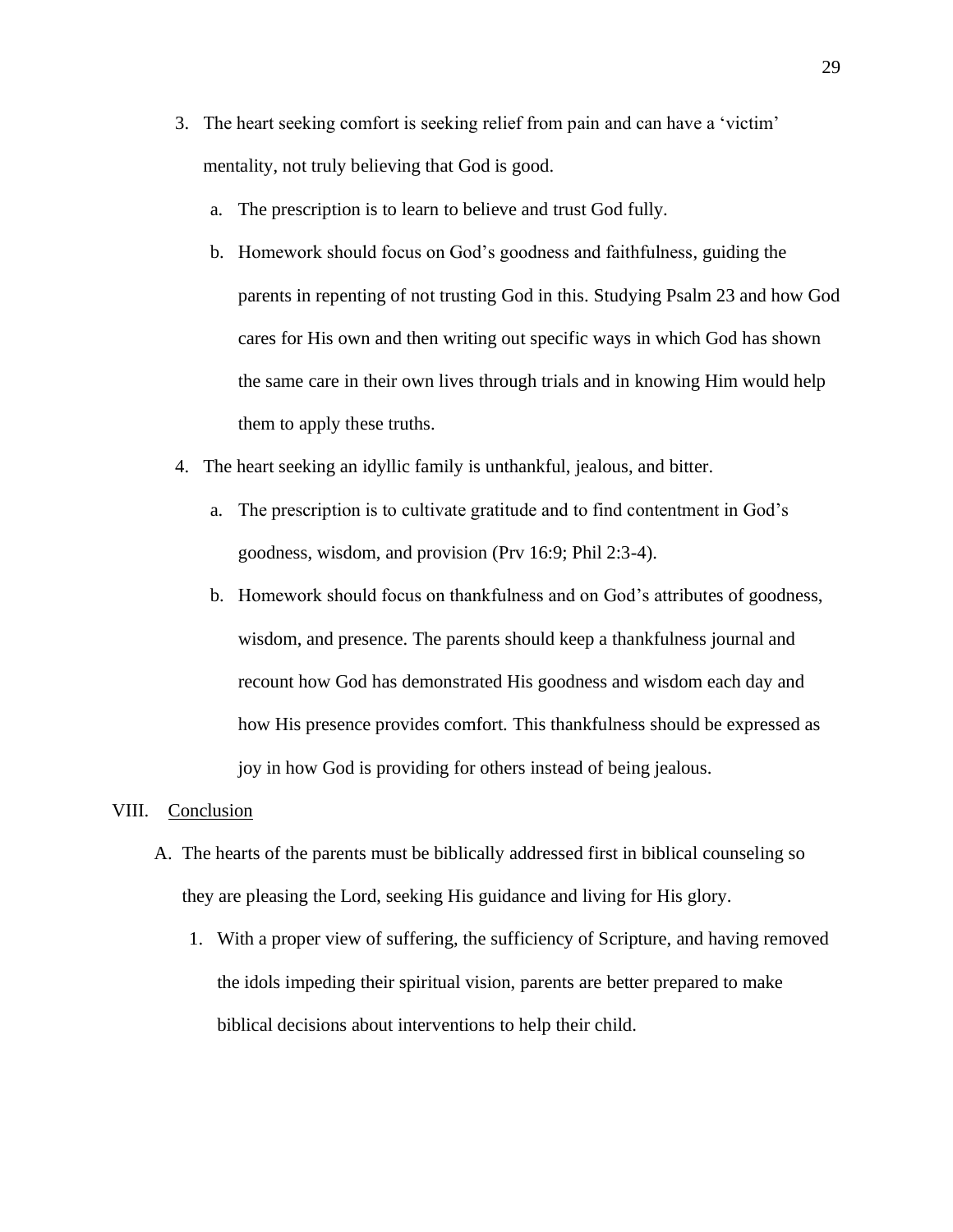- 2. When the parents are seeking Christ in their own desires, they can better shepherd the heart of their ASD child.
- B. Biblical counselors and the church must consider the suffering of the child with autism and how it impacts the family.
	- 1. The church is unique as it can minister to the spiritual needs of the child and the parents, considering the learning style and needs of the ASD child.
	- 2. The church must also take the time to be educated so that they can minister God's Word and the gospel in the clearest method to those with ASD.
- C. The church can bring the greatest hope to the family with an ASD child as they shepherd the hearts of the parents, help the parents shepherd their child, and train the church to explain God's Word most effectively to those with ASD. This will transform the lives of the parents, the child, and the church body.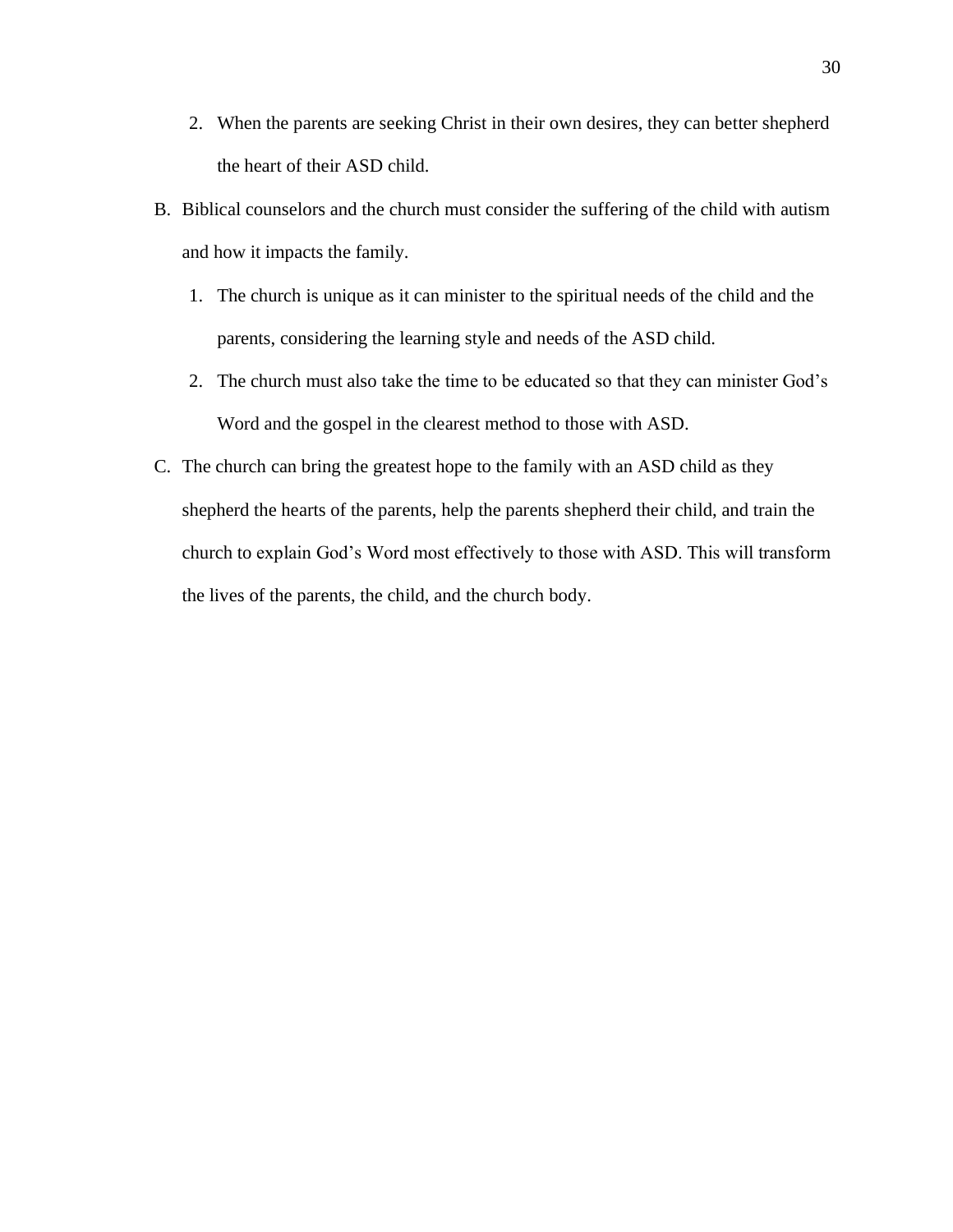#### **Appendix A**

## Sensory Processing Disorder

Sensory processing is how the brain takes in, interprets, and then uses information from various sensations including tactile, olfactory, auditory, visual, proprioceptive, vestibular, and interoceptive input. Proprioceptive input is the sense that helps one to discern how his body is moving in the environment; it impacts motor planning and the amount of force, heavy or light, one uses to complete a task. Vestibular input includes movement, often rotational and inversion of the head, and impacts balance; sensitivity in this area may cause a child to easily become nauseous with movement. Interoceptive input is input received from internal body systems; it is the awareness of illness, heartbeat, and breathing among other sensations.

If one is effectively processing sensory input, he will naturally screen out or ignore the sensations that are not important or are insignificant to his current situation. He will readily adjust to new sensations, gradually ignoring them over time. Sensations that are relevant to the task at hand will be noticed and then responded to appropriately.

Those who have challenges in sensory processing have difficulty filtering out unimportant sensations, take a long time or never adjust to new sensations, and/or have difficulty responding appropriately to relevant sensations. When one has difficulty regulating his sensory system, he will struggle with maintaining a calm status and will struggle to attend to tasks. Thus, regulation of sensory input is critical for attention and learning.

How then is sensory input processed by those who struggle in this area? Many children and adults process sensory input differently. This is dependent upon their neurological threshold for sensory input. Some need more sensory input to actually experience it; these are the children who may make extra noises, are the 'dare-devils' on the playground, may constantly wiggle and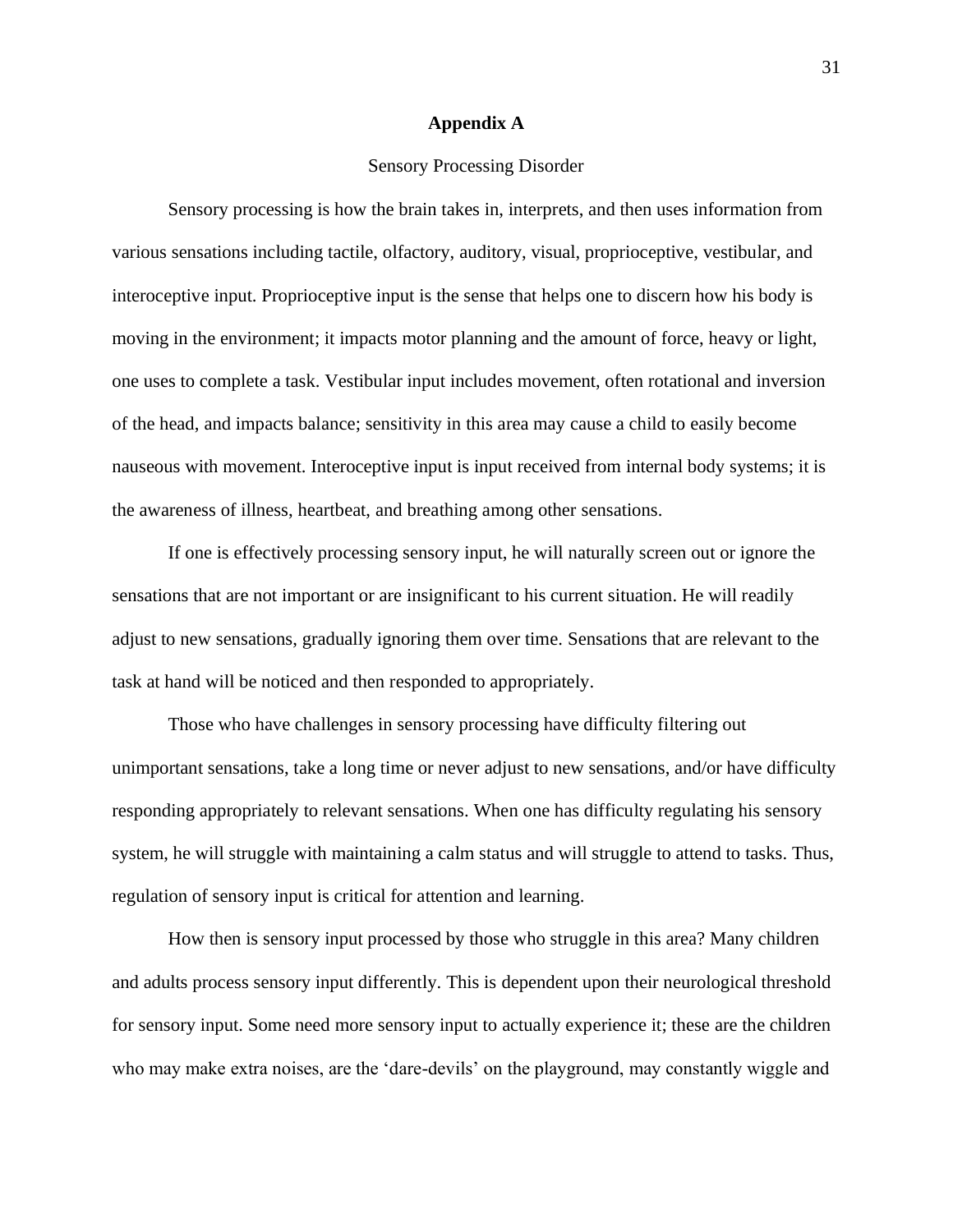fidget, and may not appear to be paying attention. These children are seeking more sensation to feel the input and to seek alertness. Some of these students who seek or who need more sensory input, but need help to get it, have a low registration of the sensory input in their environment; these children may appear lethargic or as if they are existing in their own world.<sup>47</sup>

The other extreme of children who have difficulty in processing sensory input are those who are sensitive or may avoid sensations. Most children can sit in a classroom or church service and block out much of the extraneous noise, movement, lights, and smells. However, the children sensitive to sensory input are intently aware of any sensations around them; this can vary depending on the type of sensation as a child can be sensitive to auditory input but not to visual input. It is not so much that they are distracted by these sensations, though this is true, but that they experience these sensations more intensely than others. This intensity results in more sensitivity.<sup>48</sup> If the sensitivity is intense enough and causes physical pain, the child will take action to stay away from the negatively perceived input by avoiding the sensation.<sup>49</sup>

<sup>&</sup>lt;sup>47</sup> I give further examples of a child who is seeking more input in order to regulate the sensory input received in their environment in the following blog post: [https://www.southshorehealth.org/wellness/blog/sensory](https://www.southshorehealth.org/wellness/blog/sensory-seeking-in-children-how-to-treat-sensory-seeking-behavior)[seeking-in-children-how-to-treat-sensory-seeking-behavior](https://www.southshorehealth.org/wellness/blog/sensory-seeking-in-children-how-to-treat-sensory-seeking-behavior)

<sup>&</sup>lt;sup>48</sup> I give further examples of a child who is sensitive to sensory input received in their environment in the following blog post[: https://www.southshorehealth.org/wellness/blog/child-sensory-sensitivities-treament](https://www.southshorehealth.org/wellness/blog/child-sensory-sensitivities-treament-occupational-therapy-for-sensory-processing)[occupational-therapy-for-sensory-processing](https://www.southshorehealth.org/wellness/blog/child-sensory-sensitivities-treament-occupational-therapy-for-sensory-processing)

<sup>49</sup> W. Dunn, "The Sensations of Everyday Life: Empirical, Theoretical, and Pragmatic Considerations," *American Journal of Occupational Therapy* 55, no. 6 (November 1, 2001): 608–20, https://doi.org[/10.5014/ajot.55.6.608,](https://www.mybib.com/10.5014/ajot.55.6.608) 625-642.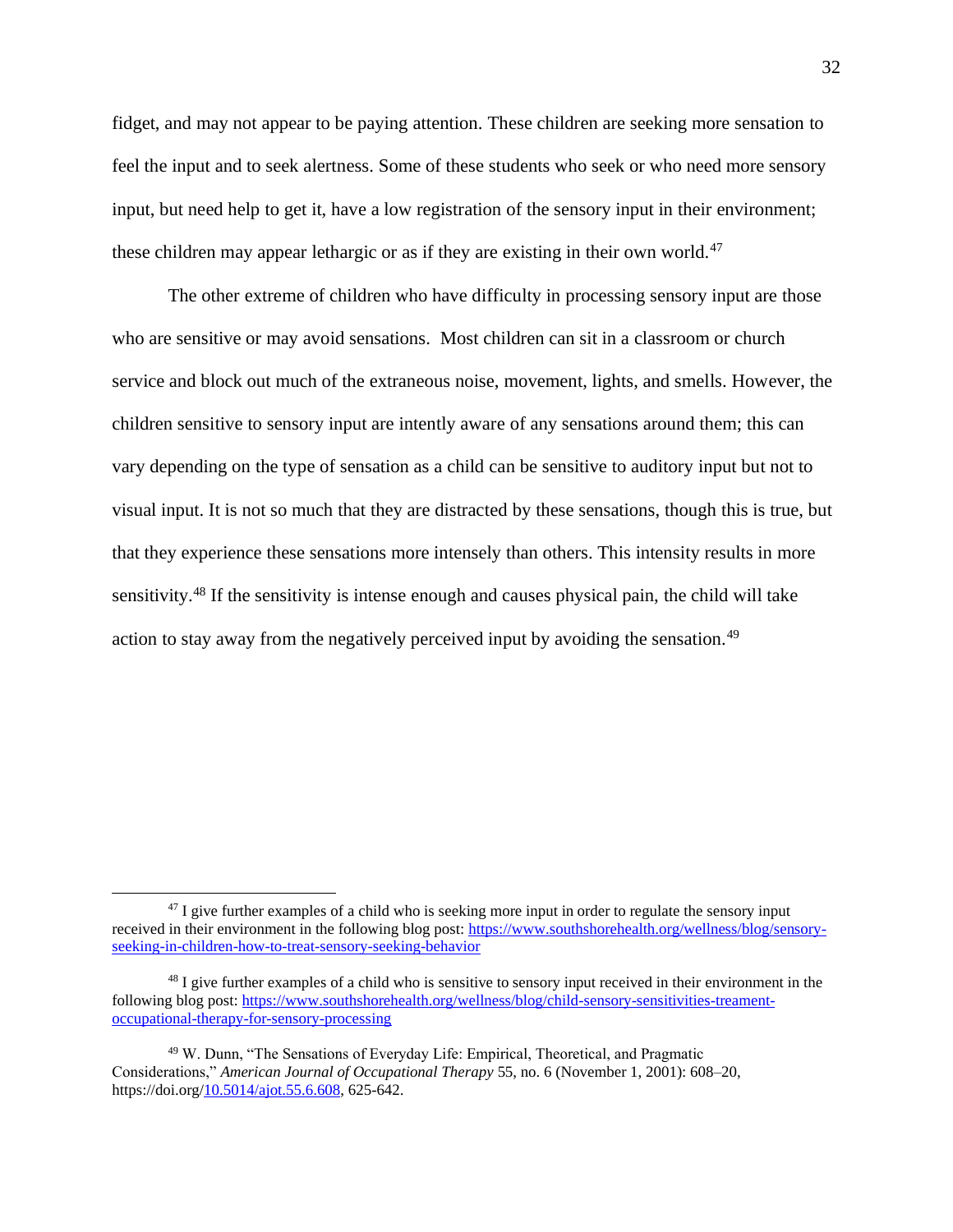## **Appendix B**

## Pyramid of Learning

# **Pyramid of Learning**



The pyramid of learning is a model developed by an occupational therapist and an early childhood educator that illustrates how learning typically develops.<sup>51</sup> This is based upon the

<sup>&</sup>lt;sup>50</sup> This Pyramid of Learning is reproduced with permission from **[AlertProgram.com](http://alertprogram.com/)** for educational purposes; Taylor &Trott's image is included in their Alert Program® Online Course and its textbook.

<sup>51</sup> K. Taylor and M. Trott, (1991), in "*How Does Your Engine Run?"*®: *A Leader's Guide to the Alert Program® for Self-Regulation,* M. Williams and S.Shellenberger (Albuquerque, NM: TherapyWorks, Inc., 1996), n.p.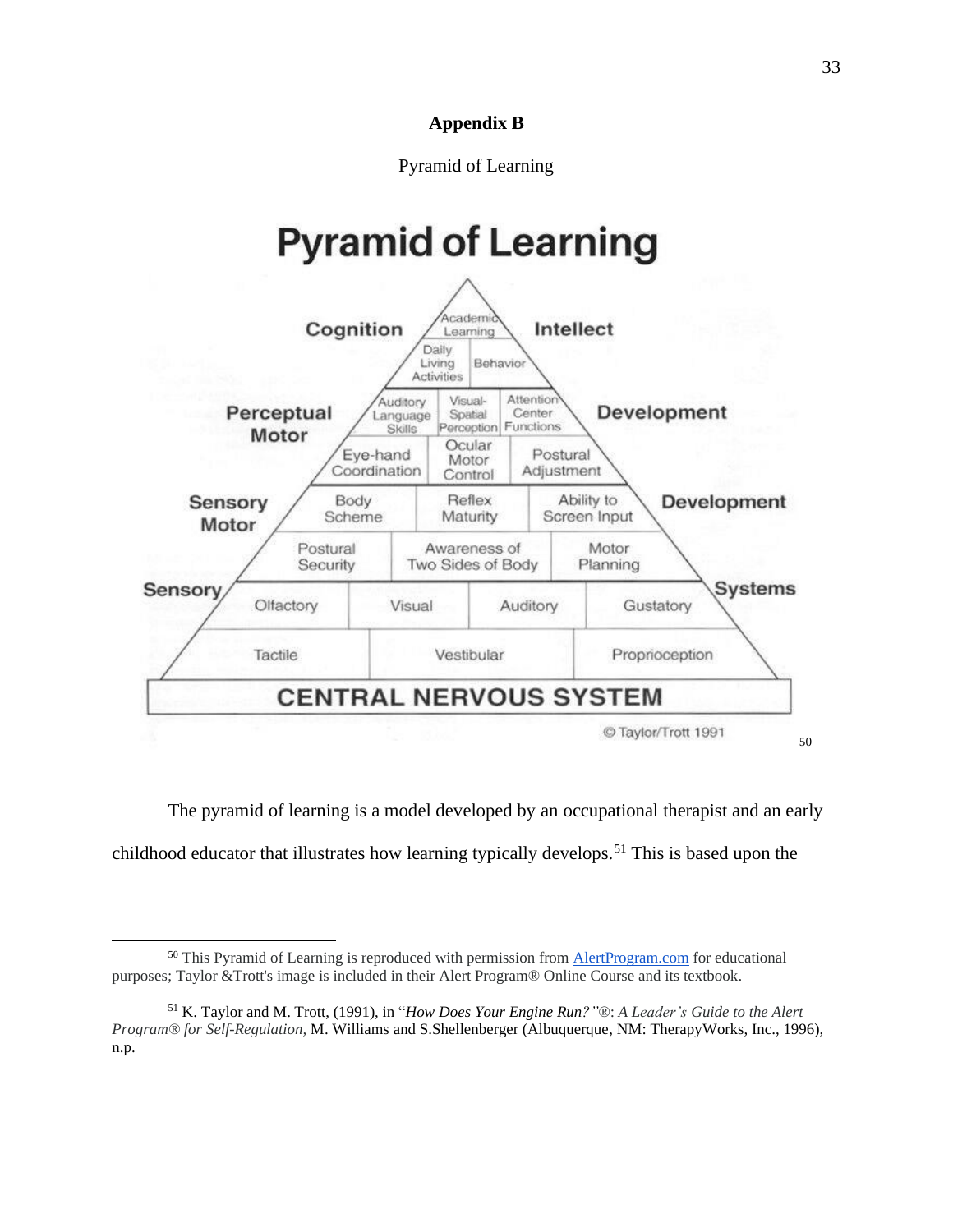central nervous system and the skills that develop upon that foundation. Critical to the foundational skills is the development and integration of the sensory system; when a child is either over or under stimulated by the sensory input in their environment, they are unable to participate in learning skills, both cognitive and motor. When this is not integrated, they are continually distracted or in distress from the input that they are perceiving, being unable to filter it out to participate in other activities. Thus, environments must be adapted, and work done with the child to help integrate the sensory input they experience.

Basic body awareness of how the body moves, where to place their extremities to function, and use of both sides of the body with crossing midline is then able to develop. However, these areas must be addressed prior to successful development of the refined skills of eye-hand coordination, ocular motor control, and initiation of postural muscles for movement as well as maintaining postural stability. Posturally, this means that the core muscles must cocontract effectively for maintaining a stable sitting or standing position to allow more coordinated extremity mobility.

Since these areas of skill development at the bottom half of the pyramid require significant attention to complete and involve substantial environmental input and distractions, it is reasonable to deduct that a child unable to integrate skills in these areas will have considerable difficulty with attention to task. Addressing these foundational areas helps to relieve the suffering the child experiences in attempting to maintain attention. From a biblical perspective, God can enable one to attend even when these areas of suffering are present, however, the biblical counselor should both consider and provide advice for the suffering as well as help the child and parents seek God's strength to endure and to attend within the suffering (1 Thes 5:14; 2 Cor 12:9-10).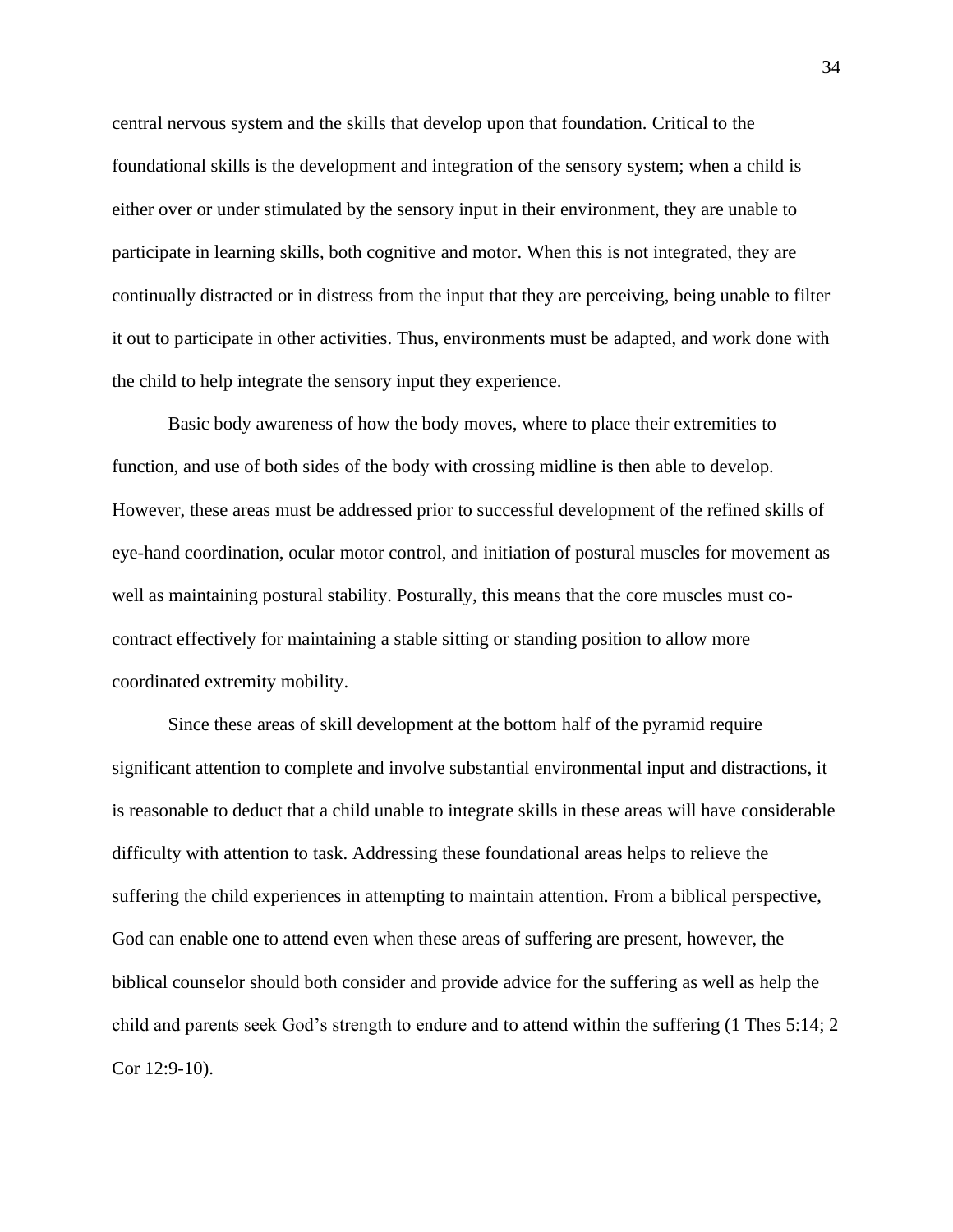Notably on the pyramid is that the ability to control behavior does not occur until nearly the apex of the pyramid. While suffering can make behavior more difficult, from a biblical perspective, God does not excuse disobedience because of difficult circumstances. Rather, difficult circumstances, in this case physiological challenges, exposes what is in the heart (Mt 15:18-19). This does, however, emphasize the physiological impact on a child's ability to obey; namely, the child who is distracted by sensory input or is unaware of how their body is moving may not be able to process the instructions given by a parent or may become easily distracted or unable to motor plan the task when trying to obey. This then will require that the parents provide simple and sequential instructions to assist with attention and motor skills to help mitigate physiological impact for the child in obedience.

As an occupational therapist, I have seen that while this pyramid is generally true, this does not mean that a child is not working on skills at all levels of the pyramid. What I have typically seen is that a child will have more success on the upper levels of the pyramid when they have integrated or developed the skills at the foundation; as they master the foundation, they have less frustration or suffering in the upper levels of the pyramid. Thus, when the foundation is not secure, most of the work is focused on the foundation with beginning practice on upper areas such as attention and following directions. However, when the foundation is secure, most of the work is on the upper areas with minor adjustments made to the foundation when suffering is noted.

As a biblical counselor, I would use this basic diagram to assess potential areas of suffering that may impact the child in his obedience and ability to attend to tasks. Once the suffering is noted, I would give recommendations to lessen that suffering if possible and help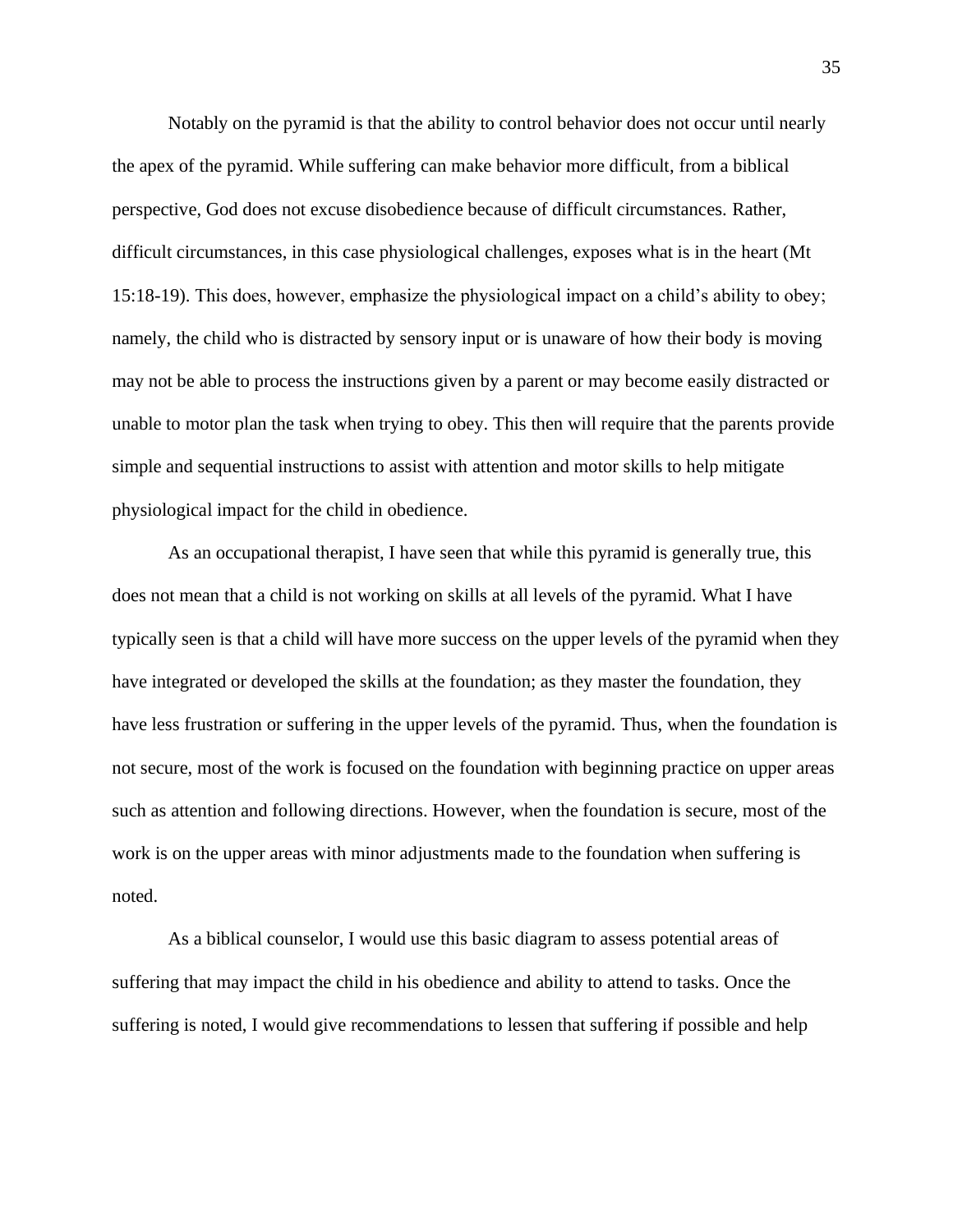both the parents and the child to specifically take those areas of suffering to God in prayer that they might rely on His strength in their weakness (Phil 4:13).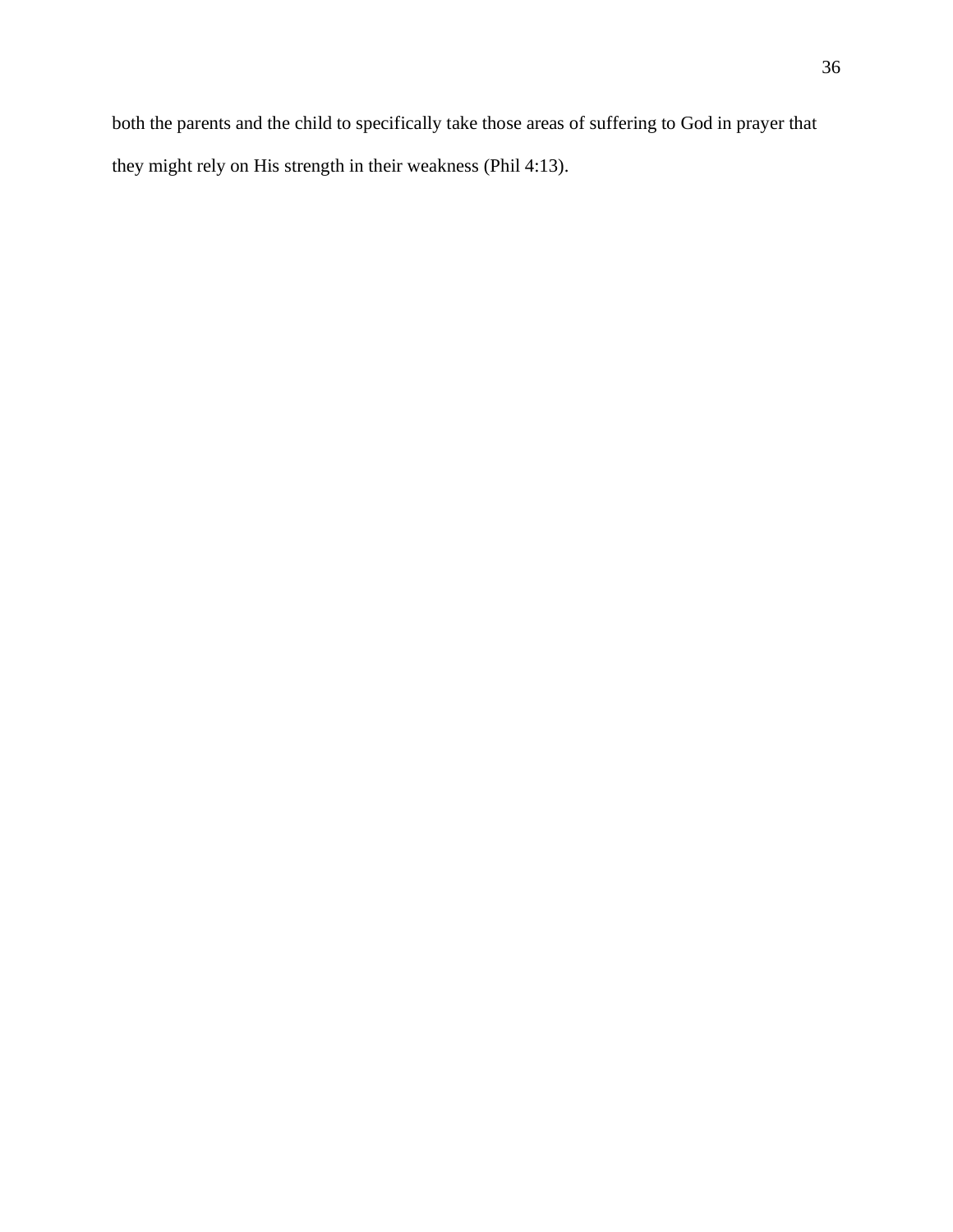## **Appendix C**

## Visual Schedules



Visual schedules are helpful for those with ASD as it helps them to sequence the steps of a task or decision and are helpful with maintaining attention to the task on which they are working. These are two examples of visual schedules that I have made and used with ASD patients. An additional visual that would be helpful for children with ASD would include facial pictures depicting emotions so that they can better identify when they have those emotions as well as identify when such emotions are appropriate and/or sinful.

The schedule pictured on the left is helpful for sequencing a series of tasks or components within a task; the child moves each task that is completed from the green side to the red side when done, working from top to bottom. The schedule pictured on the left I have used

<sup>52</sup> Images were self-created.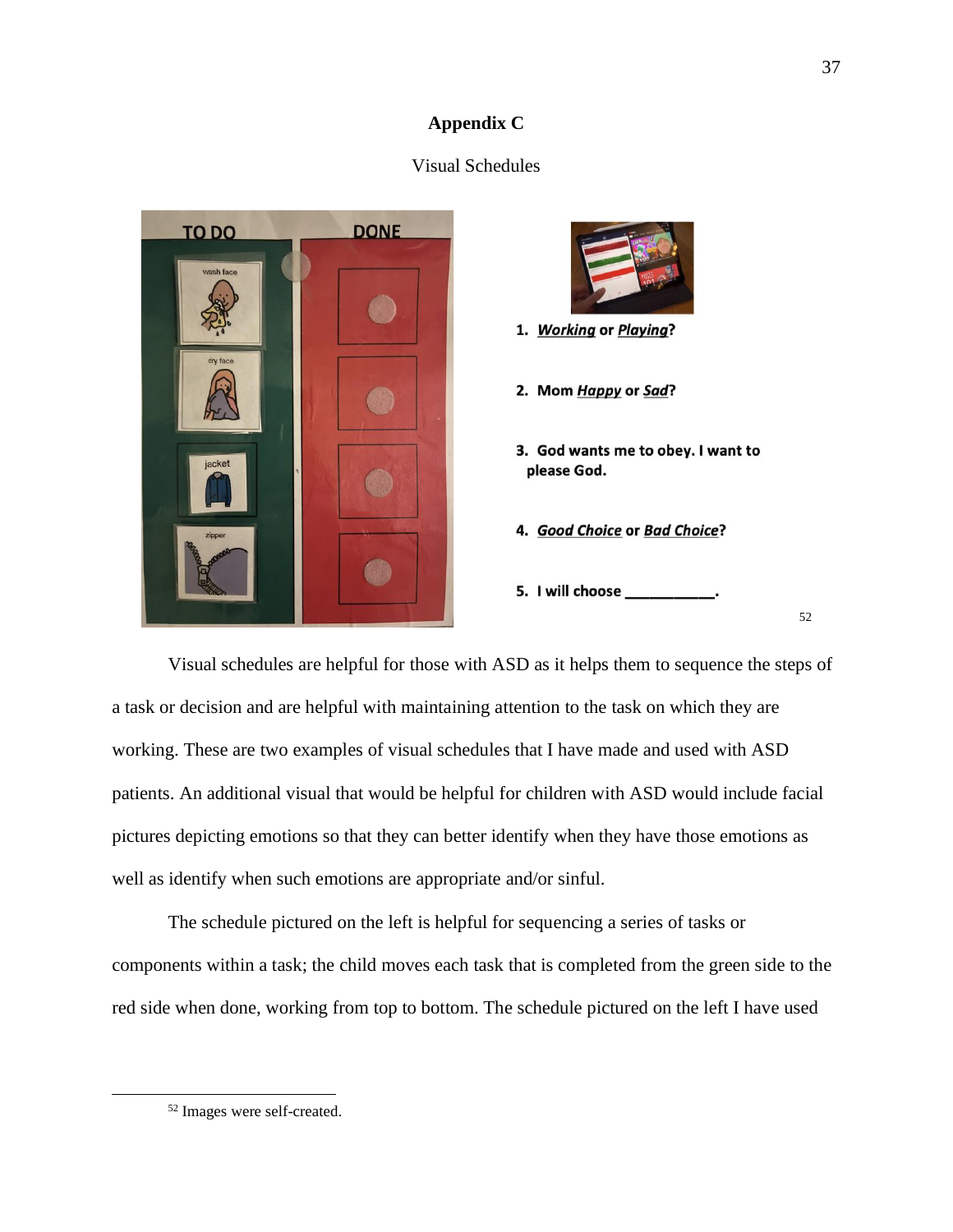with a patient who was trying to hide that she was splitting her iPad screen to play on one side while she was supposed to be completing schoolwork on the other side. I have adapted the schedule slightly to how I might use it in biblical counseling to guide decision making when faced with a reoccurring temptation.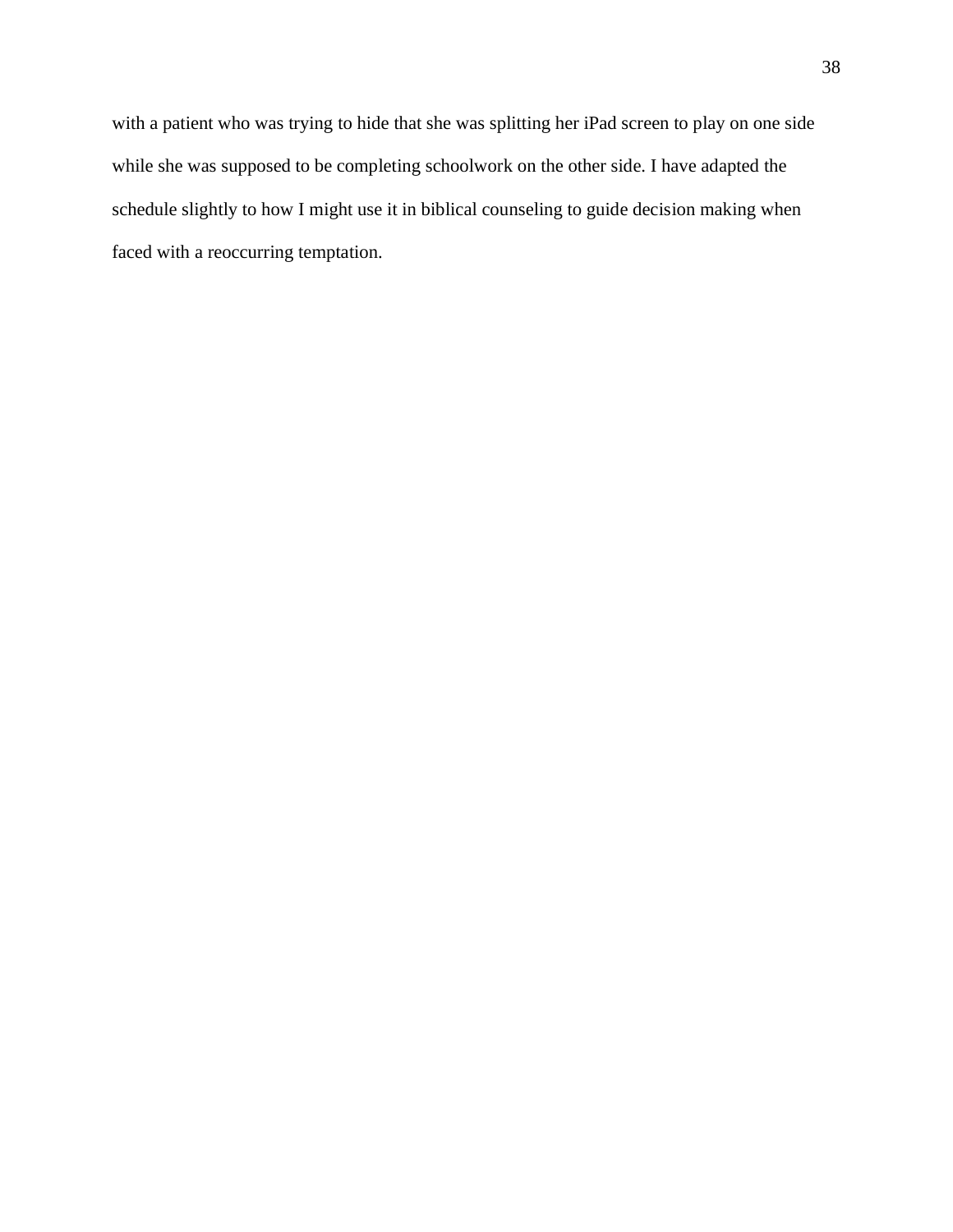#### **Appendix D**

Limitations on Engaging in a Child's Special Interests

Those with ASD often will focus on preferred activities or on preferred interests. When focused on preferred activities, this can be exhibited by always wanting to play with a toy in one particular way, or it may exhibit itself as a repetitive action such as rocking, biting their clothes, or humming; these repetitive actions are known as stims and are used in times of anxiety and as a means to pay attention. However, they are so habitual that they interfere with the child's ability to participate with activities or other people or to listen to others.

Preferred interests, known as special interests or focused interests, are more than a simple enjoyment or hobby and involve much more than a stim though they are used for many of the same reasons as a stim. These uses include avoiding anxiety and seeking acceptance and personal success. They can include enhanced skills and knowledge, but these special interests frequently consume much of the child's communication with others, time alone, and one's thoughts. As such, a special interest can dictate their life and the lives of those around them. However, since these may include gifted abilities and knowledge, how does one balance using those gifts for good and not having these interests dictate lives?

Special interests can be areas in which a child can succeed for a career or pursue further research into and thus, be helpful to others. How then can parents encourage them in these areas? Encouragement can occur with helping them to learn more about these areas through research, school projects and papers. Parents can plan special family times together by visiting places which provide for further learning in such areas. If it is an area that is beneficial for others, parents should encourage their child to use their special interest to help others; this may be by teaching a workshop for others, using manual labor skills such as fixing a car for another family,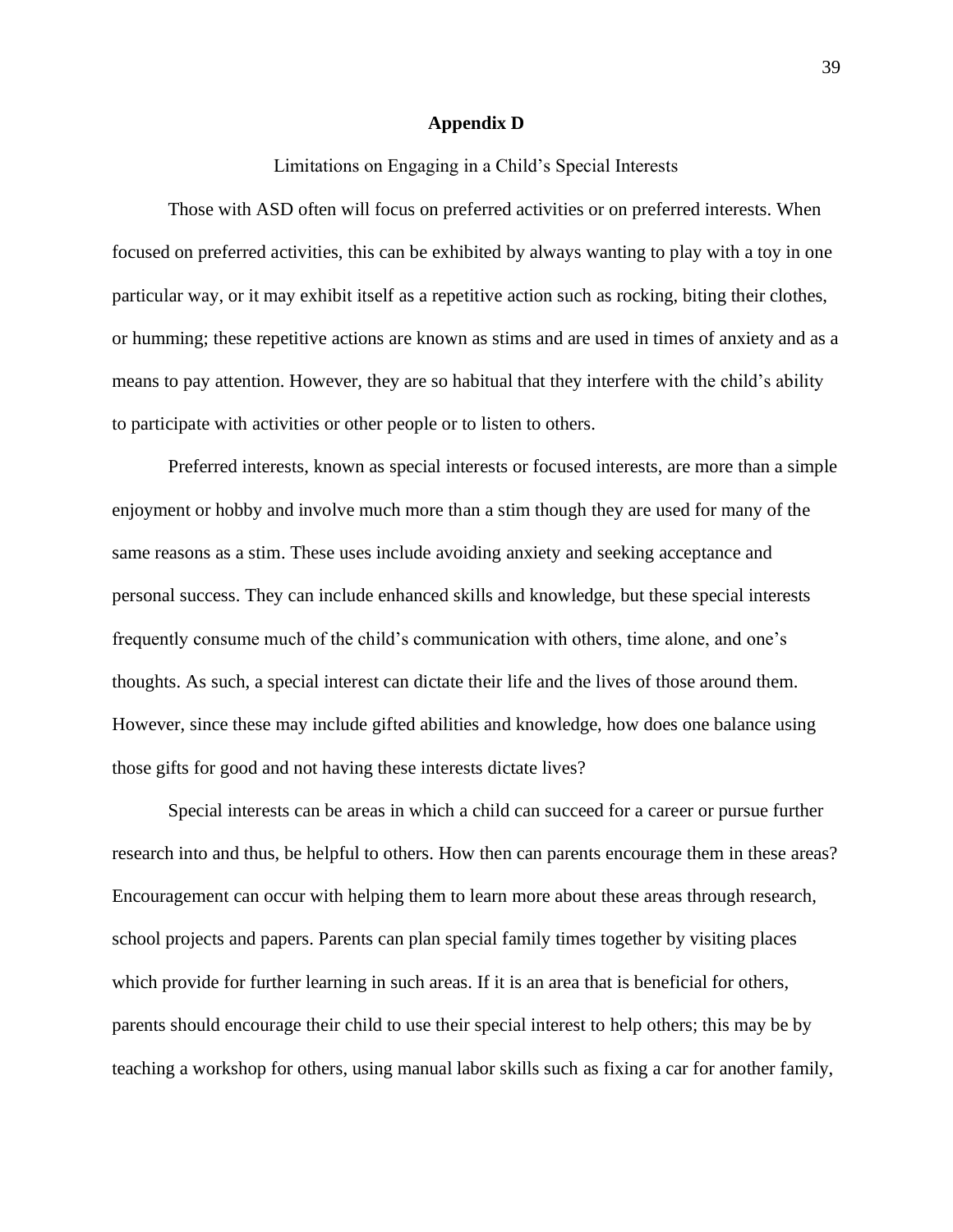or working in a location where he can share his knowledge in a helpful way such as at a museum or at a specialty shop.

However, always and only talking about special interests can be unloving to others as it does not look at the interests of others, taking much of other's time and being self-focused. How then can parents shepherd their heart in this area? The first question that the parents should ask is why their child is so focused on this area. This can be answered by observing when they are most apt to talk about their special interest. Is it when they are anxious in a social setting? Are they seeking approval? Are they unaware of how to communicate socially? "The problem is, when he chooses a behavior that's motivated by a heart's desire to control those around him so that he can feel safer, he's sacrificing others' interests to serve his own. But Jesus taught that his goal should be to serve others ahead of himself (Mark 10:42-45)."<sup>53</sup>

Thus, the heart issues behind the special interest focus must be addressed. This includes addressing the anxiety biblically and helping them to renew their anxious thoughts. It involves instruction so that they know specific topics to initiate conversation on socially that does not include their special interest. Parents and biblical counselors can shepherd them by teaching them to love others through their conversational topics. They may not be aware of hobbies of others and may not know how to ask about that; parents can help them have a question to ask others regarding hobbies and then practice following the question up with other questions to learn more about what others love to do. It is important to teach a child that when others are asked about things they love, they feel loved by them; this is then obeying the command God gives them to love others (Mt 7:12; Mt 22:39).

<sup>53</sup> Laura J Hendrickson, *Finding Your Child's Way on the Autism Spectrum: Discovering Unique Strengths, Mastering Behavior Challenges* (Chicago: Moody, 2009), 66.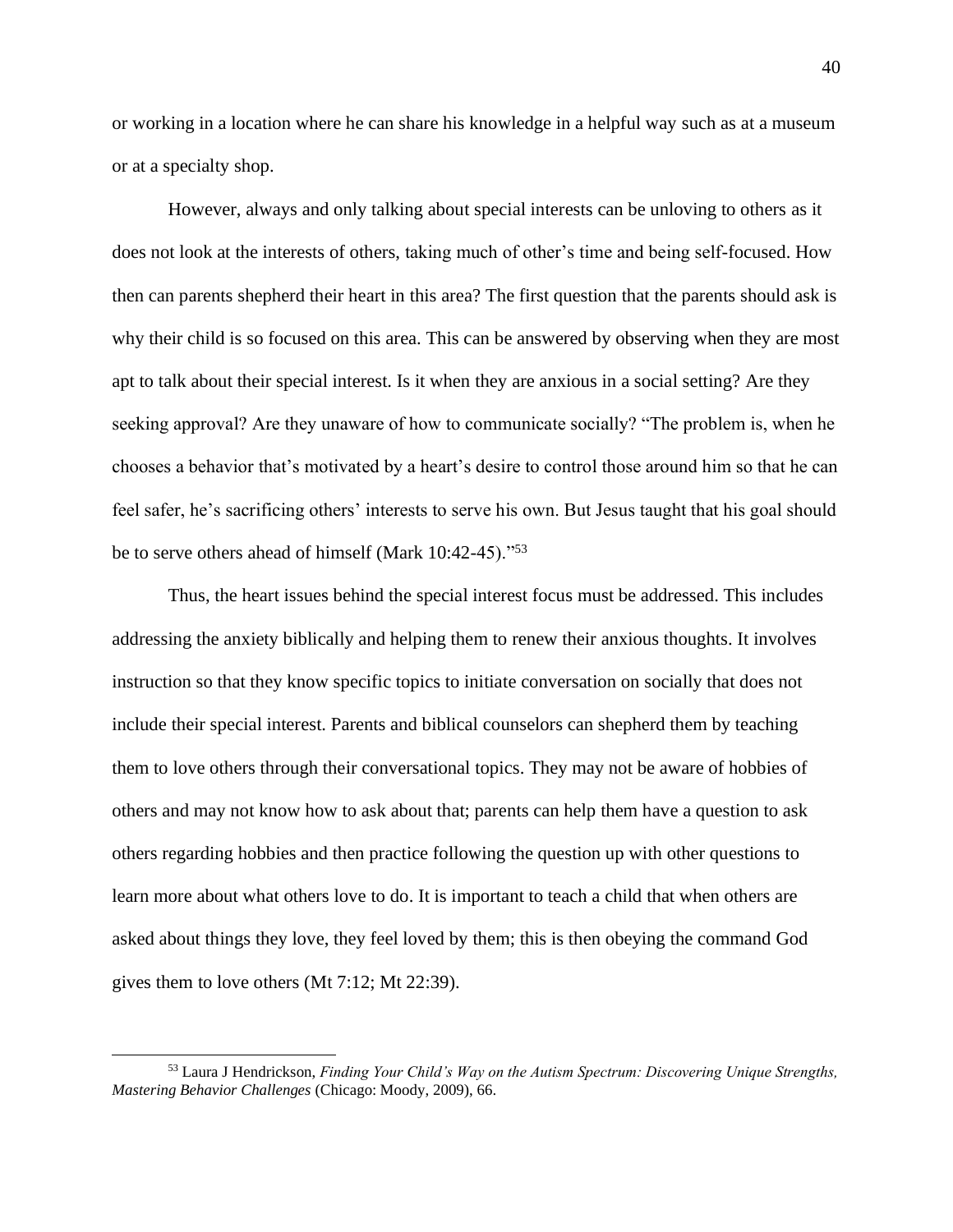#### **Appendix E**

## Proper Sitting Posture and Impact on Attention

If one was to take a pyramid and place it upside down, on its point, and then attempt to balance items on the other end, the pyramid would be very unstable with much movement in large motions. Such is the case with a child, or adult, who is sitting without a stable trunk or feet. When the trunk or feet are unstable, the upper body, including the arms and hands move in a wider arc resulting in more difficulty in coordination for writing. To compensate for this instability, the child must use more attention to complete the tasks which have become more difficult for them and must use more attention to attempt to inefficiently stabilize his arms and hands for the physical demands of the skill. This results in increased frustration as it requires significant added work for a simple task. When having to direct his attention to be so focused on stability, he is unable to adequately focus for new learning skills or to focus on additional teaching and instruction occurring simultaneously. Consequently, it is critical that proper sitting posture is used when completing tasks to decrease suffering through inattention impacted by physiological sources.

To ensure optimal stability, one should be seated with his feet flat on the floor positioned directly under his knees and with his knees and hips at 90' angles. Hips should be positioned near the back of the chair with his back in a nearly upright position. The surface of the desk should be about two inches taller than his elbow when held at his side. His forearms should be resting on the table with an approximately 30' angle between the lateral sides of his chest and his upper arms. The diagram attached below is a resource I have used as a checklist to remind children of this position.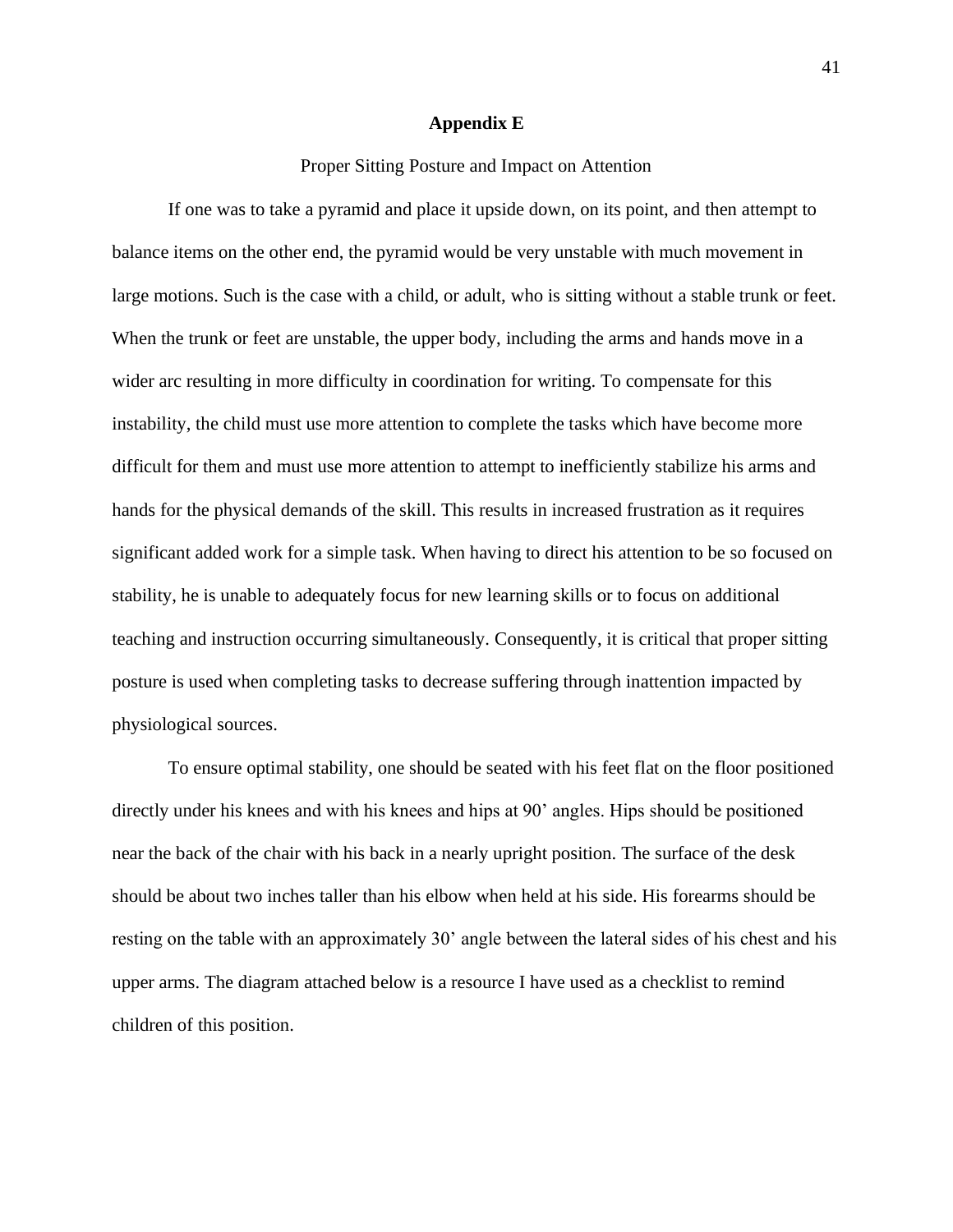![](_page_45_Picture_0.jpeg)

## **Am I Ready to Write?**

![](_page_45_Figure_2.jpeg)

<sup>54</sup> Drawing contained in this document was completed by Abigail Garber and created specifically for this project; permission was granted for use in this thesis.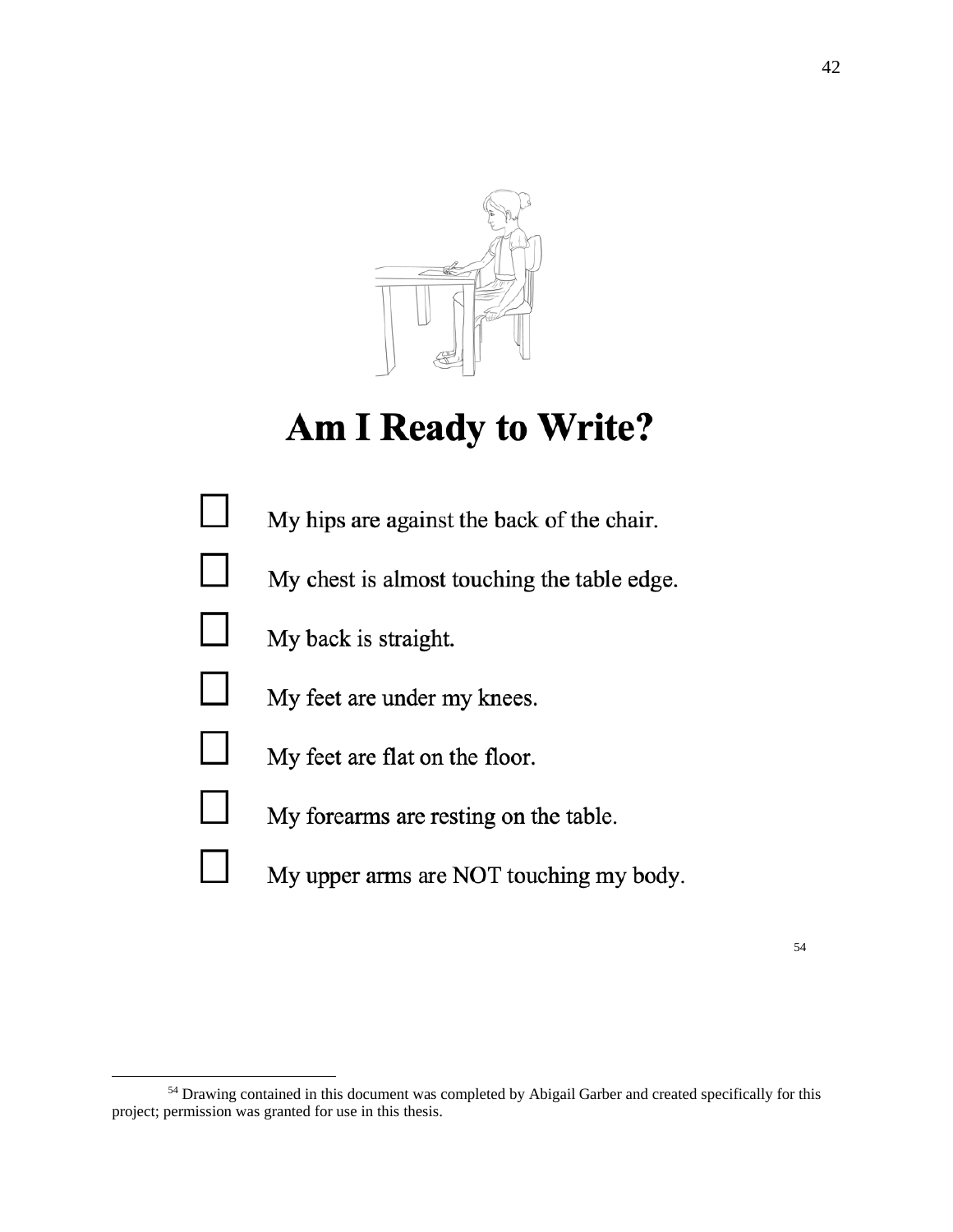#### **Appendix F**

## Autistic Identity

In recent years, those who have been diagnosed with ASD have demonstrated a strong negative reaction to interventions that attempt to make them like those who do not have autism. They refer to people who attempt to 'normalize' their behaviors as 'ableist' and consider them to be discriminatory of their neurodiversity as autistic. This is in large part a backlash against the behavioralist impact of ABA therapy. Additionally, the autistic community has moved to embracing what they consider identity-first language, 'autistic individual', as opposed to referring to people in their community with person-first language; person-first language refers to these individuals as an 'individual with autism' or an 'individual who has autism'.

Biblically, we recognize that individuals have value because God has given them value. This value is not found in their achievements, their social status, nor in a diagnosis. Person-first language aligns with this viewpoint as its emphasis is the humanity of the person rather than focusing on the diagnosis.

In contrast, the neurodiverse community wishes to embrace all the nuances of autism, including justification for stims, inattention, behavior, and special interests, seeing that any call to changing these areas diminishes them as a person and as a community. They view autism as their identity. One autistic author explains this in her article on identify-first language, "In the autism community, many self-advocates and their allies prefer terminology such as 'Autistic,' 'Autistic person,' or 'Autistic individual' because we understand autism as an inherent part of an individual's identity – the same way one refers to 'Muslins,' 'African-Americans,' 'Lesbian/Gay/Bisexual/Transgender/Queer,' 'Chinese,' gifted,' 'athletic,' or 'Jewish.'"<sup>55</sup> Further,

<sup>55</sup> Lydia Brown, "Identity-First Language," Autistic Self Advocacy Network, accessed April 20, 2022, [https://autisticadvocacy.org/about-asan/identity-first-language/.](https://autisticadvocacy.org/about-asan/identity-first-language/)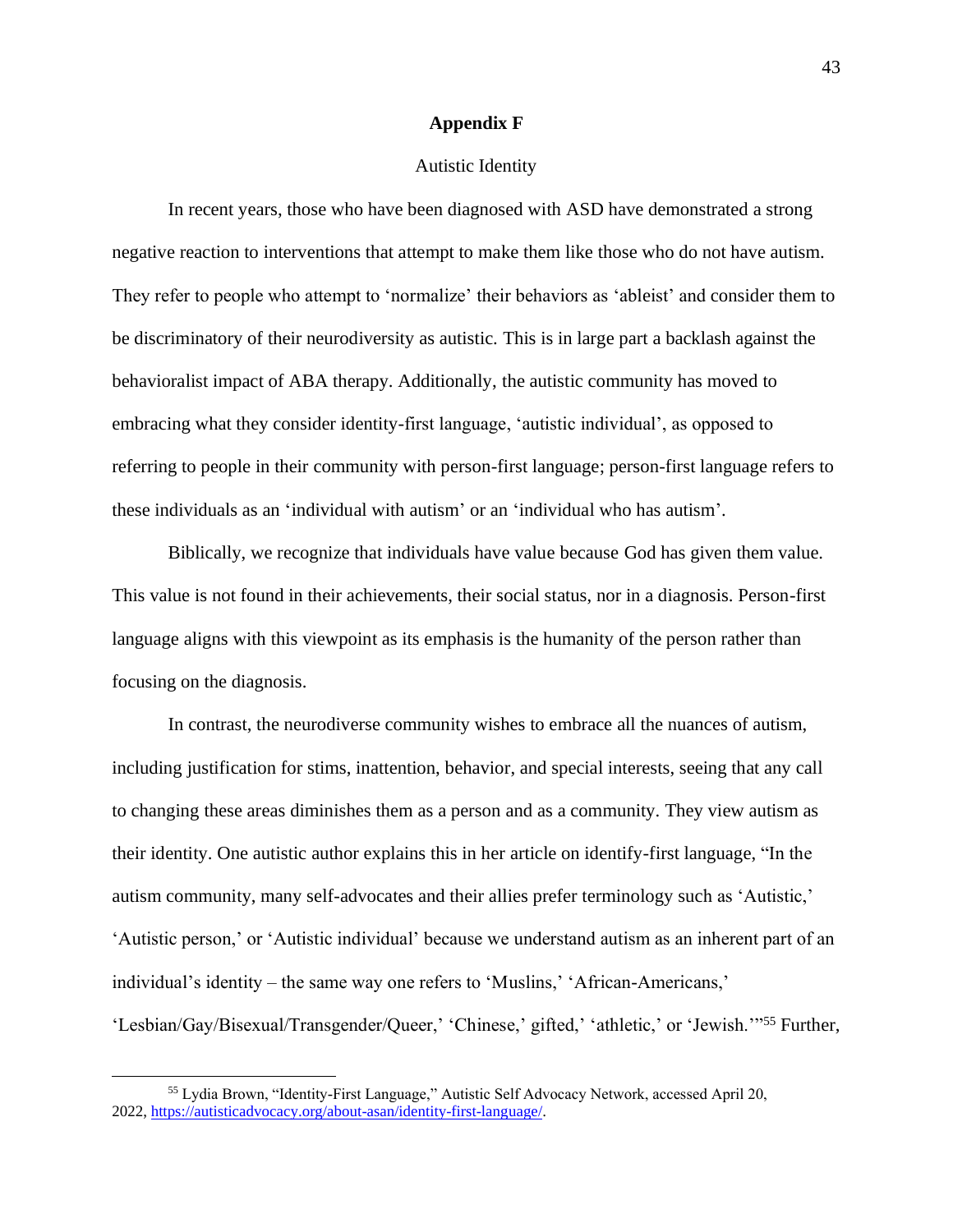those who embrace identity-first language assert that to use person-first language insinuates that an individual can be separated from his autism. They claim that to use person-first language indicates that autistic individuals would be more acceptable if they had not been born having autism.

While autism will always exist in the life of such an individual, this does not imply that that they must be defined by autism nor that having autism gives them less worth than those without autism. As believers, we are to view ourselves as those who have been created in God's image and have been rescued from our spiritual deadness in sin so that we can bring glory not to ourselves but to Him  $(1 \text{ Pt } 2.9-10)$ .<sup>56</sup> Further, while common autistic characteristics are influenced significantly by physiological sources of suffering, the sinful heart of man still impacts their actions. To fully embrace all autistic characteristics without considering any impact of sin and need to put off that sin is to ignore the depravity of man (Rom 3:10-18).

This identity-first language which is growing in acceptance is important for biblical counselors to be aware of and to address biblically if those using it are doing so to define their identity as this is contrary to biblical truths.

<sup>56</sup> Martha Peace, "Identity Language in Counseling - Association of Certified Biblical Counselors," https://biblicalcounseling.com/, August 30, 2018, [https://biblicalcounseling.com/resource-library/articles/identity](https://biblicalcounseling.com/resource-library/articles/identity-language-in-counseling/)[language-in-counseling/.](https://biblicalcounseling.com/resource-library/articles/identity-language-in-counseling/)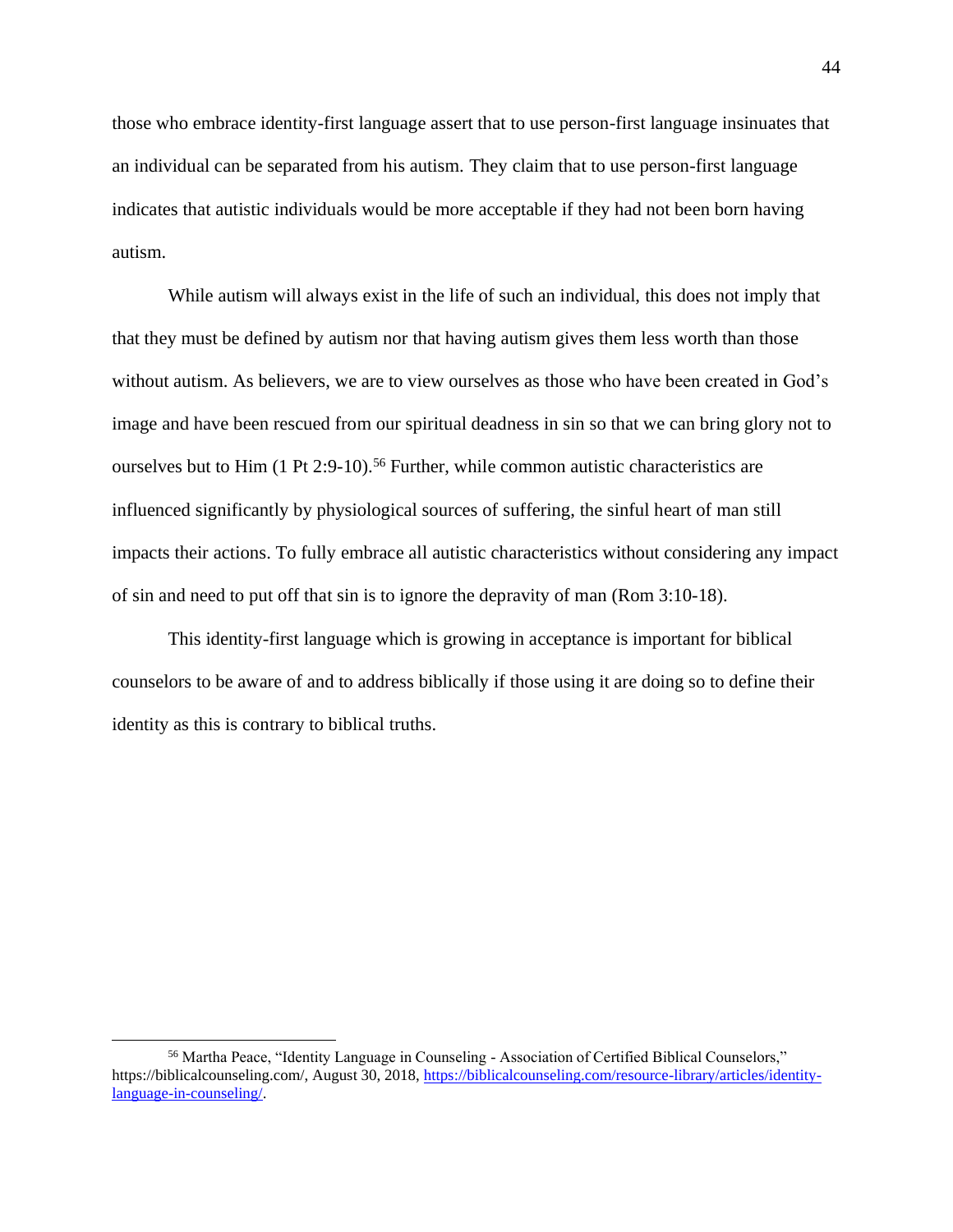## **Bibliography**

- Alice R. Mao, MD, Diane Treadwell-Deering, MD, and Meera Narasimhan, MD. "Integrating Diagnostic, Psychopharmacological, and Educational Interventions for Children with Autism Spectrum Disorders." *Psychiatric Times* 24, no. 12 (10, 2007): 64.
- American Psychiatric Association. *Diagnostic and Statistical Manual of Mental Disorders*. 5th ed. Washington, DC: American Psychiatric Association, 2013.
- Ashburn, Meghan. "Does ABA Work? We're Asking the Wrong Question." NeuroClastic, April 8, 2021. [https://neuroclastic.com/what-is-aba-and-does-it-work/.](https://neuroclastic.com/what-is-aba-and-does-it-work/)

———. "The Strategies of ABA – What Parents Should Know before Making a Decision." NeuroClastic, May 3, 2021. [https://neuroclastic.com/aba-strategies/.](https://neuroclastic.com/aba-strategies/)

- Asher, Marshall, and Mary Asher. *The Christian's Guide to Psychological Terms*. Bemidji, MN: Focus Pub, 2014.
- Audet, Lisa R. "Core Features of Autism Spectrum Disorder: Impairment in Communication and Socialization, and Restrictive Repetitive Acts." In *Autism: A Comprehensive Occupational Therapy Approach*, edited by Heather Miller Kuhaneck and Renee Watling, 87–114. Bethesda, MD: AOTA Press, 2010.
- Autism Speaks. "Autism Statistics and Facts." Autism Speaks, 2021. [https://www.autismspeaks.org/autism-statistics-asd.](https://www.autismspeaks.org/autism-statistics-asd)
- Baker, Amy, ed. *Caring for the Souls of Children: A Biblical Counselor's Manual*. Greensboro, NC: New Growth Press, 2020.
- Baker, Ernie and Howard Eyrich. "Caution: Counseling Systems are Belief Systems," in *Scripture and Counseling: God's Word for Life in a Broken World,* eds. Bob Kellemen and Jeff Forrey. Grand Rapids: Zondervan, 2014.
- Benjamin, Courtney L., Connor M. Puleo, Cara A. Settipani, Douglas M. Brodman, Julie M. Edmunds, Colleen M. Cummings, and Philip C. Kendall. "History of Cognitive-Behavioral Therapy in Youth." *Child and Adolescent Psychiatric Clinics of North America* 20, no. 2 (April 2011): 179–89. [https://doi.org/10.1016/j.chc.2011.01.011.](https://doi.org/10.1016/j.chc.2011.01.011)
- Bodison, Stefanie C, and L. Diane Parham. "Specific Sensory Techniques and Sensory Environmental Modifications for Children and Youth with Sensory Integration Difficulties: A Systematic Review." *American Journal of Occupational Therapy* 72, no. 1 (December 14, 2017): 7201190040p1. https://doi.org/10.5014/ajot.2018.029413.
- Brown, Lydia. "Identity-First Language." Autistic Self Advocacy Network. Accessed April 20, 2022. [https://autisticadvocacy.org/about-asan/identity-first-language/.](https://autisticadvocacy.org/about-asan/identity-first-language/)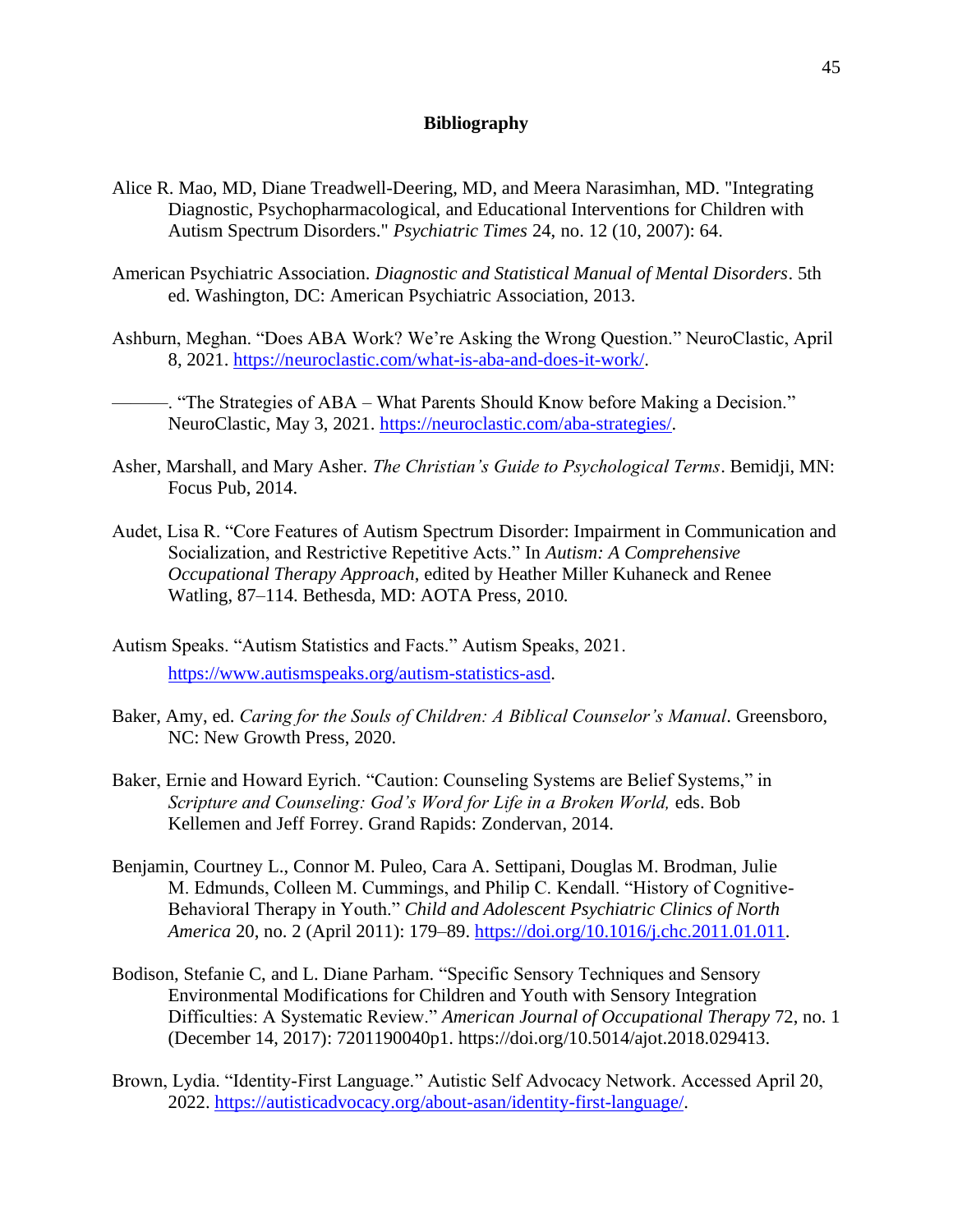- Buice, Josh. "Isolation from the Church Is Dangerous." G3 Ministries, April 19, 2016. [https://g3min.org/isolation-from-the-church-is-dangerous/.](https://g3min.org/isolation-from-the-church-is-dangerous/)
- Burpee, Jeannetta D. *Sensory Integration Intensive*. Medford, MA: Education Resources Inc, 2020.
- Carlson, John S., Tara Brinkman, and Amy Majewicz-Hefley. "Medication Treatment Outcomes for School-Aged Children Diagnosed with Autism." *The California School Psychologist* 11, (2006): 21-30.
- Children's Hospital of Philadelphia. "Elements of an Evaluation for Autism Spectrum Disorder | Center for Autism Research." Car Autism Roadmap, 2016. [https://prvdr-meta](https://prvdr-meta-carautismroadmap.pantheonsite.io/elements-of-an-evaluation-for-an-autism-spectrum-disorder/)[carautismroadmap.pantheonsite.io/elements-of-an-evaluation-for-an-autism-spectrum](https://prvdr-meta-carautismroadmap.pantheonsite.io/elements-of-an-evaluation-for-an-autism-spectrum-disorder/)[disorder/.](https://prvdr-meta-carautismroadmap.pantheonsite.io/elements-of-an-evaluation-for-an-autism-spectrum-disorder/)
- ———. "Who Is Able to Diagnose Autism Spectrum Disorder? | Center for Autism Research." Car Autism Roadmap, 2016. [https://www.carautismroadmap.org/who-is-able-to](https://www.carautismroadmap.org/who-is-able-to-diagnose-an-autism-spectrum-disorder/)[diagnose-an-autism-spectrum-disorder/.](https://www.carautismroadmap.org/who-is-able-to-diagnose-an-autism-spectrum-disorder/)
- Ch'ng, Adam. "Beware, Sin Thrives in Isolation." The Gospel Coalition | Australia, July 28, 2020. [https://au.thegospelcoalition.org/article/beware-sin-thrives-in-isolation/.](https://au.thegospelcoalition.org/article/beware-sin-thrives-in-isolation/)
- Distelhorst, Molly. "From Fixing Behavior to Heart Change." Association of Certified Biblical Counselors, May 21, 2020. [https://biblicalcounseling.com/resource-library/articles/from](https://biblicalcounseling.com/resource-library/articles/from-fixing-behavior-to-heart-change/)[fixing-behavior-to-heart-change/.](https://biblicalcounseling.com/resource-library/articles/from-fixing-behavior-to-heart-change/)
- Dunn, W. "The Sensations of Everyday Life: Empirical, Theoretical, and Pragmatic Considerations." *American Journal of Occupational Therapy* 55, no. 6 (November 1, 2001): 608–20. [https://doi.org/10.5014/ajot.55.6.608.](https://doi.org/10.5014/ajot.55.6.608)
- Ellis Weismer, Susan, Margarita Kaushanskaya, Caroline Larson, Janine Mathée, and Daniel Bolt. "Executive Function Skills in School-Age Children with Autism Spectrum Disorder: Association with Language Abilities." *Journal of Speech, Language, and Hearing Research* 61, no. 11 (November 8, 2018): 2641–58. [https://doi.org/10.1044/2018\\_jslhr-l-rsaut-18-0026.](https://doi.org/10.1044/2018_jslhr-l-rsaut-18-0026)
- Emlet, Michael R. *Asperger Syndrome*. Winston-Salem, NC: Punch Press, 2005.
- Emlet, Mike. "BCC Summit 2017: Disability and a Theology of the Body." Biblical Counseling Coalition, January 15, 2018. [https://www.biblicalcounselingcoalition.org/2018/01/15/bcc-summit-2017-disability-and](https://www.biblicalcounselingcoalition.org/2018/01/15/bcc-summit-2017-disability-and-a-theology-of-the-body/)[a-theology-of-the-body/.](https://www.biblicalcounselingcoalition.org/2018/01/15/bcc-summit-2017-disability-and-a-theology-of-the-body/)
- Fisher, Wayne W, Cathleen C Piazza, and Henry S Roane, eds. *Handbook of Applied Behavior Analysis*. 2nd ed. New York: Guilford Press, 2021.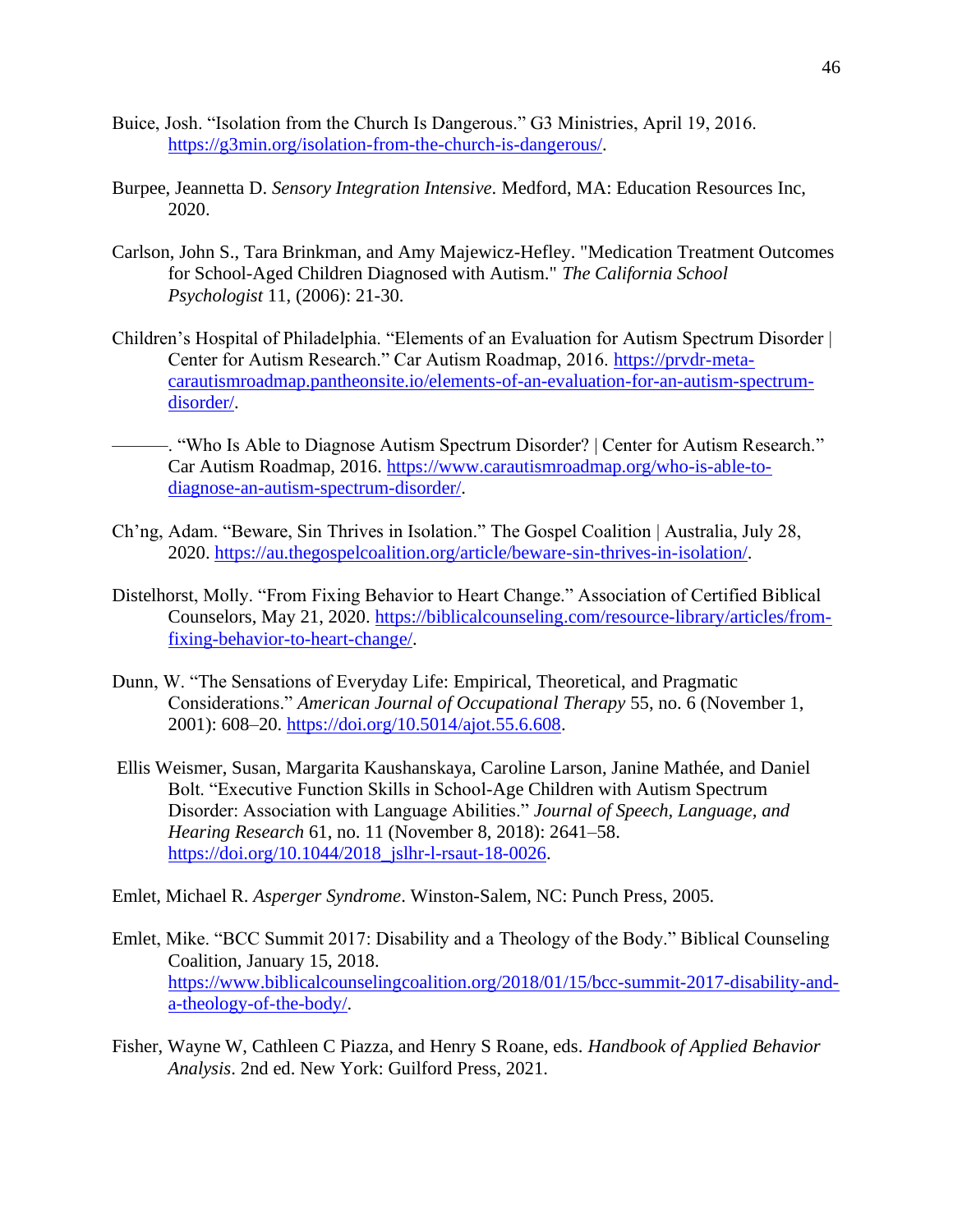- Frame, John M. *History of Western Philosophy and Theology.* Phillipsburg, NJ: P&R Publishing, 2015.
- Forster, Pam. *For Instruction in Righteousness: A Topical Reference Guide for Biblical Child-Training*. Gaston, OR: Doorposts, 1995.
- Frick, Sheila M., and Tracy Bjorling. *Therapeutic Listening: Listening with the Whole Body.* Madison, WI: Vital Links, 2017.
- Gannon, Pamela. "Autism Speaks." Biblical Counseling Coalition, October 23, 2017. [https://www.biblicalcounselingcoalition.org/2017/10/23/autism-speaks/.](https://www.biblicalcounselingcoalition.org/2017/10/23/autism-speaks/)
	- ———. "Autism Speaks: Q&A." Biblical Counseling Coalition, November 22, 2017. [https://www.biblicalcounselingcoalition.org/2017/11/22/autism-speaks-qa/.](https://www.biblicalcounselingcoalition.org/2017/11/22/autism-speaks-qa/)
- ———. "Helping a Family with Autistic Family Members." Biblical Counseling Coalition, March 22, 2019. [https://www.biblicalcounselingcoalition.org/2019/03/22/helping-a](https://www.biblicalcounselingcoalition.org/2019/03/22/helping-a-family-with-autistic-family-members/)[family-with-autistic-family-members/.](https://www.biblicalcounselingcoalition.org/2019/03/22/helping-a-family-with-autistic-family-members/)
- Glennon, Tara J. "An Introduction to the Autism Spectrum Disorders" In *Autism: A Comprehensive Occupational Therapy Approach*. edited by Heather Miller-Kuhaneck and Renee Watling. 3rd ed. Bethesda, MD: AOTA Press, 2010.
- Grandin, Temple, and Debra Moore. *Navigating Autism: 9 Mindsets for Helping Kids on the Spectrum*. New York, NY: W.W. Norton & Company, 2021.
- Grandin, Temple. *Thinking in Pictures: And Other Reports from My Life with Autism.* New York: New York Vintage, 2006.
- Gresham, Frank M., Margaret E. Beebe-Frankenberger, and Donald L. MacMillan. "A Selective Review of Treatments for Children with Autism: Description and Methodological Considerations." *School Psychology Review* 28, no. 4 (December 1, 1999): 559–75. [https://doi.org/10.1080/02796015.1999.12085985.](https://doi.org/10.1080/02796015.1999.12085985)
- Gross, James J. and R. A. Thompson, "Emotional Regulation: Conceptual Foundations" in *Handbook of Emotion Regulation*, ed. J. J. Gross. New York; London: The Guilford Press, 2014.
- Hardin, Todd. "Preaching in the Valley." Biblical Counseling Coalition, August 22, 2013. [https://www.biblicalcounselingcoalition.org/2013/08/22/preaching-in-the-valley/.](https://www.biblicalcounselingcoalition.org/2013/08/22/preaching-in-the-valley/)
- Hendrickson, Laura. "Asking God Why." Biblical Counseling Coalition, May 16, 2011. [https://www.biblicalcounselingcoalition.org/2011/05/16/asking-god-why/.](https://www.biblicalcounselingcoalition.org/2011/05/16/asking-god-why/)

-. Finding Your Child's Way on the Autism Spectrum: Discovering Unique Strengths, *Mastering Behavior Challenges*. Chicago: Moody, 2009.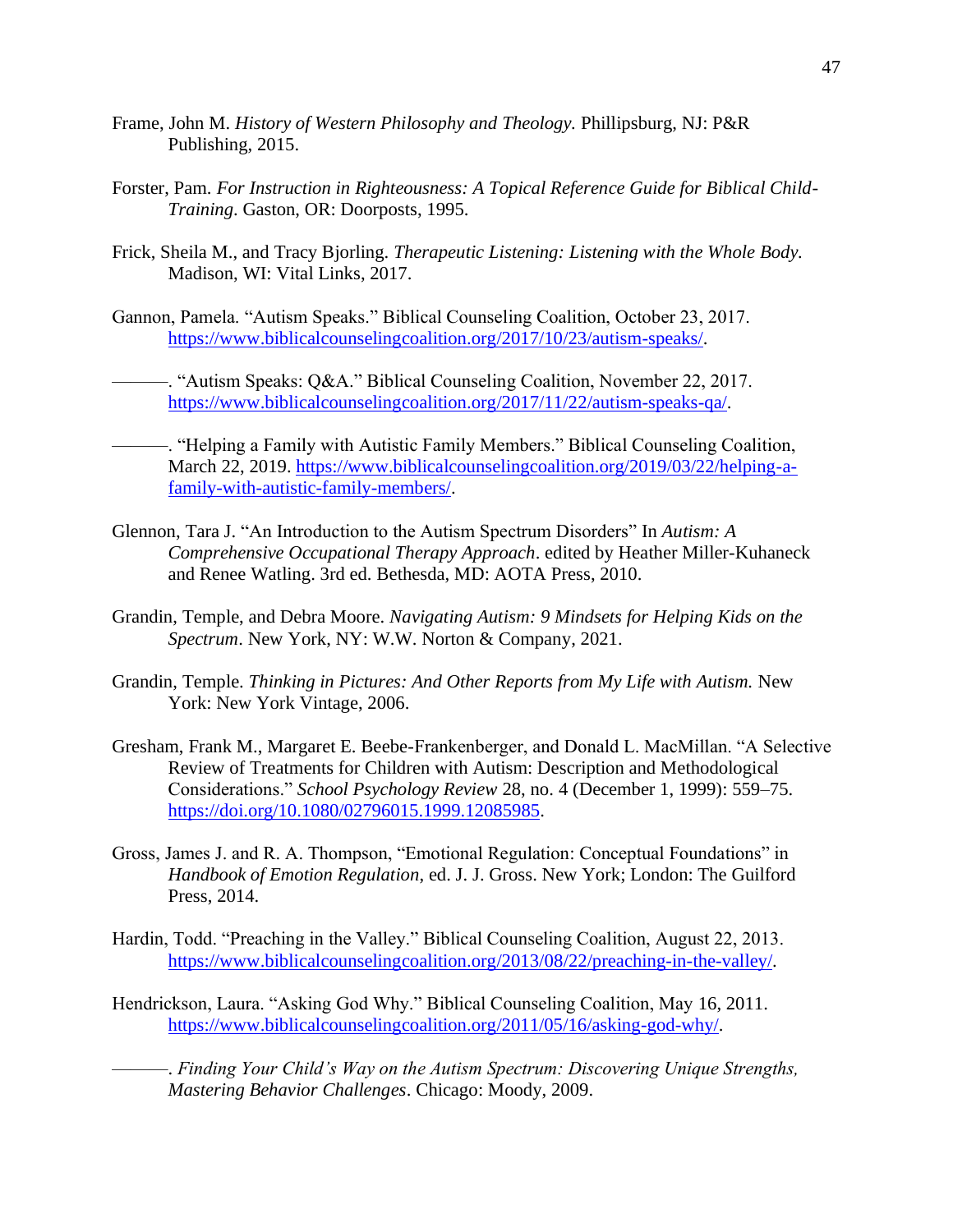- Herziger-Snider, Kathy. "What Is the Relationship between Autism Treatment Pursuit, Hope, and Physician Leadership, in Families That Have Children with Autism." Dissertation, 2011.
- Hindson, Ed. "Nouthetic Counseling: Toward a Christian Theory of Personality." *The Journal of Pastoral Practice* 3, no. 4 (1979): 11–30.
- "Home of DIRFloortime® (Floortime) ABA or DIR?" www.icdl.com. Accessed February 26, 2022. https://www.icdl.com/parents/abaordir.
- Hoopmann, Kathy. *Autism Spectrum Disorder and Your Child: Help for Your Family*. Greensboro, NC: New Growth Press, 2016.
- Jamison, Rita. *Parenting Your ADHD Child: Biblical Guidance for Your Child's Diagnosis*. Greensboro, NC: New Growth Press, 2011.
- Jorn, Ann. "Rational Emotive Behavior Therapy." Psych Central, October 8, 2018. [https://psychcentral.com/lib/rational-emotive-behavior-t](https://psychcentral.com/lib/rational-emotive-behavior-)herapy/.
- Koenig, K. P., A. Buckley-Reen, and S. Garg. "Efficacy of the Get Ready to Learn Yoga Program among Children with Autism Spectrum Disorders: A Pretest-Posttest Control Group Design." *American Journal of Occupational Therapy* 66, no. 5 (August 23, 2012): 538–46. https://doi.org/10.5014/ajot.2012.004390.
- Kohn, Alfie. "Autism and Behaviorism." Alfie Kohn, January 21, 2020. [https://www.alfiekohn.org/blogs/autism/.](https://www.alfiekohn.org/blogs/autism/)
- Kopp, Claire B. 1989. "Regulation of Distress and Negative Emotions: A Developmental View." *Developmental Psychology* 25, no. 3: 343–54.
- Koscinski, Cara. *Sensorimotor Interventions: Using Movement to Improve Overall Body Function*. Arlington, Texas: Sensory World, 2017.
- Kranowitz, Carol Stock. *The Out-of-Sync Child: Recognizing and Coping with Sensory Processing Disorder*. Rev. ed. New York: Pedigree, 2006.

———. *The Out-of-Sync Child Grows Up: Coping with Sensory Processing Disorder in the Adolescent and Young Adult Years*. New York: TarcherPerigee, 2016.

———. *The Out-of-Sync Child Has Fun: Activities for Kids with Sensory Integration Dysfunction*. New York: Berkley Publishing Group, 2003.

Kuhaneck, Heather Miller. "Appendix 12.B: The Developmental, Individual Difference, Relationship-Based Model." In *Autism: A Comprehensive Occupational Therapy Approach*, 330. Bethesda, MD: AOTA Press, 2010.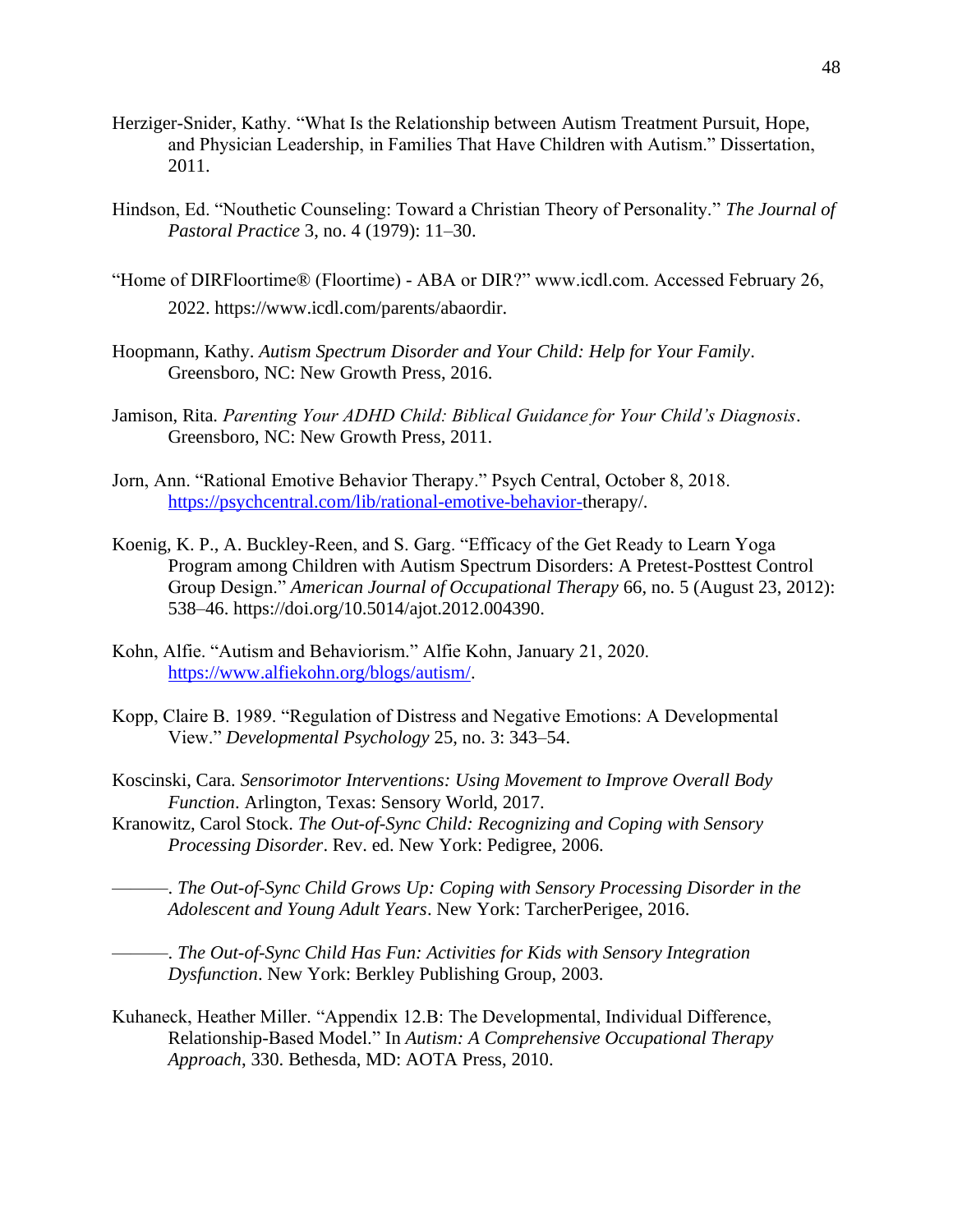- Kuyper, Leah, MA Ed, OTR/L, "Learn More about the Zones." The Zones of Regulation, accessed November 27, 2020, [https://www.zonesofregulation.com/learn-more-about-the](https://www.zonesofregulation.com/learn-more-about-the-zones.html/)[zones.html/.](https://www.zonesofregulation.com/learn-more-about-the-zones.html/)
- Kuypers, Leah M, and Michelle Garcia Winner. *The Zones of Regulation: A Curriculum Designed to Foster Self-Regulation and Emotional Control*. Santa Clara, CA: Think Social Publishing, Inc, 2017.
- Linstead, E, D. R. Dixon, E. Hong, C. O. Burns, R. French, M. N. Novack, and D. Granpeesheh. "An Evaluation of the Effects of Intensity and Duration on Outcomes across Treatment Domains for Children with Autism Spectrum Disorder." *Translational Psychiatry* 7, no. 9 (September 2017): e1234–34. [https://doi.org/10.1038/tp.2017.207.](https://doi.org/10.1038/tp.2017.207)
- MacArthur, John. *Biblical Doctrine: A Systematic Summary of Bible Truth*. Wheaton: Crossway, 2017.
- Makoto Shibutani. *The ABA Visual Language: Applied Behavior Analysis*. Rhinobook, 2017.
- May-Benson, Teresa A. "Play and Praxis in Children with an Autism Spectrum Disorder." In *Autism: A Comprehensive Occupational Therapy Approach*, edited by Heather Miller Kuhaneck and Renee Watling. Bethesda, MD: AOTA Press, 2010.
- McMinn, Mark R. "An Integration Approach," in *Counseling and Christianity: Five Approaches*. Eds, Stephen P. Greggo and Timothy A. Sisemore. Downers Grove, IL: IVP Academic, 2012.
- Maenner MJ, Shaw KA, Baio J, et al. "Correction and Republication: Prevalence and Characteristics of Autism Spectrum Disorder among Children Aged 8 Years — Autism and Developmental Disabilities Monitoring Network, 11 Sites, United States, 2012." *MMWR. Morbidity and Mortality Weekly Report* 67, no. 45 (November 16, 2018): 1279. [https://doi.org/10.15585/mmwr.mm6745a7.](https://doi.org/10.15585/mmwr.mm6745a7)
- Peace, Martha. "Identity Language in Counseling Association of Certified Biblical Counselors." https://biblicalcounseling.com/, August 30, 2018. [https://biblicalcounseling.com/resource-library/articles/identity-language-in-counseling/.](https://biblicalcounseling.com/resource-library/articles/identity-language-in-counseling/)
- Powlison, David. "Critiquing Modern Integrationists". *Journal of Biblical Counseling*, 11, no. 3 (Spring 1993): 24-34.
- Reed, Kathlyn L. *Quick Reference to Occupational Therapy*. Austin, TX.: Pro-Ed, 2014.
- Reichow, Brian, and Mark Wolery. "Comprehensive Synthesis of Early Intensive Behavioral Interventions for Young Children with Autism Based on the UCLA Young Autism Project Model." *Journal of Autism and Developmental Disorders* 39, no. 1 (June 6, 2008): 23–41. [https://doi.org/10.1007/s10803-008-0596-0.](https://doi.org/10.1007/s10803-008-0596-0)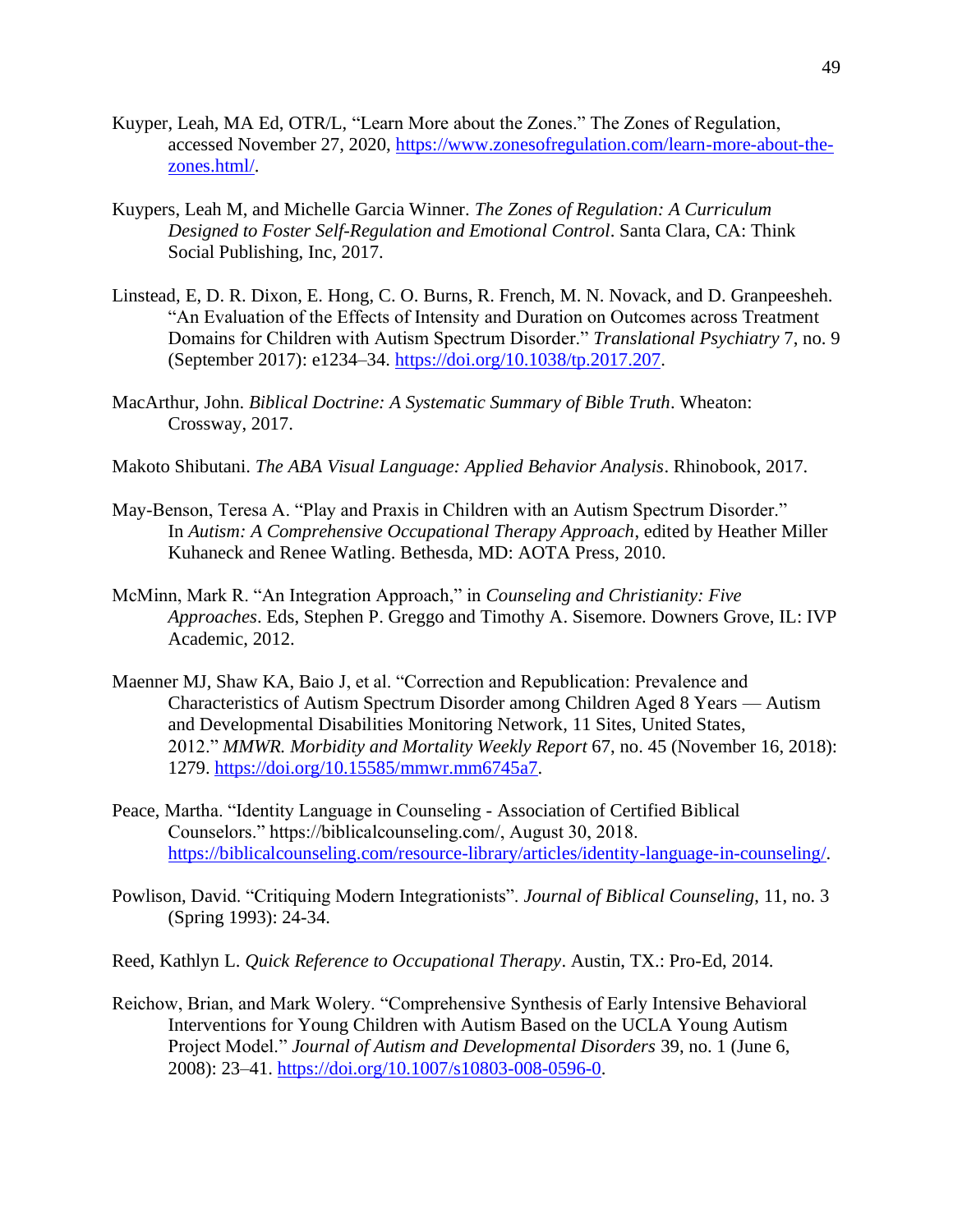- Serrata, Cynthia A. "Psychosocial Aspects of Parenting a Child with Autism." *Journal of Applied Rehabilitation Counseling* 43, no. 4 (December 1, 2012): 29–35. [https://doi.org/10.1891/0047-2220.43.4.29.](https://doi.org/10.1891/0047-2220.43.4.29)
- Shaw, Mark. "Continuing the Conversation on a Biblical Understanding of Autism." Biblical Counseling Coalition, March 18, 2019. [https://www.biblicalcounselingcoalition.org/2019/03/18/continuing-the-conversation-on](https://www.biblicalcounselingcoalition.org/2019/03/18/continuing-the-conversation-on-a-biblical-understanding-of-autism/)[a-biblical-understanding-of-autism/.](https://www.biblicalcounselingcoalition.org/2019/03/18/continuing-the-conversation-on-a-biblical-understanding-of-autism/)
	- ———. "Counseling Someone Labeled Autistic." Biblical Counseling Coalition, March 20, 2019. [https://www.biblicalcounselingcoalition.org/2019/03/20/counseling-someone](https://www.biblicalcounselingcoalition.org/2019/03/20/counseling-someone-labeled-autistic/)[labeled-autistic/.](https://www.biblicalcounselingcoalition.org/2019/03/20/counseling-someone-labeled-autistic/)
- Silva, Louisa. *Qigong Massage for Your Child with Autism: A Home Program from Chinese Medicine*. London; Philadelphia: Singing Dragon, 2011.
- Solomon, Alexandra H., and Beth Chung. "Understanding Autism: How Family Therapists Can Support Parents of Children with Autism Spectrum Disorders." *Family Process* 51, no. 2 (June 2012): 250–64. [https://doi.org/10.1111/j.1545-5300.2012.01399.x.](https://doi.org/10.1111/j.1545-5300.2012.01399.x)
- Stackhouse, Tracy Murnan. "Motor Differences in the Autism Spectrum Disorders." In *Autism: A Comprehensive Occupational Therapy Approach*, edited by Heather Miller Kuhaneck and Renee Watling, 163–202. Bethesda, MD: AOTA Press, 2010.
- Stackhouse, Tracy, Sharon Trunnell, and Julia Wilbarger. *Introduction to Treating Sensory Modulation Disruptions: The STEPSI - a Tool for Effective Clinical Reasoning*. 1997. Reprint, unpublished: Stackhouse, Trunnel, & Wilbarger, 2002.
- Tanner, Kelly, Brittany N. Hand, Gjyn O'Toole, and Alison E. Lane. "Effectiveness of Interventions to Improve Social Participation, Play, Leisure, and Restricted and Repetitive Behaviors in People with Autism Spectrum Disorder: A Systematic Review." *American Journal of Occupational Therapy* 69, no. 5 (September 4, 2015): 6905180010p1. [https://doi.org/10.5014/ajot.2015.017806.](https://doi.org/10.5014/ajot.2015.017806)
- Tautges, Paul, and Joni Eareckson Tada. *When Disability Hits Home: How God Magnifies His Grace in Our Weakness and Suffering*. Wapwallopen, PA: Shepherd Press, 2020.
- Taylor, K. and Trott, M. (1991) in *"How Does Your Engine Run"® A Leader's Guide to the Alert Program® for Self-Regulation,* M.S. Williams and S. Shellenberger, Albuquerque, NM: TherapyWorks, Inc., 1996.
- Tomchek, Scott D. "Sensory Processing in Individuals with an Autism Spectrum Disorder." In *Autism: A Comprehensive Occupational Therapy Approach*, edited by Heather Miller Kuhaneck and Renee Watling, 135–62. Bethesda, MD: AOTA Press, 2010.